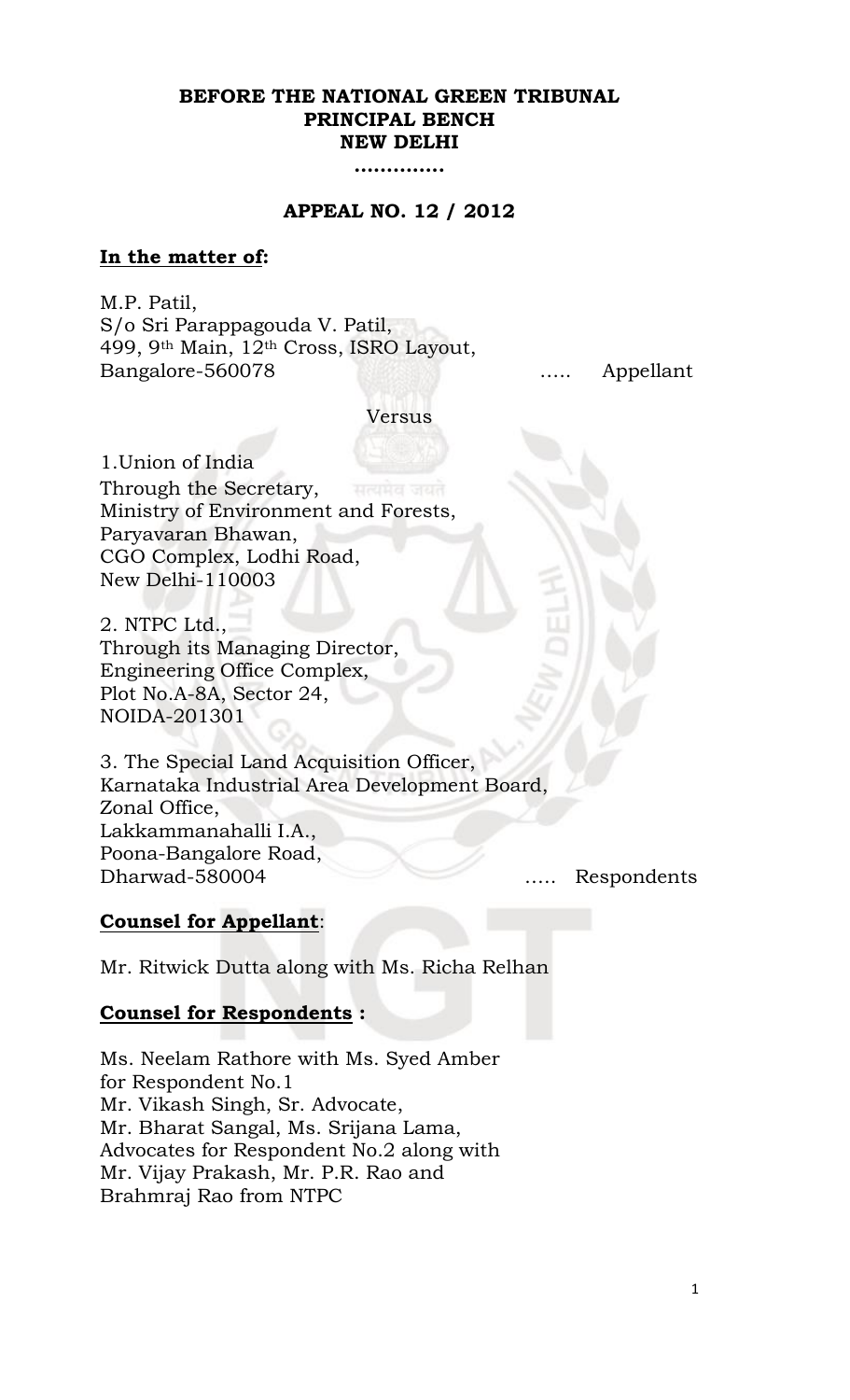### **ORDER/JUDGMENT**

#### **PRESENT :**

## **Hon'ble Mr. Justice Swatanter Kumar (Chairperson) Hon'ble Mr. Justice U.D. Salvi, Judicial Member Hon'ble Dr. G.K. Pandey, Expert Member Hon'ble Prof. A.R. Yousuf, Expert Member Hon'ble Dr. R.C. Trivedi, Expert Member**

### **Dated : March 13, 2014**

## **JUSTICE SWATANTER KUMAR (CHAIRPERSON):**

In the present appeal, the appellant has raised a challenge to the order dated 25th January, 2012 passed by the Ministry of Environment and Forests (for short the "MoEF"), Government of India, granting Environmental Clearance (for short the "EC") to the project for setting up a 3x800 MW Stage-I Kudgi Super Thermal Power Project near village Kudgi, in Bijapur District, Karnataka. The necessary facts giving rise to the present appeal can be summed up as under:

2. The appellant claims to be a public spirited citizen and the President of Parisara Raksana Seva Vedike, a Registered Society, having its office at Masuti, Basavana Bagewadi Taluk, District Bijapur, Karnataka. The appellant has a property in the said village and the project proposed by the respondents is feared to have devastating effects - both long term and short term - in the region. The appellant claims that he has neither any personal nor any financial interest in the matter and has brought the present appeal in the interest of environment and protection of the area in question. The project proponent, the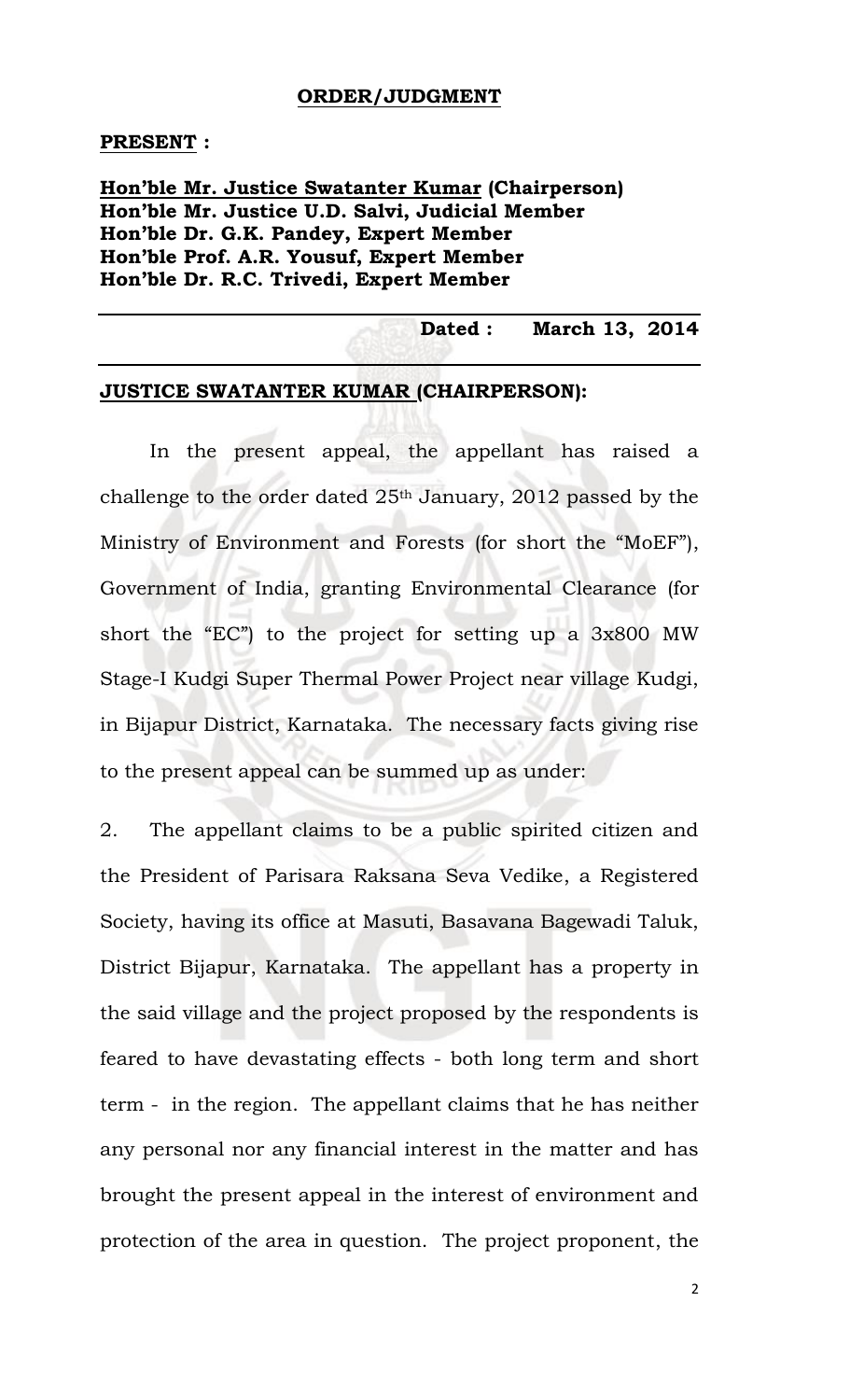National Thermal Power Corporation Limited (for short the "NTPC") on or around 28th January, 2009 submitted a proposal for seeking EC for setting up a 3x800 MW Stage-I project of ultimate capacity of 4000 MW. On the basis of this project proposal, the MoEF stated the Terms of Reference (for short the "TOR") vide letter dated 30th March, 2009. According to the applicant, while seeking the EC, the NTPC had stated that the land is mostly barren & rocky and partly agricultural with single crop cultivation. In its 36th meeting held on 14th-15th November, 2011, the Expert Appraisal Committee (for short the "EAC") recommended the project for EC subject to certain stipulations and specific conditions stated by it. On the basis of the recommendations of EAC, MoEF, which is the Regulatory Authority, accorded EC for the project under the provisions of the Environmental Clearance Regulations dated 14th September, 2006 (for short the "EIA Notification"). The total land required for Stage-I was stated to be 2440 acres and the total land notified for acquisition at an elevation of 580 to 590 metres was approximately 2398.36 acres.

3. It is the specifically pleaded case of the appellant, that as per Rights & Tendency Certificates (for short the "RTCs") (Form 16) substantial lands notified for acquisition clearly indicate that the lands are "Bagayita" (Garden land) irrigated by wells and bore wells and yield two crops per year. The final journal of the measurements for the project on 30th September, 2011 indicated that more than 50 per cent of the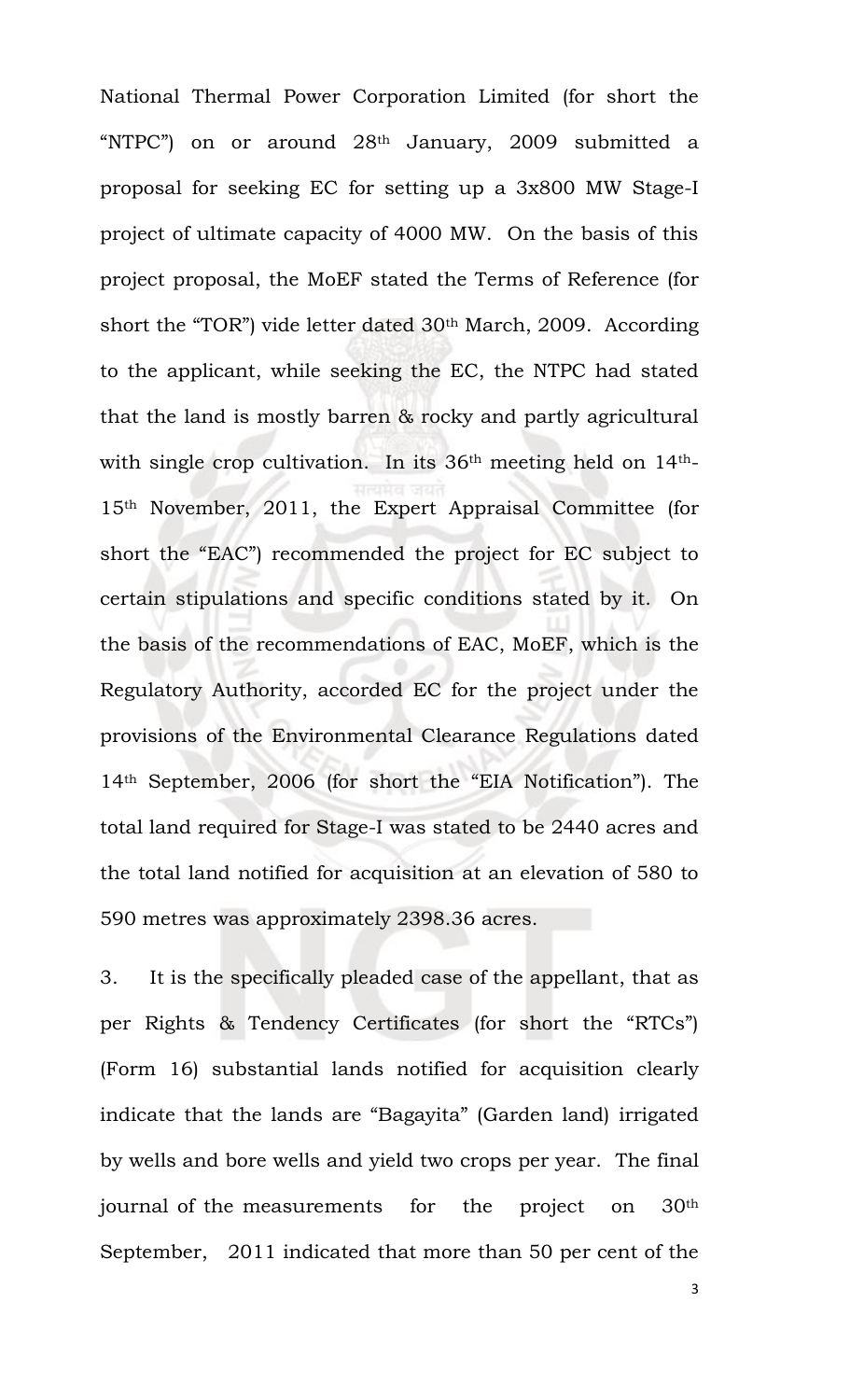land was irrigated and the remaining land was also agricultural land, mainly dependent upon rain. As on 3rd September, 2011, the payments were made for 272 acres of irrigated land and 472 acres of dry land on the basis of compensation rates fixed for the two types of land. Some photographs have been placed on record by the appellant showing that the acquired lands as on  $4<sup>th</sup>$  November, 2011 in village Kudgi were pieces of the fertile land having irrigation facilities and yielding two crops for horticultural yields like grapes, lemon, betel leaves, etc. This fact is even further substantiated in the minutes recorded by the EAC (Thermal) held from 15th April, 2009 to 8th August, 2011. In the Memorandum of Understanding dated 12<sup>th</sup> January, 2009, NTPC had demanded and Government of Karnataka had agreed to provide 3000 acres of land which was nearly 230 acres more than that recommended by the Central Electricity Authority (for short the "CEA"). The excessive land had been acquired without having any concern for the representations of the people. The CEA, in its recommendations had stated that the land for power project shall be strictly as per latest CEA norms and if they were to apply for a power project of 3x800 MW capacity, the land limit would be 1765 acres.

4. The NTPC had made available the Draft Environmental Impact Assessment Report (for short the "DEIAR") and summary reports in English and Kannada for the information of the public to enable them to participate in the Public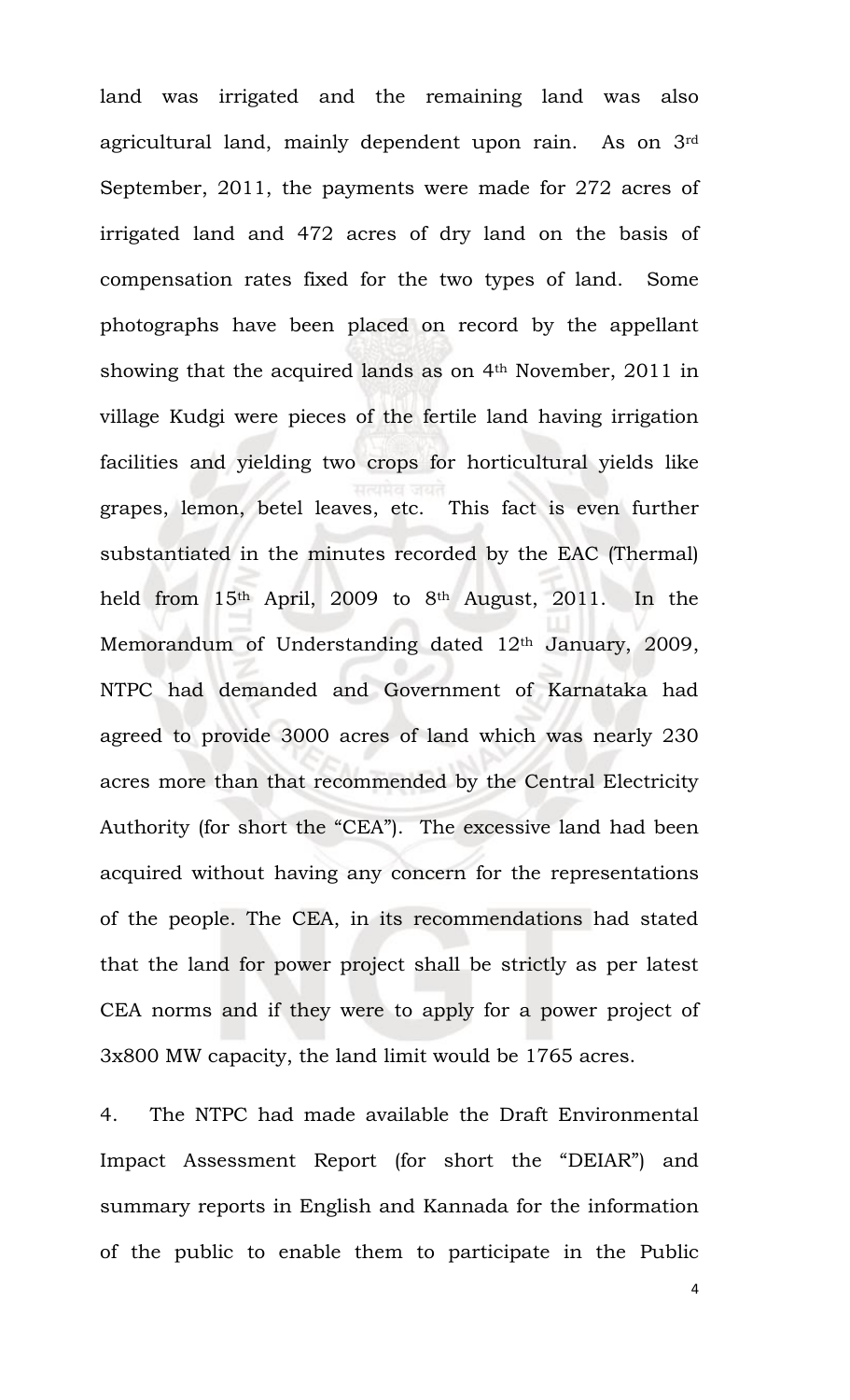Hearing which was arranged on 25<sup>th</sup> March, 2010. However, the facts in the DEIAR were not discussed and there was concealment of facts or submission of false, misleading and incomplete information/data. The DEIAR did not comply with the TOR, particularly, on the issue of alternative sites. The ash utilization, as mentioned in the DEIAR, was too general and without any commitment on arrangements and figures. As per TOR, the Ambient Air Quality (for short the "AAQ") data to be monitored were for SPM, RSPM,  $SO_2$ ,  $NO<sub>X</sub>$ , Hg and Ozone. The impact of the project and the resultant AAQ data of Hg and Ozone were not given without assigning any reason though these pollutants are of importance from health and environmental perspectives. Fuel analysis for heavy metals that was required, as per TOR, was not furnished. The DEIAR did not mention the impact of the project on the Krishna River and Almatti Dam water. DEIAR failed to study the impact on the environment from the increased movement of the traffic and increase in other small industrial activities which will be the direct and indirect result due to the setting up of the project. To appropriately determine the location of the AAQ monitoring stations, the relevant considerations are the predominant downwind direction, population zone and sensitive receptors including forest area. It is stated that in the present case, these factors were not considered appropriately and thus placement of the monitoring stations is improper. There should be at least one monitoring station in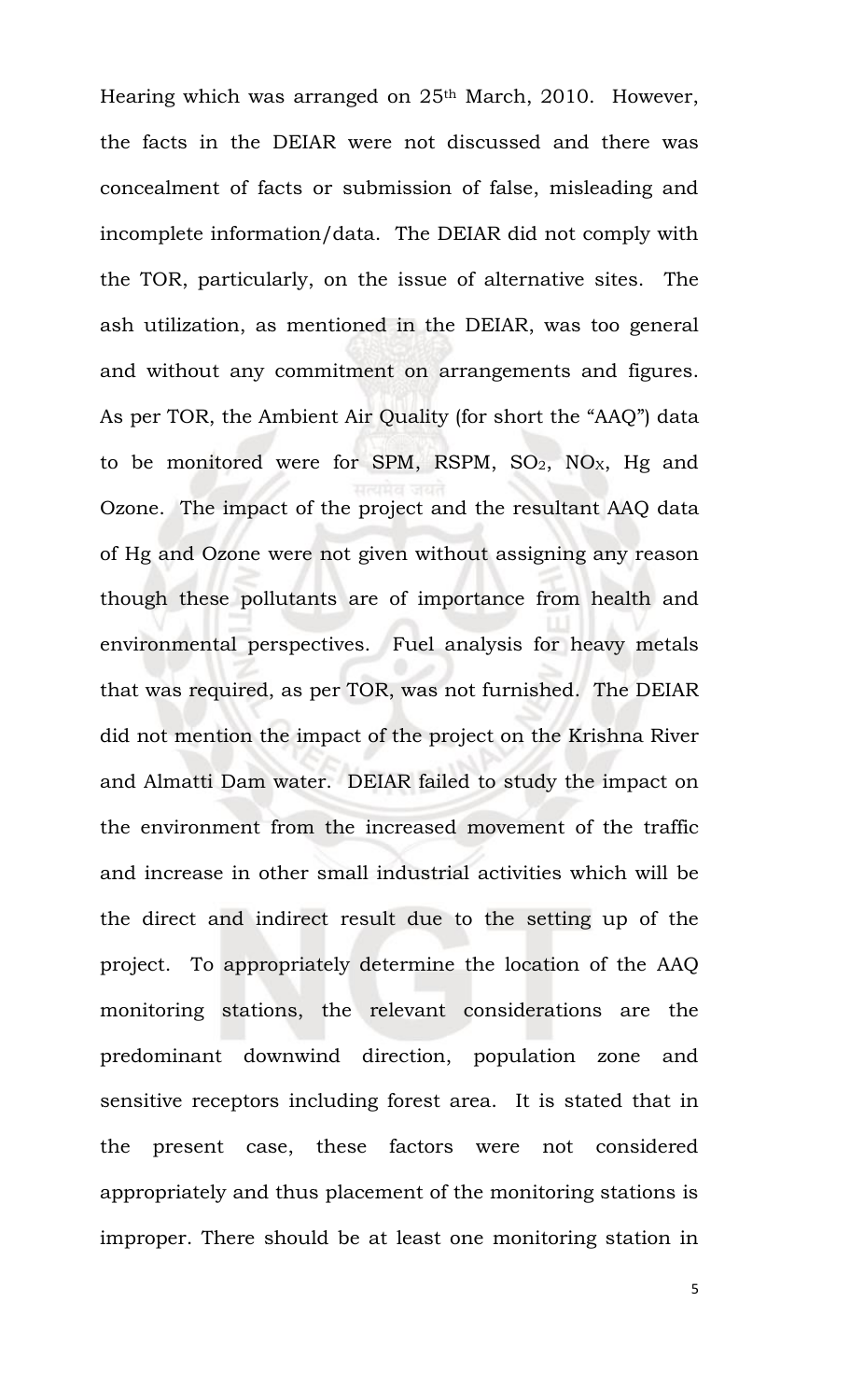the predominant downwind direction at a location where maximum ground level concentration is likely to occur.

5. The appellant referred to the DEIAR and the stack releases from 3x800 MW Stage-I mentioned therein, which are as follows:

 $-5.3 -$ 

| $1064.700$ g/sec/unit |
|-----------------------|
| $654.000$ g/sec/unit  |
| $43.600$ g/sec/unit   |
|                       |

"The release of the above air pollutants in such quantities will cause enormous harm to humans, plant life, aquatic life, soil chemistry and water bodies without any doubt. In long time, like 20 years what happens to a nearby water body like Almatti dam water, irrigated lands by its water and the people who have used that water for drinking only time will tell. Along with ash, there is huge quantity of  $SO_2$  and  $NO_x$ , the release which under certain conditions, produces acidic rain and dry acid particulates which settle down and mix with rain water. All these factors though not amenable for exact scientific analysis, considering the large magnitude project, together are conducive for causing enormous damage to the environment."

6. Besides this, a number of other facts have been specified in the petition on the basis of which it is stated that grant of EC to the NTPC is ecologically and socially disastrous and will have dangerous impact on future generations in violation of the environmental laws. It is also stated that there was no Rehabilitation and Resettlement (for short the "R&R") scheme in place at the time of public hearing to enable the public at large, particularly the project-affected persons, to put forward their views in that behalf.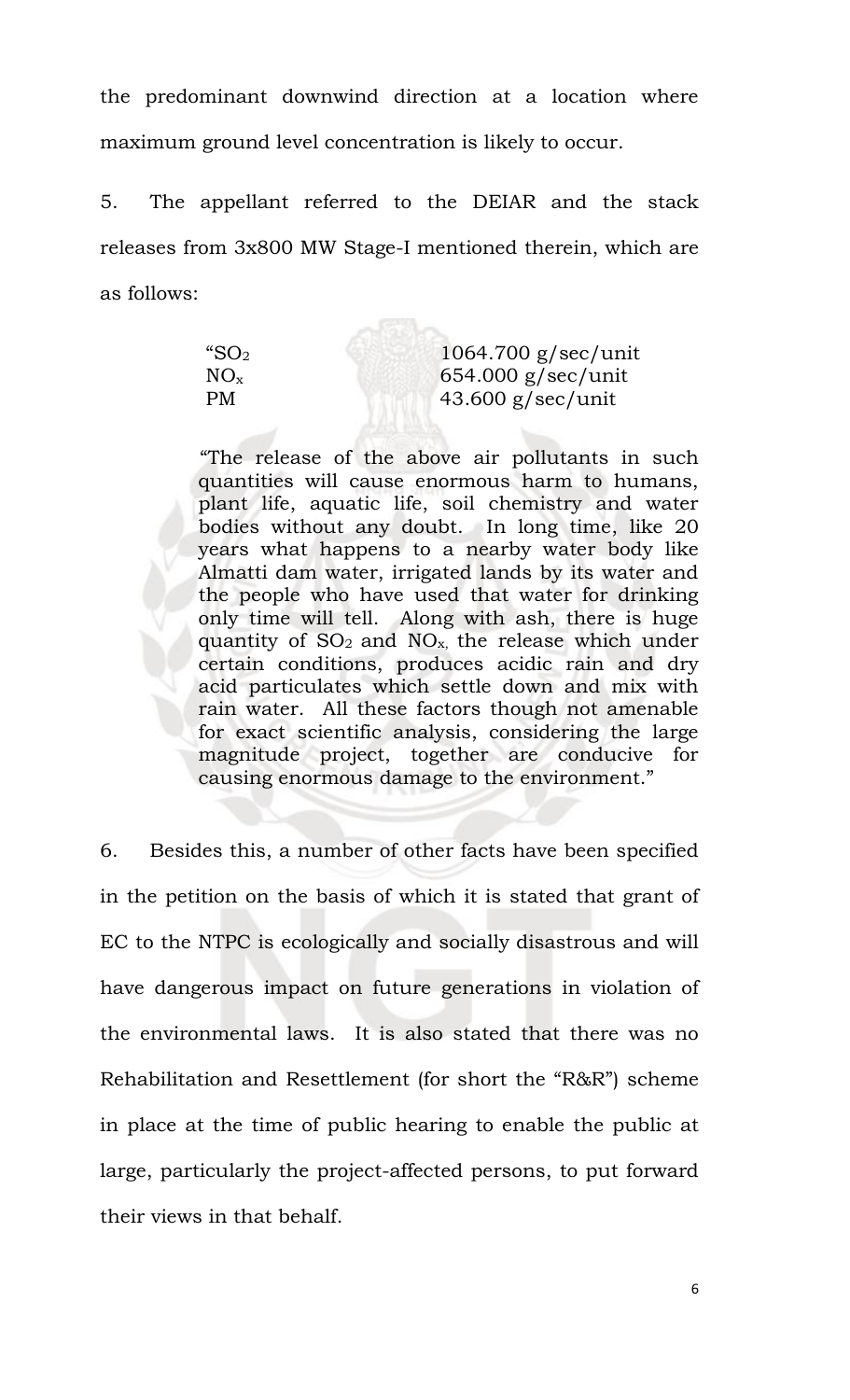7. The appellant has also referred to a 50-km protest walk from  $4<sup>th</sup>$  June, 2011 to  $26<sup>th</sup>$  June, 2011, from Basavana Bagewadi to Kudul Sangam, in which thousands of persons from various walks of life had participated. This was to protest against the diversion of Almatti Dam water for industries, at the cost of farmers' interest, and acquisition of fertile lands of the farmers whose livelihood is based on agriculture.

8. Referring to the 'Precautionary Principle' and the 'Polluter Pays Principle', the applicant stated that the statutory authority must anticipate the environmental measures to prevent and attack the causes of environmental degradation. Where there are threats of serious and irreversible damage, lack of scientific certainty should not be used as a reason for postponing measures to prevent environmental degradation.

9. From the above narrated averments, it is clear that the appellant is challenging the EC granted to the NTPC on, *inter alia*, the following grounds:

- (i) The EC was obtained from MoEF by making misrepresentation with regard to the land use/land cover of the project area and nature and categorisation of the land, claimed to be mostly barren and rocky, as opposed to mostly agricultural and fertile land.
- (ii) The 'public hearing' was not held in accordance with the prescribed procedure. Material information was withheld from the public and the objections raised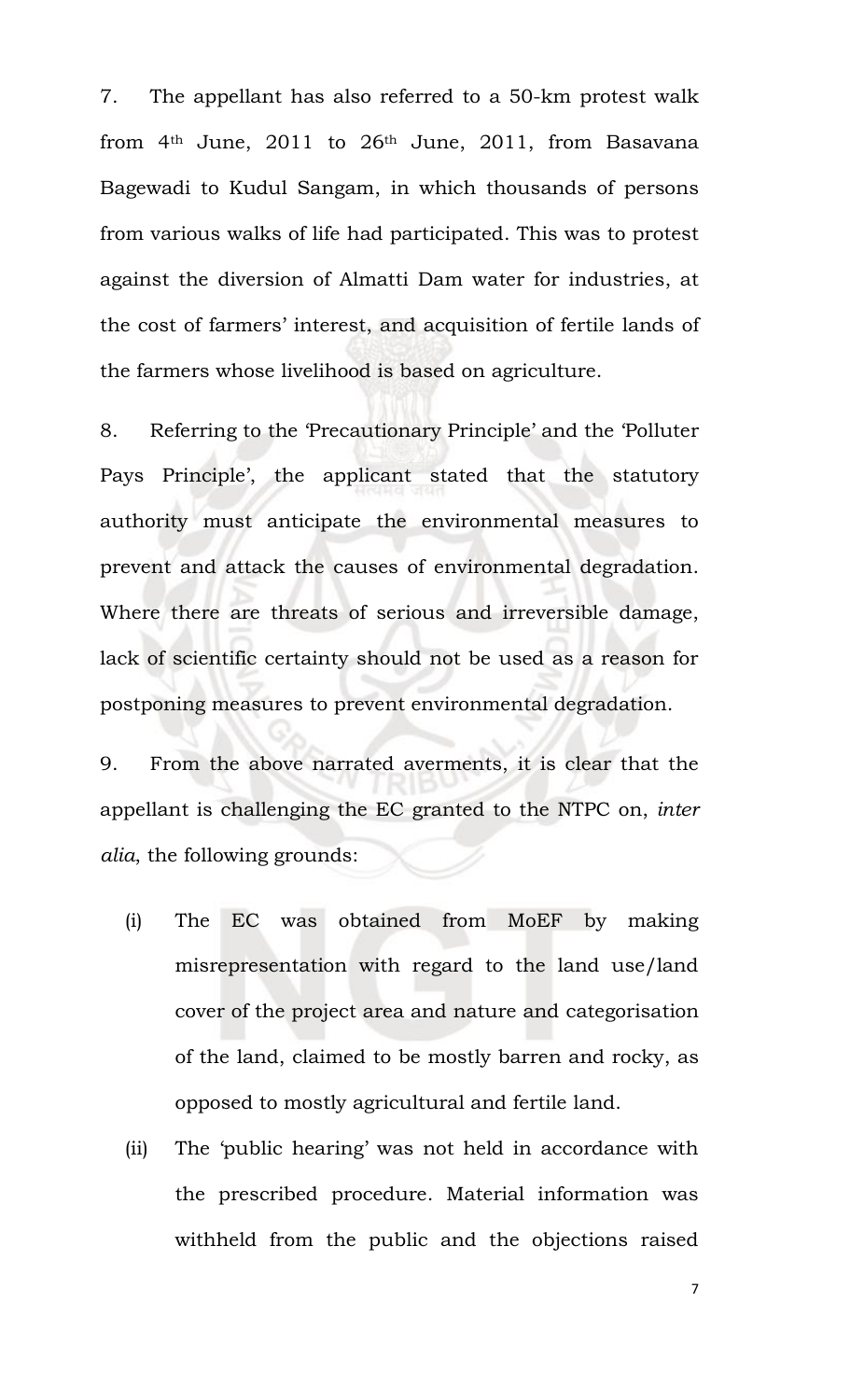during the public hearing have not been considered by the EAC. It has completely frustrated the advantages of the public hearing, as contemplated under the EIA Notification.

- (iii) Various terms of the TOR have not been adhered to. Even the AAQ data collected for grant of EC was not from proper locations, as required under the TOR. Monitoring stations have not been set up to check pollution levels from the downward wind direction, as contemplated under the TOR/EC.
- (iv) The EC had been granted without R&R plan being in place. The R&R plan was not put up before the public during the public hearing thus depriving a fair opportunity to the affected parties to examine objectively the pros and cons for establishment of the thermal power project even though prescribed at TOR Stage by MoEF. The R&R plan, in fact, was not ready at the relevant time and was not prepared covering all aspects even at the time of grant of EC to the NTPC. This has entirely vitiated the process of grant of EC.
- (v) The coal source and its quality were changed several times including at the stage of EAC recommendations as also at the stage of EC. This factor was also ignored by different authorities at the relevant time.

Thus, the authorities have taken into consideration irrelevant materials while ignoring the relevant considerations.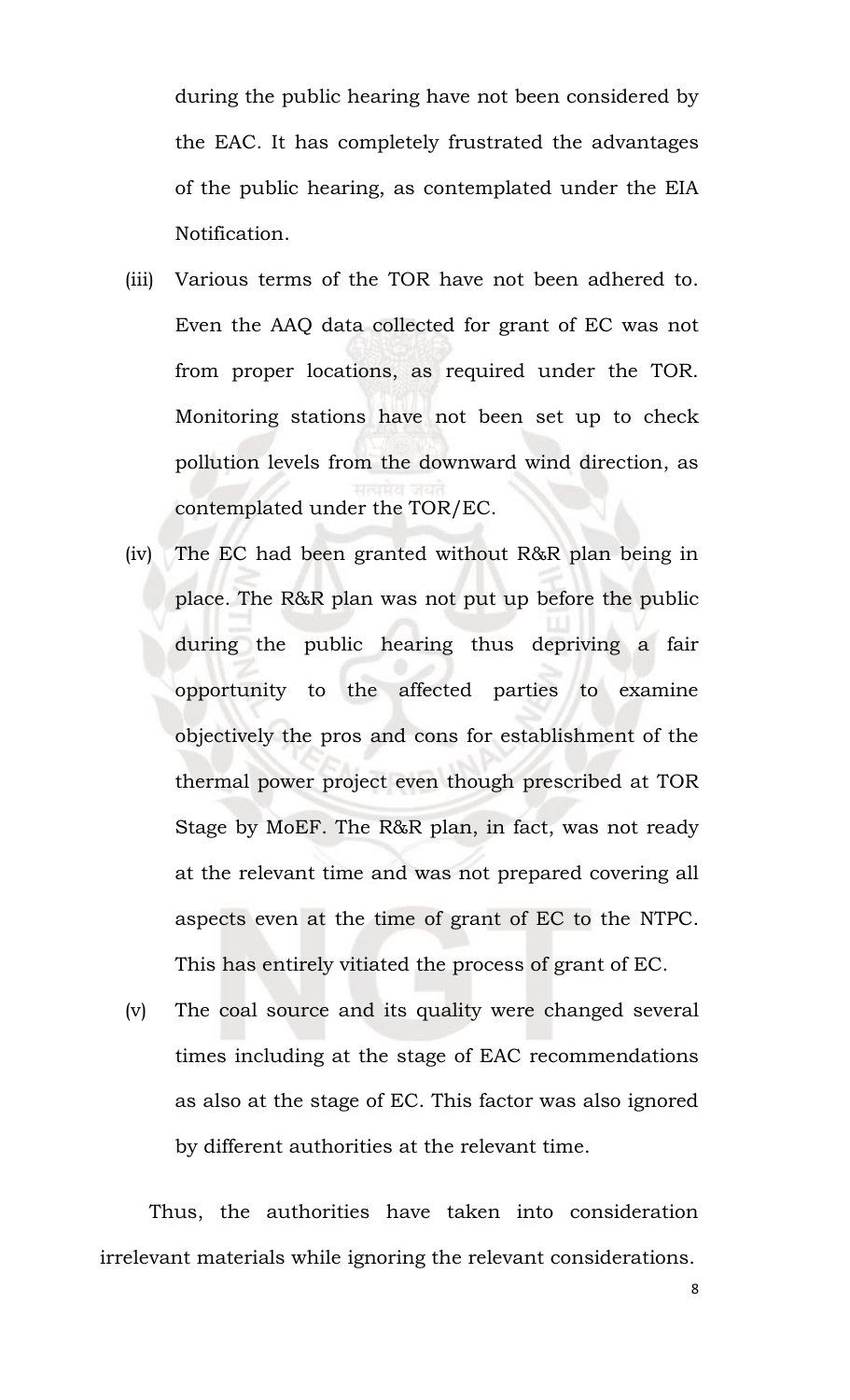10. The appellant has also raised an issue that the TOR, which were issued as long back as on 3rd March, 2009, had specifically provided for some of the above matters.

11. Condition (iv) of the TOR required study of the land use of the area as well as the project area to be provided. Condition (xxiv) obligated the NTPC to prepare a detailed R&R plan/compensation package in consonance with the National/State R&R policy for the project-affected people, including that due to fuel transportation system/pipeline and their ROW, if any. This was to be prepared while taking into account the socio-economic status of the area, homestead oustees, land oustees and landless labourers. Condition (xi) provided for the location of the monitoring stations, which were to be decided by taking into consideration the predetermined downward wind direction, population zone and sensitive receptors including reserved forests. Condition (xxvii) required the NTPC to prepare an action plan to address issues raised during the public hearing and allocate the necessary funds for the same.

12. To the above case of the appellant, the NTPC has responded by making legal submissions as well as raising factual controversies. According to the NTPC, the appellant had filed Writ Petitions No.32189-190 of 2011 in the High Court of Karnataka, challenging the acquisition proceedings and praying for quashing of the Memorandum of Understanding (for short the "MOU") dated 21st January, 2009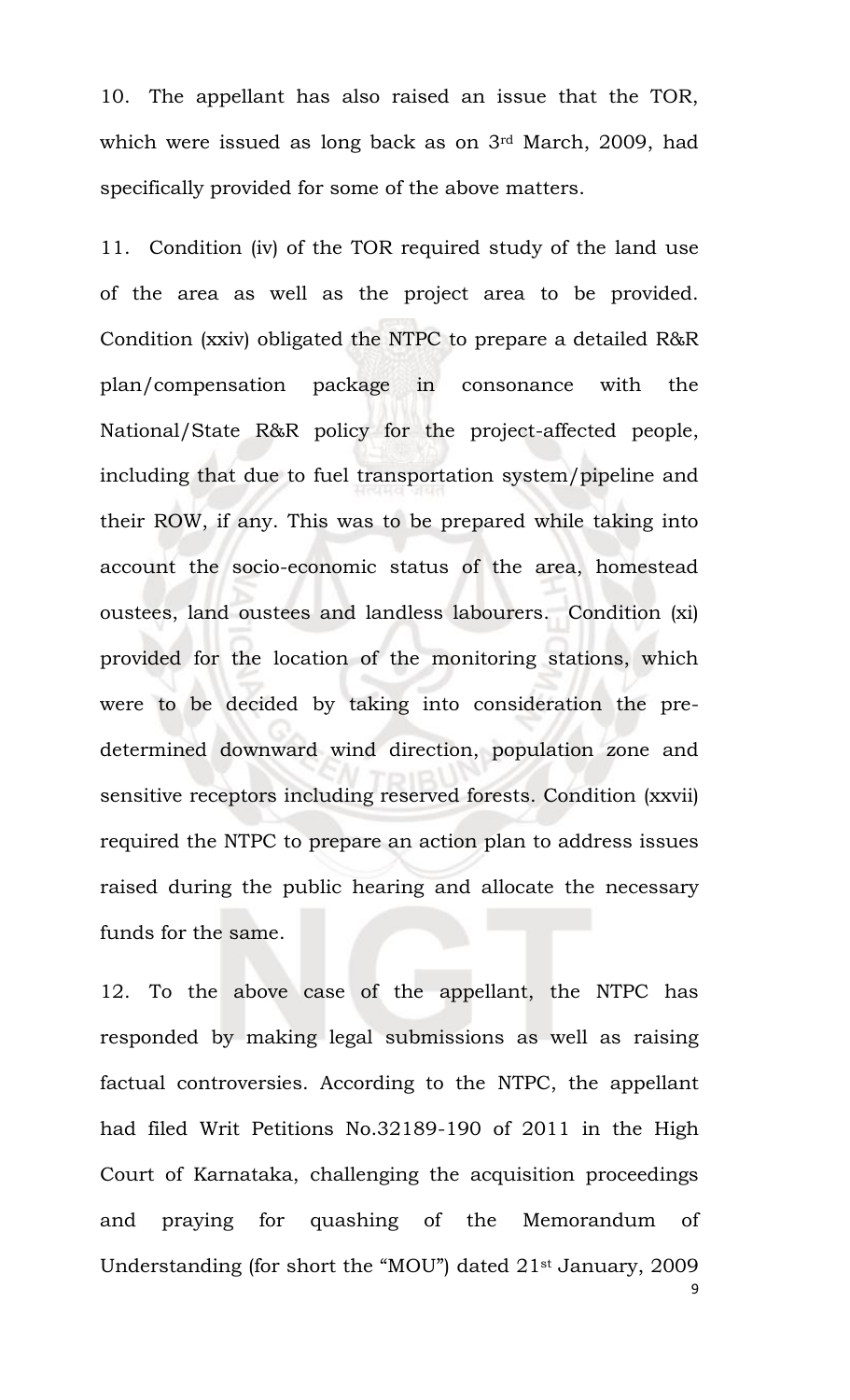entered into between Respondents No.2, 3 and 6 i.e. Department of Energy, Govt. of Karnataka; Power Company of Karnataka Ltd. and NTPC Ltd. respectively for setting up the project and for stopping the acquisition proceedings for the project in question. These writ petitions came to be dismissed by the order dated 21st June, 2012 of the High Court. The appellant had raised similar grounds in the writ petitions as have been done in the present appeal. As such, the present appeal is an abuse of the process of law.

13. Further, it is denied that the recommendations of the EAC dated 15th November, 2011 have been issued without any application of mind and without giving any reasons for disposing of the objections raised during the public hearing held on 25<sup>th</sup> March, 2010. The project is stated to be of public importance. It is stated that the project will make a significant improvement in the development of economy of the State of Karnataka as well as the country. The State of Karnataka has faced an energy deficit of 5.45% in terms of total energy requirement against the energy deficit of 13.64% in terms of peak energy requirement.

10 14. The site in question, according to the NTPC, has been selected upon due consideration. The site near Kudgi village was selected after examining three alternative sites and taking into consideration various environmental and technoeconomic criteria. It was in conformity with the criteria laid down for selection of thermal power plants. Besides the efforts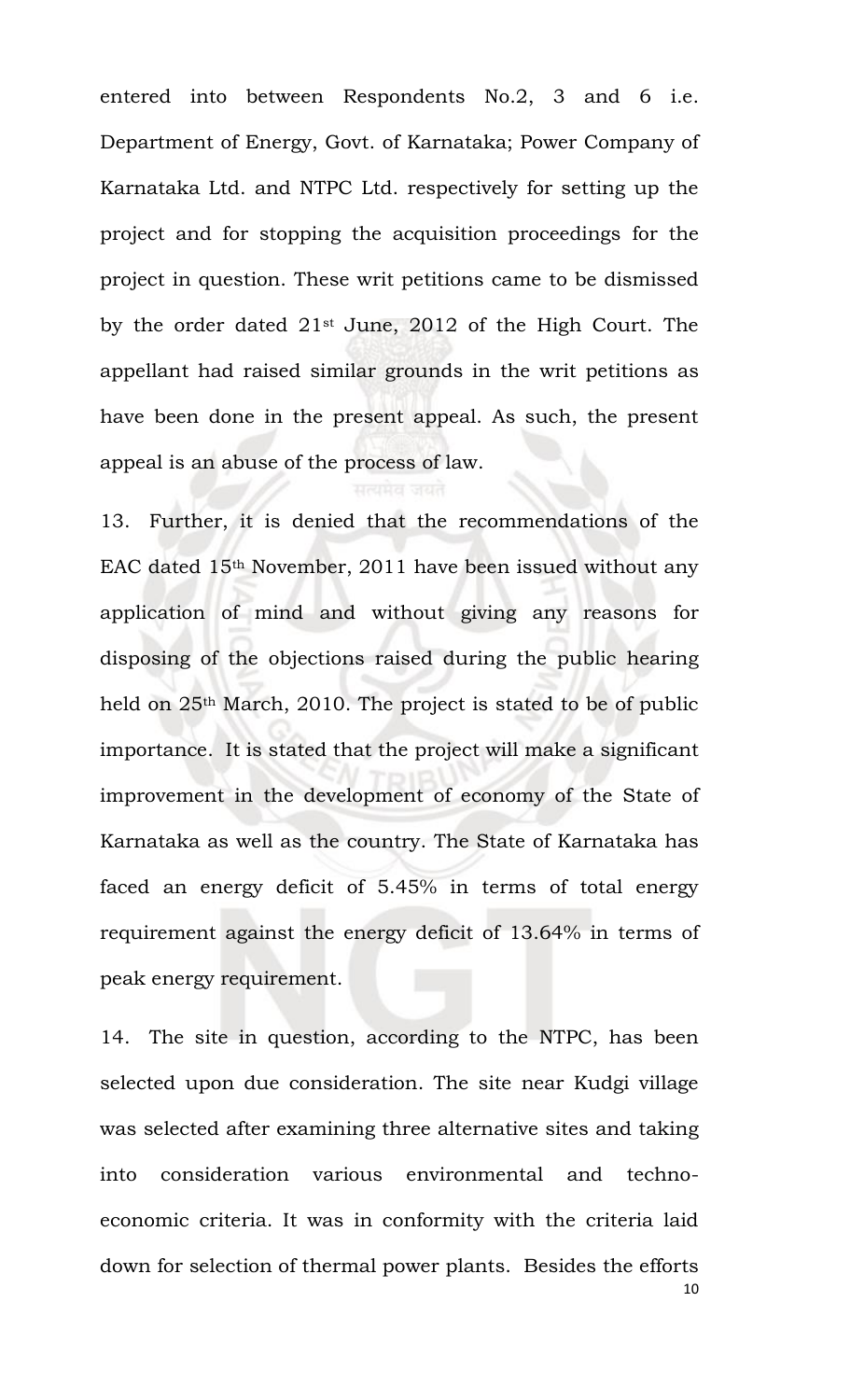put in by NTPC for selection of the site, the State Government officials as well as the CEA have also explored the site and the report of CEA categorically states that the area is mostly barren and suitable for setting up of a large scale thermal project. The lands for the power plant concerned were acquired vide Notifications dated 6<sup>th</sup> January, 2010 and 20<sup>th</sup> April, 2010 and the same were shown in the said notification as dry and barren land, based on the information contained in the RTCs of that period. The gazette notification for acquisition of 2938 acres of land had been published and the entire land had been categorized as *Kushki* or dry land by the Government of Karnataka. The RTCs relied upon by the appellant are of 2011, which are of much later period and may show the character of the land as changed by the land owners subsequent to the identification of land and start of acquisition process, which according to the said respondent, cannot be relied upon. According to NTPC, the said land is not fit for agricultural purposes. According to this respondent, the ultimate capacity of the project is 4000 MW while the Environmental Impact Assessment (for short the "EIA") study has been undertaken and EC obtained for Stage I i.e. 2400 MW only. Before starting activities for Stage II, NTPC would approach MoEF for fresh TOR for EIA study and then would take proper steps in accordance with law and obtain EC from MoEF for Stage II.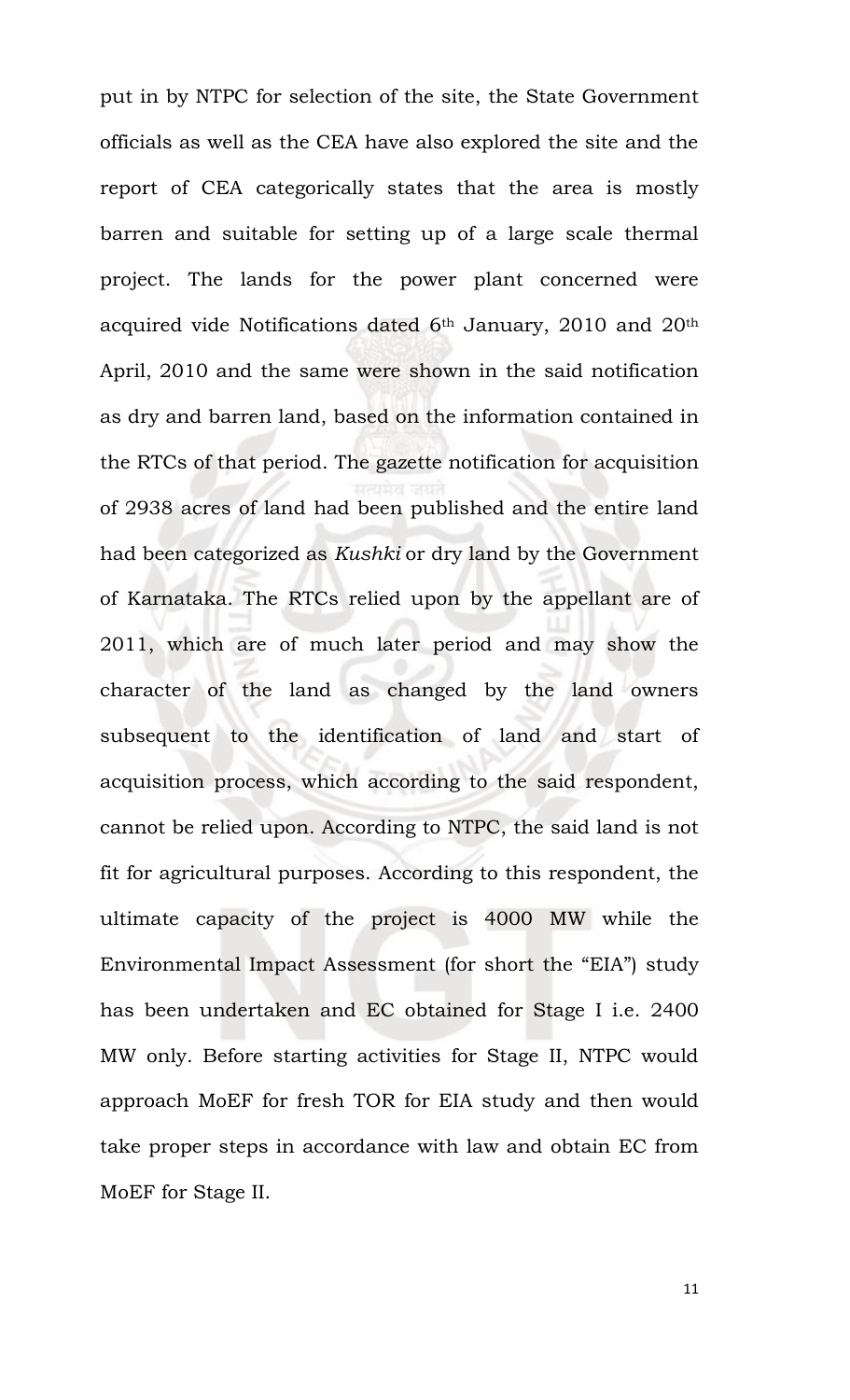15. In response to the allegation of changes in the source of coal, it is stated that MoEF had issued a circular dated 1st November, 2010 stating that the thermal power project with coal sourcing from dedicated coal blocks shall be considered for EC only after firm coal linkage was available and the status of EC/Forest Clearance (for short the "FC") of the linked coal mine was obtained. Further, the circular dated 19th January, 2011 clarified that the firm coal linkage was required only at the stage of grant of EC and not at the stage of TOR. Keeping this in view, initially the source of coal was to be Mand Raigarh coalfields, to which in-principle approval for allocation of captive coal blocks to NTPC was considered. NTPC allocated coal to Kudgi STPP Stage I from its own mines, named Talaipalli Coal Mine. The EAC meeting appraised the project, based on coal characteristics and emission characteristics based on Talaipalli coal. However, as the EC and FC of Talaipalli coal mine were delayed, the coal linkage was changed to Pakri Barwadih coal mine for which EC and FC were already available. As the coal characteristics of Pakri Barwadih were better than those of Talaipalli, MoEF accorded the EC, based on Addendum to EIA Report. This change in the coal mine source would not affect the environmental quality. In relation to monitoring stations for AAQ, it is submitted that the TOR for EIA study for Kudgi specifies that the AAQ data should be provided for one full season. However, the monitoring has been undertaken for a period of one year from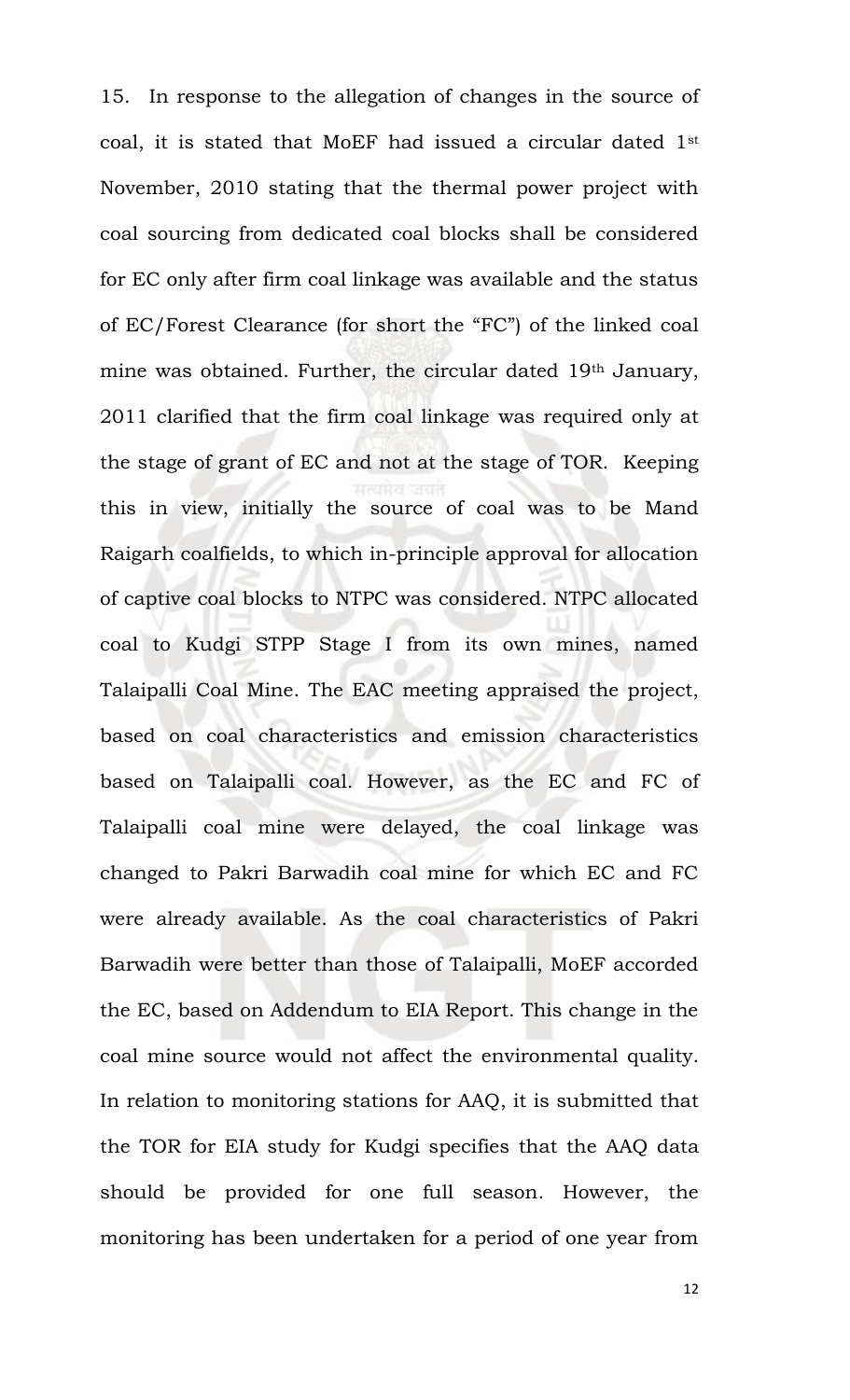June, 2009 to June, 2010 covering all the seasons. The AAQ monitoring results indicate that the AAQ was well within the National AAQ Standards. According to this respondent, during the operation phase of the project, four numbers of continuous automatic AAQ monitoring stations shall be set up in consultation with Karnataka State Pollution Control Board and continuous monitoring of all AAQ parameters including PM 2.5 would be undertaken.

16. The NTPC, does not propose to draw any water from the Krishna river. Therefore, there will be no impact on the flow and ecology of Krishna river upstream of the Almatti Dam. The water proposed to be drawn from Almatti Dam is only 0.014% of the live water storage capacity on daily basis and 0.41% of the live water storage capacity on monthly basis. However, the reservoir of Almatti Dam has a continuous inflow and outflow of water. The raw water collected from Almatti Dam shall be subjected to a number of treatment-processes before the same can be used in various plant usages. The raw water treatment system proposed to be provided at Kudgi STPP shall consist of clarification, filtration, demineralization and chlorination. It is submitted that the project will not have any devastating effect on the environment or on the life of the people.

13 17. Denying the allegation that the NTPC did not disclose complete and proper information for the purposes of determining the TOR and during public hearing, it was stated that NTPC had provided information in full compliance with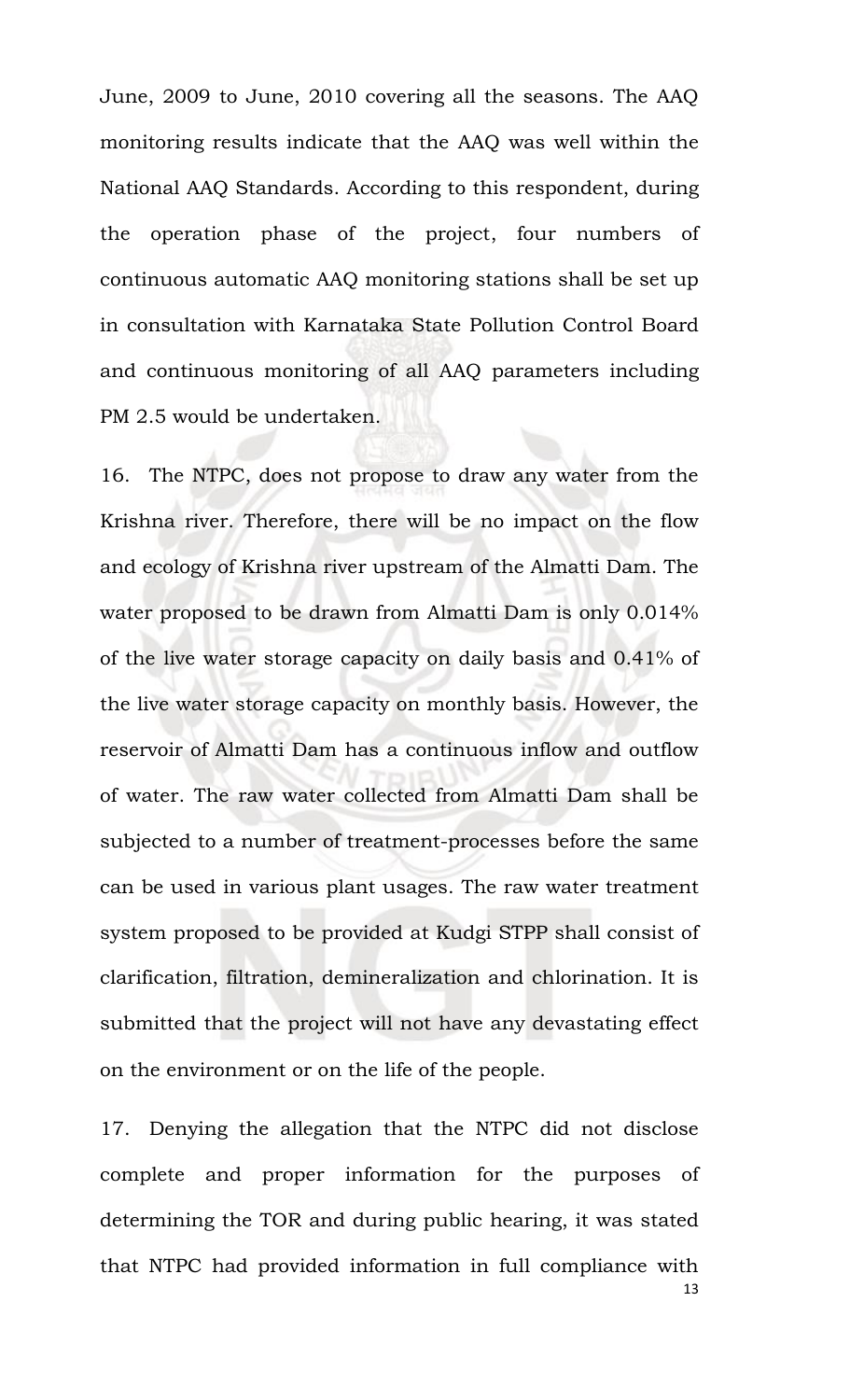the EIA notification, and that the EAC was totally correct in recommending the case to the MoEF. The report of the public hearing would show that the local villagers and the projectaffected people attended the hearing and expressed their views in presence of the Chairman of the public hearing and other officers. No scientific basis was submitted by any villager to substantiate their apprehensions. However, the public who attended the hearing walked out of the hearing before NTPC could respond. The NTPC had provided answers to all the queries. According to the NTPC, the public hearing is not a forum to democratically decide the fate of the project. The decision regarding implementation of the project is based on a number of techno-economic and environmental considerations, which are considered by the various institutions set up by the Central Government. It is not necessary to consider each point raised by the public in detail. The Tribunal can examine whether the EAC had considered in its report the objections raised by the public or not. However, the report specifically mentions that the EAC had considered the said objections and the response of NTPC. In regard to the current status of the project, it has been stated that the project activities had been started only after obtaining all requisite clearances including the EC from the MoEF, and that the site levelling and infrastructural development work was in progress. The main plant package for steam generators and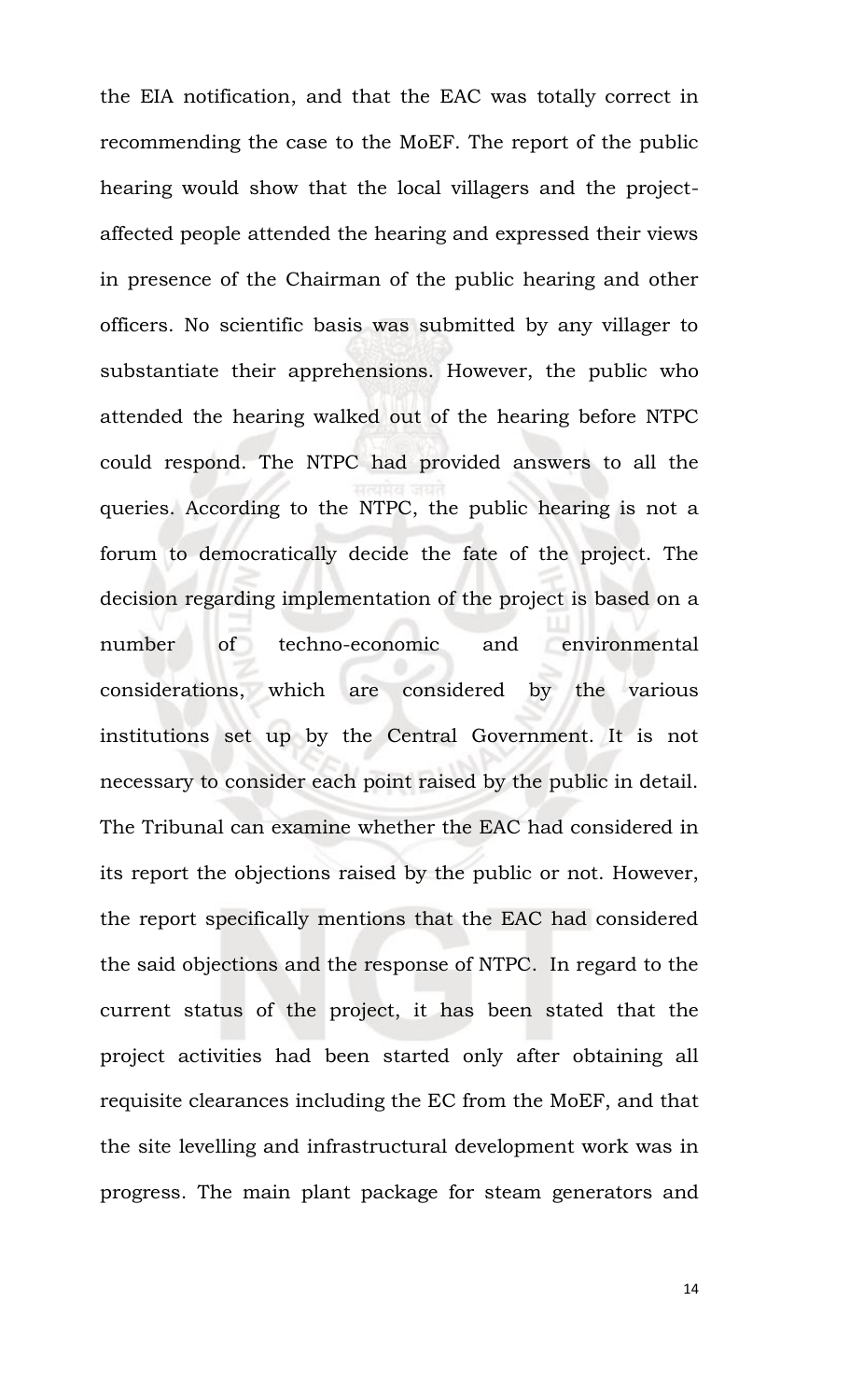turbine generators had been awarded on 17<sup>th</sup> February, 2012 at a cost of Rs.600 crores approximately.

18. Further, according to NTPC, the Karnataka State Pollution Control Board was again approached on 24th February, 2012 by NTPC for grant of consent under the Water (Prevention and Control of Pollution) Act, 1974 and the Air (Prevention and Control of Pollution) Act, 1981. These consents to establish the STPP have been accorded vide letter dated 9th August, 2012. The consent to operate has still to be obtained, which, according to the respondent, would be obtained during operation of the project.

19. A separate reply has been filed on behalf of MoEF, Respondent No.1. The stand taken by this respondent is that NTPC had informed MoEF that the site for the proposed Kudgi Stage I power project comprised mostly of barren and rocky land with some areas having single crop agricultural land. Neither in the EIA report nor in the questionnaire furnished by the NTPC for appraisal of the said project, it was disclosed that the proposed site is in command area of Mulwad Lift Irrigation Scheme, being under implementation at present by the State Government concerned. According to this respondent, the site was inspected by the CEA and in the report dated September, 2008, it was said that the site is at an elevation of 580-590 metres whereas the minimum draw down level of Almatti Dam is at 504 metres. The report thus had identified the site at Kudgi as more suitable. The MoEF does

<sup>15</sup>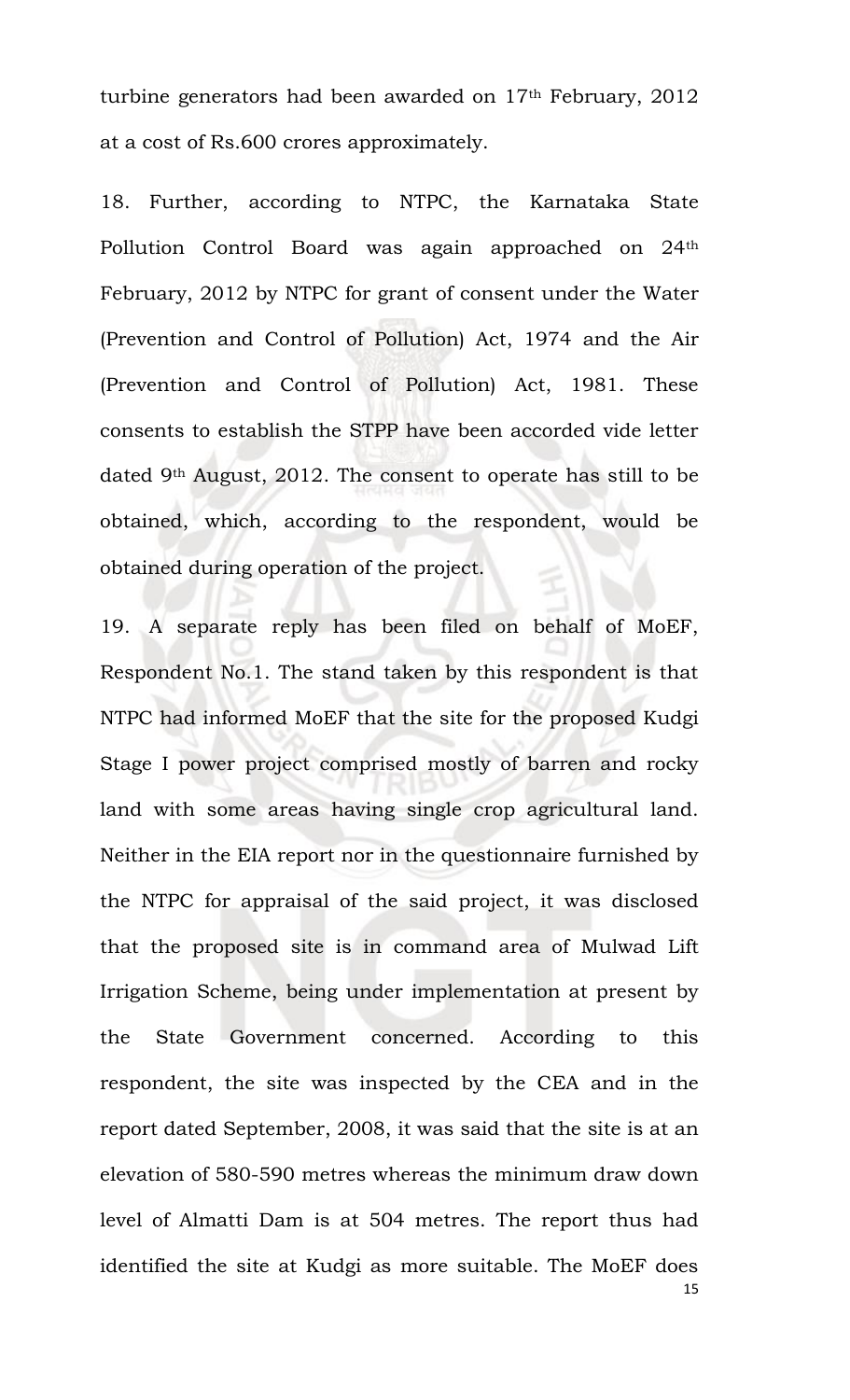not encourage use of fertile agricultural land for industrial purposes. The EAC comprising of subject matter experts is a statutory committee, constituted under the EIA Notification by Respondent No.1, and had duly appraised the above project for EC, and it was only after assessing the environmental impacts due to the proposed project, that the EAC recommended the project for EC, subject to adherence of environmental safeguards for compliance by NTPC.

20. In the 36th meeting of the EAC held on 14-15th November, 2011, the EAC deliberated the issues raised in the public hearing and while granting the clearance vide order dated 25<sup>th</sup> January, 2012, stated that the land requirement shall be strictly in accordance with the CEA norms. The EC is based on the principle of sustainable development and provides for sufficient environmental safeguards and mitigating measures. The EC, according to this respondent, is primarily based upon the information provided to the answering respondent by the NTPC.

21. It is in view of the above pleadings of the parties that we are called upon to examine the merits and otherwise of the contentions raised before the Tribunal by the parties and more particularly the appellant.

22. The first and foremost issue that we are required to examine is the effect, of the order dated 21st June, 2012, of the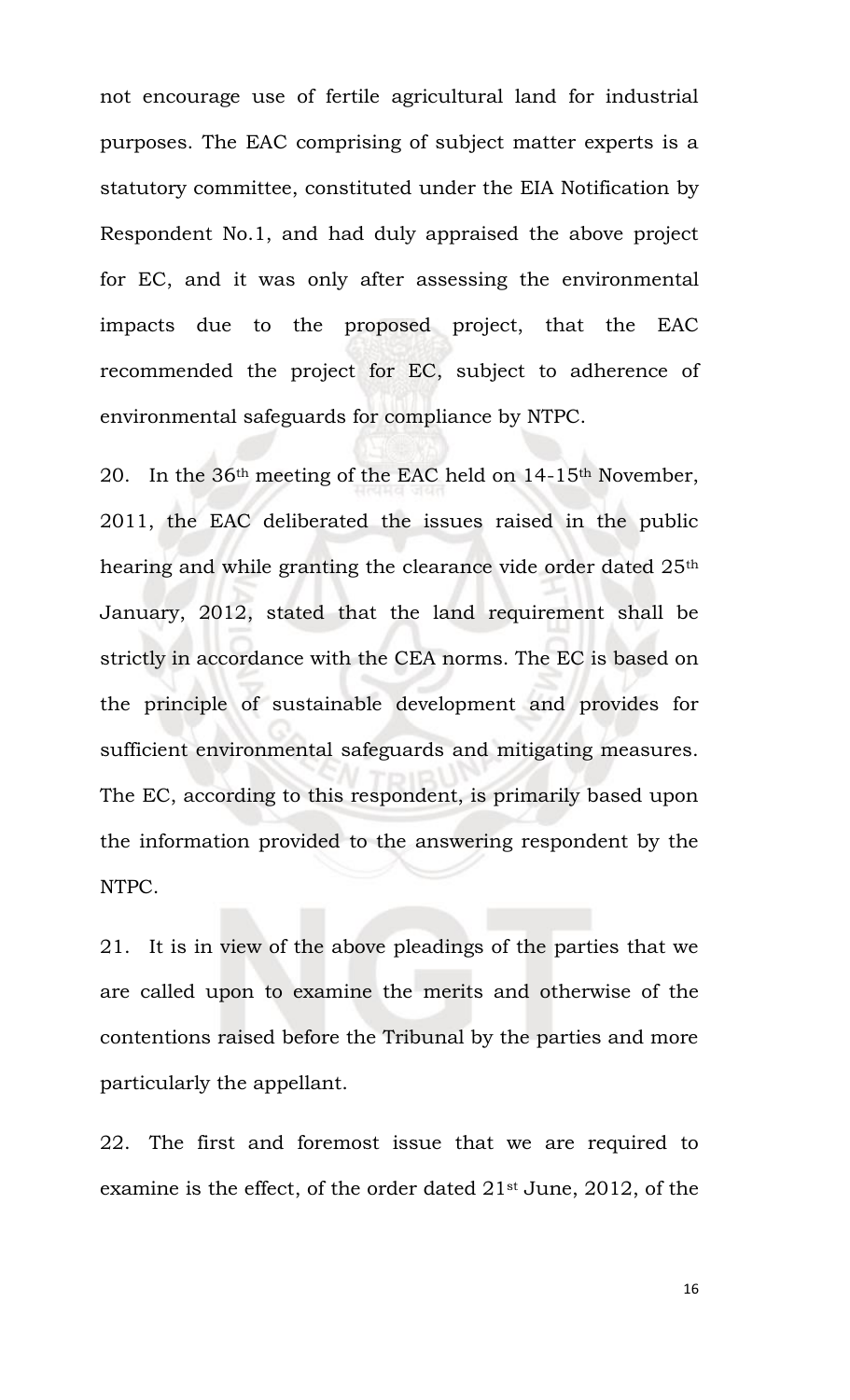High Court of Karnataka, dismissing the Writ Petitions No. 32189-190 of 2011, upon the present appeal.

23. There is no dispute to the fact that the WPs No.32189- 190 had been filed by a registered society along with the present appellant, who was Petitioner No.2 in those Writ Petitions. The challenge in those Writ Petitions was to the MOU dated 12th January, 2009 entered into between Respondents No.2, 3 and 6 for setting up the coal based STPP at Kudgi with the prayer to stop acquisition of the land for the same purpose, though there was no specific challenge to the process of acquisition. However, the quantum and purpose of acquisition was raised as an issue in the Writ Petitions. The High Court noticed that nearly 60% of the compensation payable had been distributed to the erstwhile owners of the land pursuant to the agreed amount of compensation in the first phase and 10-12% of the compensation payable was disbursed in the second phase. The petitions also disclosed that the main dispute revolved around the issue that there was failure on the part of the NTPC to get the EC, which had been granted during the pendency of those proceedings. Now, the present appeal has been filed against the said EC before this Tribunal.

17 24. The High Court, after considering some of the issues, did not find merit in the challenge to the decision of setting up the power project. However, it made it clear that the dismissal of the Writ Petitions by the High Court would be without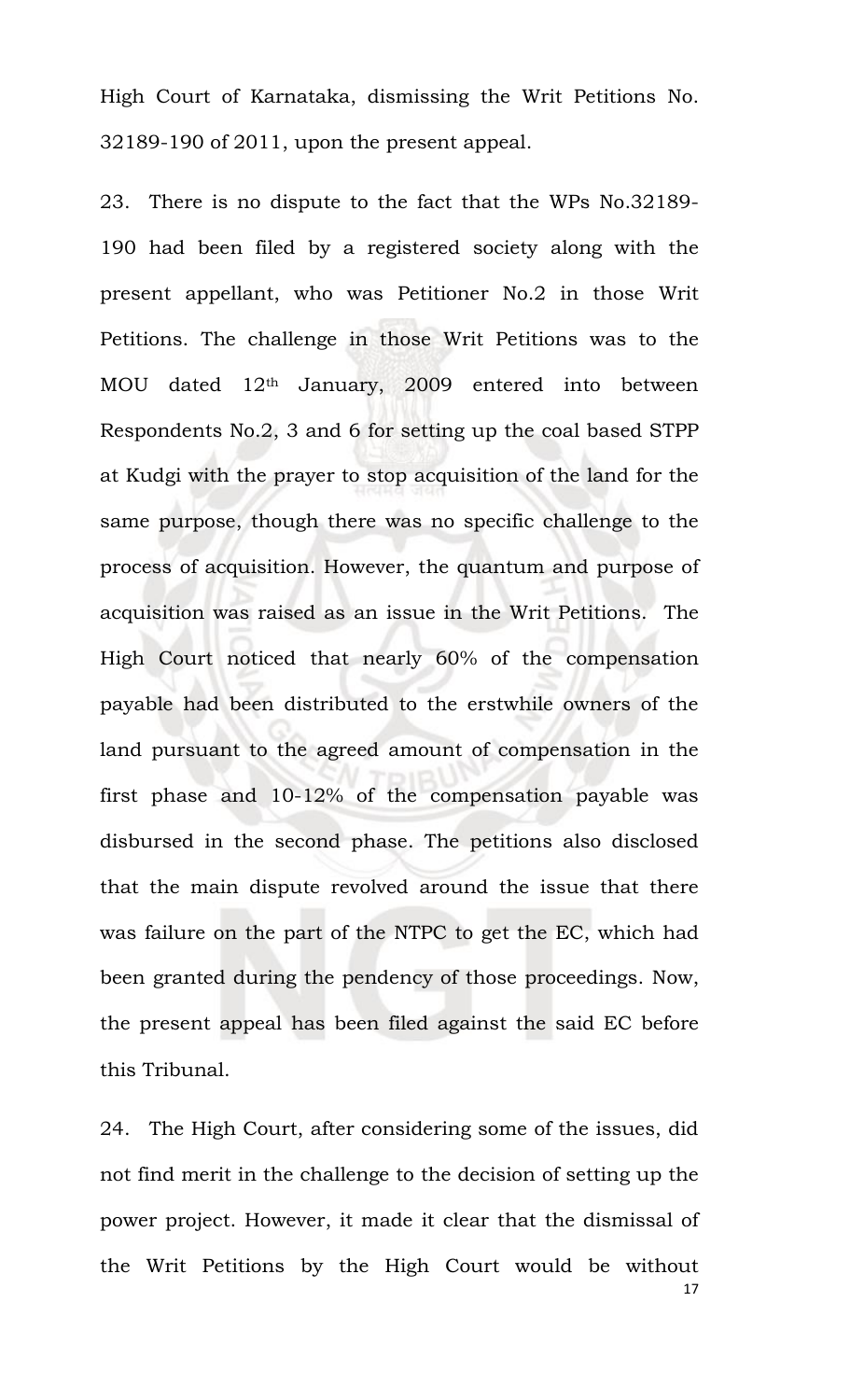prejudice to the contentions of the parties and pendency of the appeal before this Tribunal. It will be useful to refer to the following relevant extracts of the judgment of the High Court dated 21st June, 2012:

> "4. In these circumstances, we are unable to appreciate any perversity in the impugned decision. We do not find any unreasonableness so far as the decision is concerned. It is for these reasons, we do not think it necessary to entertain the present public interest litigation. The petitions are rejected for these reasons. Any observations made by us, shall not prejudice the submission that may be made by the petitioners in the pending appeal before the National Green Tribunal, with respect to the legality of the clearance granted by MoEF.

> In view of the disposal of the main writ petitions, I.A.No.1/2012 does not survive for consideration."

25. A bare reading of the above concluding paragraph of the judgment of the High Court clearly shows that the present appeal and the contentions of the parties which may be raised before the Tribunal are specifically saved by the order of the High Court. It is not hit either by the principles of *res judicata* or constructive *res judicata*.

26. In view of the limited findings recorded by the High Court and particularly the fact that the High Court had specifically saved the proceedings before the Tribunal from operation of its order, we do not find any merit in the objections raised on behalf of NTPC in regard to the maintainability of the present appeal. Thus, we reject this contention of NTPC.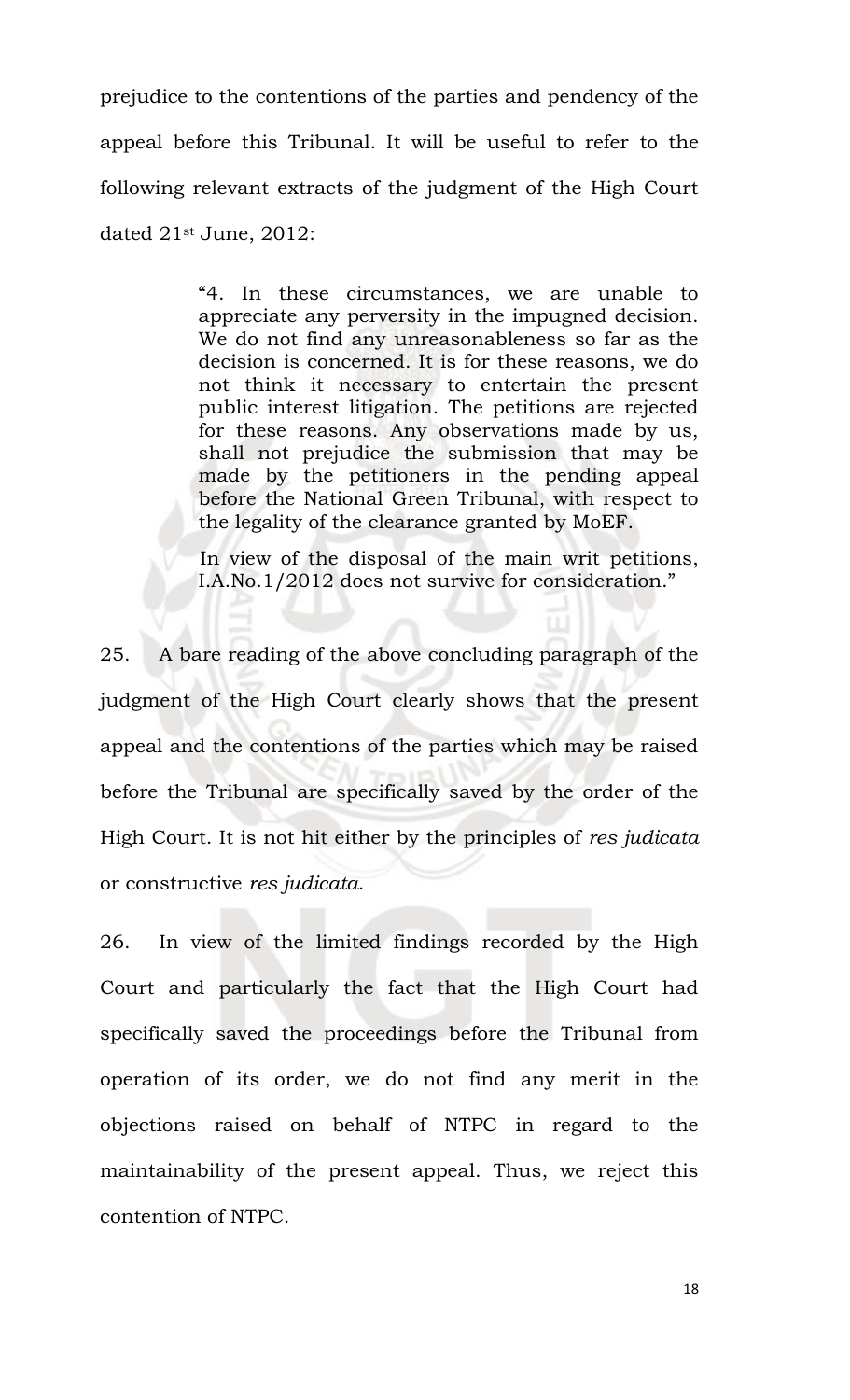## ISSUES IN REGARD TO LAND USE/LAND COVER – WHETHER ANY MISREPRESENTATION HAS BEEN MADE BY THE NTPC IN REGARD TO THE NATURE AND CATEGORISATION OF THE LAND REQUIRED FOR THE PURPOSE OF THE PROJECT IN QUESTION:

19 27. According to the NTPC, the site comprises of mostly barren and rocky land. The NTPC had informed the MoEF at the stage of TOR that the land proposed to be acquired (about 3000 acres) was mostly barren and rocky and partly agriculture with single crop. This statement appears to be doubtful as it is clear from the proceedings of the public hearing held on 25th March, 2010 that Kudgi is well known for its betel leaf crop for more than the last 100 years. In addition, onion, grapes, banana, and other crops including other horticultural products are grown in the area. The major occupation of most of the families whose land is being acquired is agriculture and horticulture and it is stated that the approximate annual income per acre is about Rs. 2 lakhs. It is seen from the R&R plan (July 2012) presented by NTPC that the land under acquisition includes 3500 acres of private land and approximately 20 acres of Government land. As mainly the private land being acquired belongs to the farmers, who are basically dependant on agricultural activities for their livelihood, they are the affected persons who will be ultimately forced to migrate to other places in search of their livelihood due to acquisition of their lands. It is pertinent to observe that the EC was granted on  $25<sup>th</sup>$  January,  $2012$  whereas the R&R Plan was prepared by the NTPC in July 2012, which is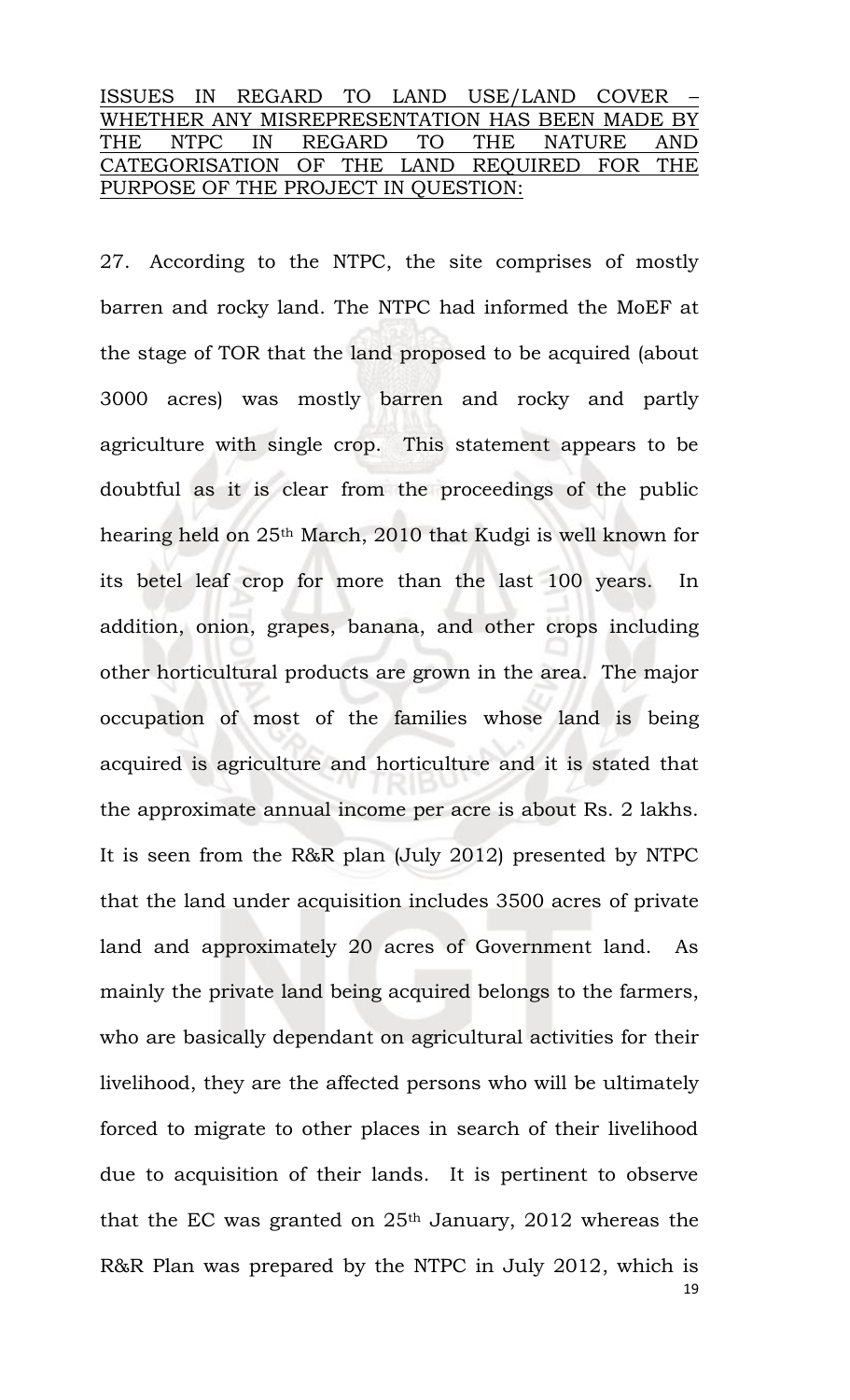about 6 months after the grant of EC. Even in the EC given by MoEF on 25th January, 2012, it is stated that the land to be acquired for the project was comprising of mostly barren and rocky land with some areas under agricultural land. There is a mismatch in the figures of actual land required for the project, as in the EC, it is written that 2440 acres of land will be acquired whereas in the R&R Plan prepared by NTPC in 2012 and submitted to MoEF, it indicates that about 3500 acres of private land and approximately 20 acres of Government land is under acquisition. During the public hearing, the farmers have opposed the proposed power plant on their agricultural land on which their livelihood is based but it appears that no satisfactory answer was given by the NTPC during the public hearing except mentioning that proper compensation, as applicable, would be paid to them. In fact, the MoEF should have looked critically into the aspect of land acquisition, primarily concerning agricultural land and not mostly barren and rocky, as has been stated in the documents submitted to the MoEF by the NTPC. In fact, it amounts to concealment of facts/suppression of factual information regarding the type and the nature of land proposed to be acquired by the NTPC.

28. Mr. Ritwick Dutta, learned counsel for the Appellant, has stated that the land in question gives two crops and as per revenue records, it is designated as *kushki* land/dry land which means that irrigation facilities are not provided by the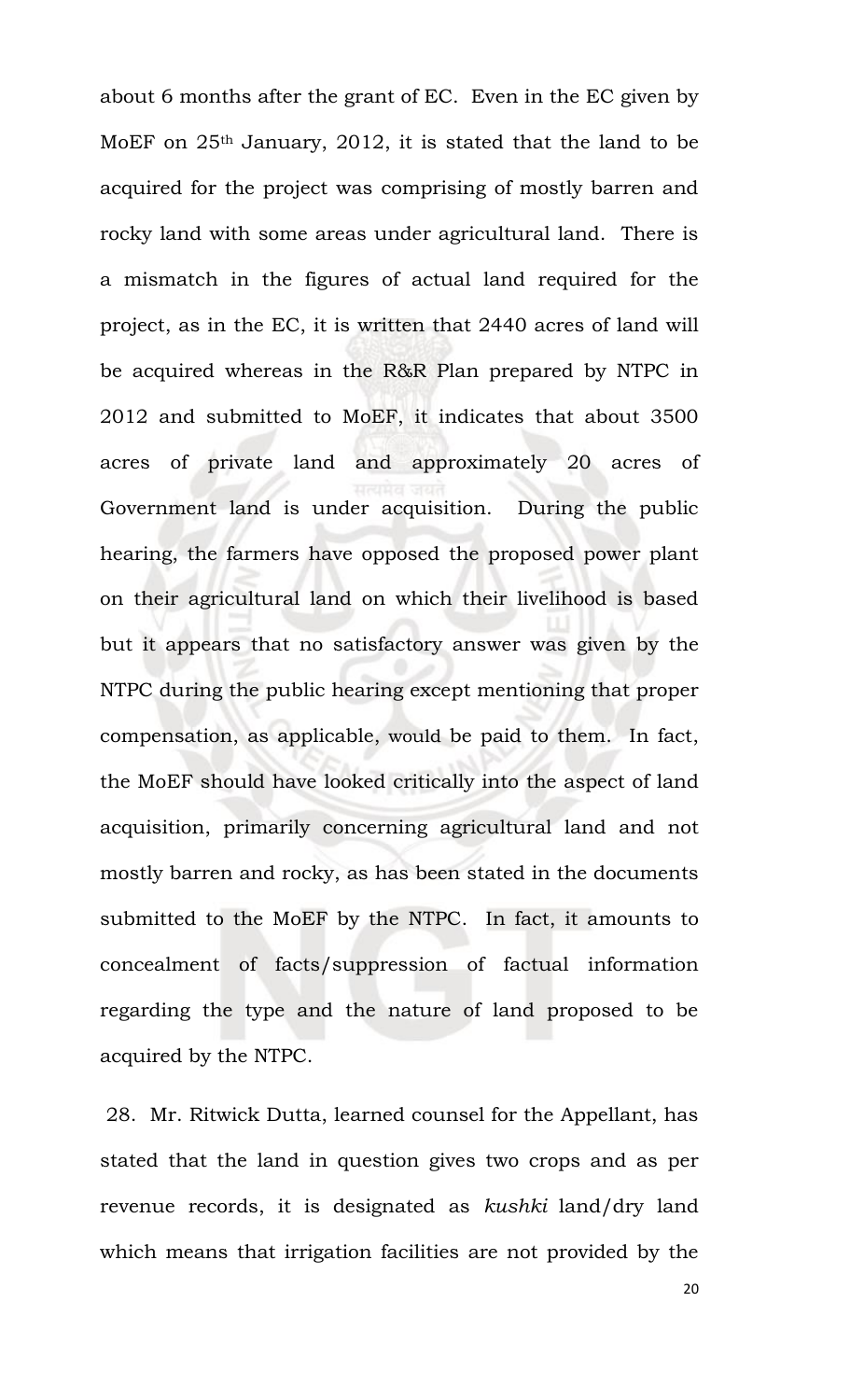Government. However, the farmers have installed a number of pumps for extraction of ground water for irrigation of their fields. Mr. Dutta also brought to our attention that even the satellite imagery does not show that the land is barren and rocky. In reply to the contention of Mr. Dutta, about the agricultural land giving two crops, Mr. Vikas Singh, learned senior counsel for NTPC, stated that as per the revenue records, it is dry land and the CEA report has indicated that it is rocky and barren land.

29. According to the siting criteria of MoEF for thermal power projects, it is mentioned that location of thermal power plant should be avoided on prime agricultural land. Learned Counsel for Appellant, Mr. Ritwick Dutta, while arguing the matter, stated that there have been a number of instances wherein the EAC has not agreed to acquisition of fertile agricultural land for location of power plants and rather has advised the project proponents to locate alternative land. As such, had it been known to the EAC that the land in question is basically agricultural land at the time of the appraisal of the project, it was quite possible that the EAC/MoEF would have asked for alternative sites and, quite possibly, may not have given approval to the present project site in question. He further stated that, to avoid rejection at the Scoping Stage itself, the NTPC deliberately gave a false and misleading statement that the proposed land is mostly barren and rocky and only partly agricultural.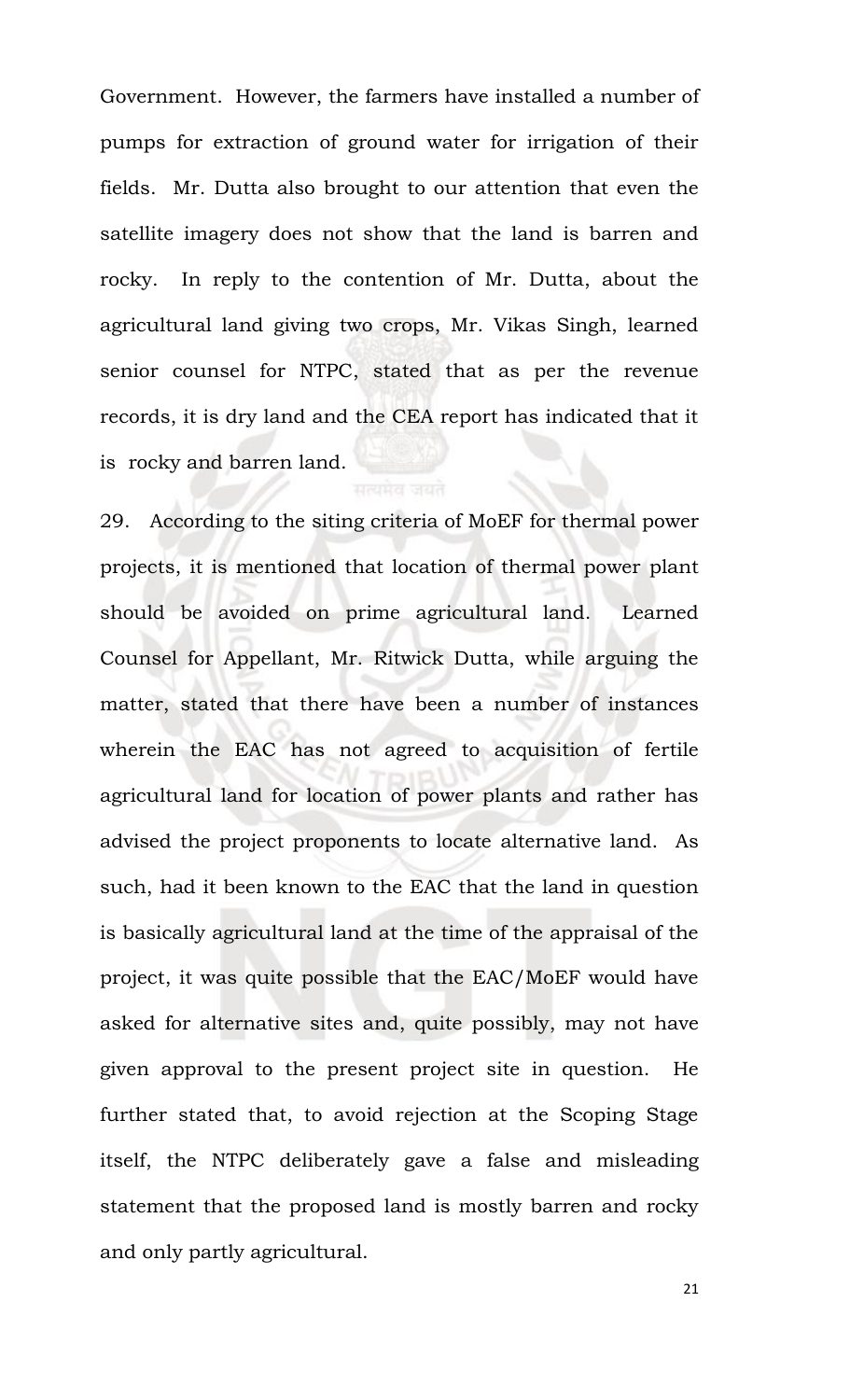30. The learned Senior Counsel for NTPC, Mr. Vikas Singh, in his counter submissions, stated that as per the revenue records, the land is categorised as dry land. He further stated that the land in question has been indicated as rocky and barren in the CEA Report (September 2008) pertaining to the sites identified by the Government of Karnataka in Bijapur district for siting of a large thermal power station. It is seen from the CEA Report that during the site visit, it was noted that adequate land is available at Kudgi site consisting of mostly barren land. It is also stated that the Government of Karnataka had identified an area of about 3384 acres near Kudgi which is a mix of cultivated and barren land but nowhere in the CEA Report, it appears to have been mentioned that it is a rocky land whereas NTPC, while applying for TOR to MoEF, has stated in the documents that land is rocky and barren.

31. According to the submissions made by the learned counsel for MoEF, Ms. Neelam Rathore, neither in the EIA report nor in the questionnaire furnished by the NTPC, it was disclosed that the proposed site was in the command area of Mulwad Lift Irrigation Scheme being under implementation at present by the State Government. She further stated that three alternative sites were identified and the present site at Kudgi had been chosen after consideration of various factors. It was also mentioned by her that the MoEF did not encourage use of fertile agricultural land for industrial purposes.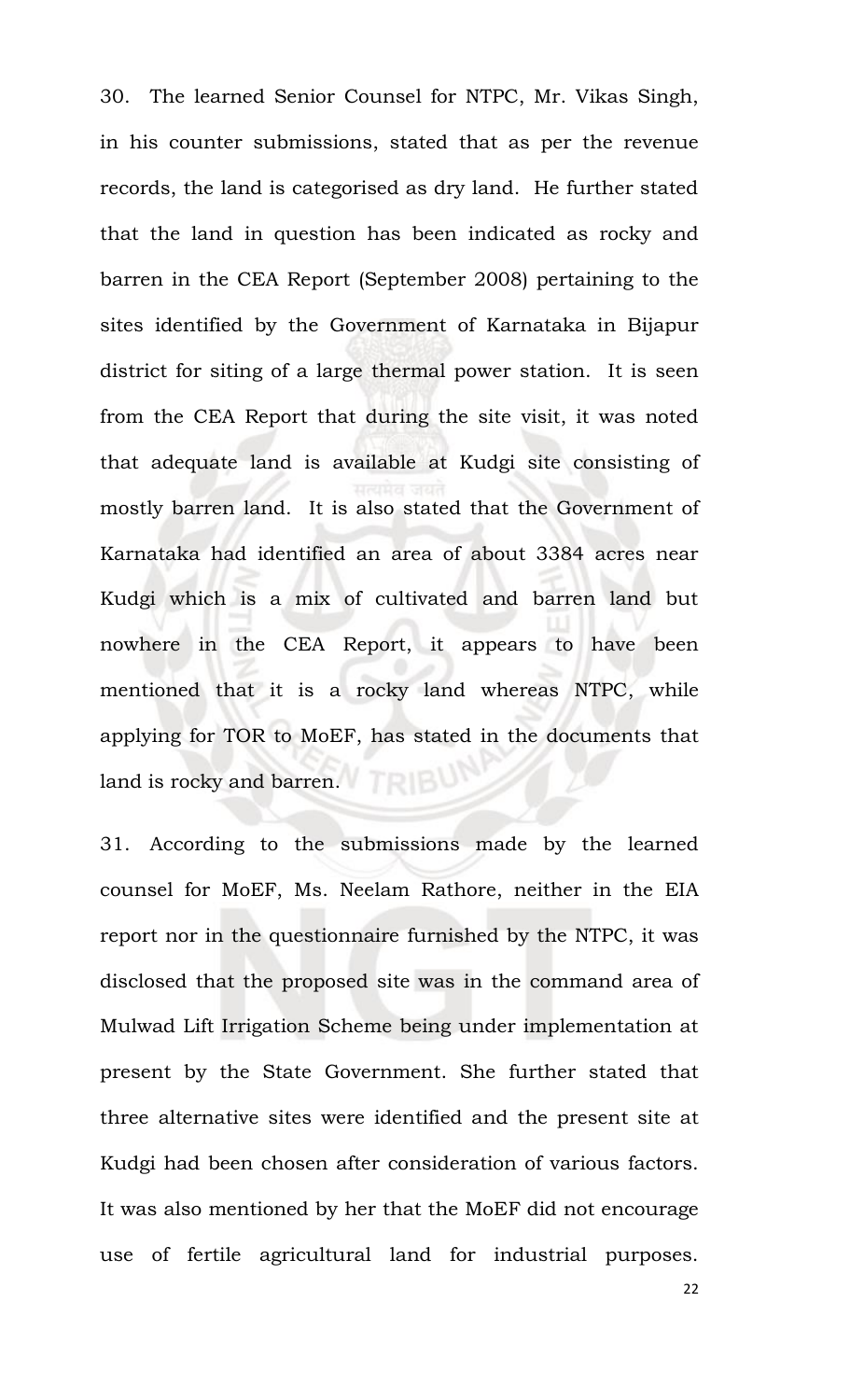Further, she stated in her submissions that NTPC had informed the MoEF that the site of Kudgi Stage-1 Project comprised of mostly barren and rocky land with some areas having single crop cultivation.

32. The response of NTPC on the issue of character of land is that the land required for the power plant was being acquired vide the notifications dated  $6<sup>th</sup>$  January, 2010 and 20<sup>th</sup> April, 2010 based on the information contained in the RTCs of that period which designated the said land to be dry and barren. Till date, gazette notification for acquiring 2938 acres of land had been published and the entire land had been categorised as *Kushki* or dry land by Government of Karnataka. NTPC has further clarified that none of the RTCs submitted by the appellant relate to any wet land or irrigated land. They are all shown as dry land or land irrigated by wells, and as such, the said land cannot be termed as prime agricultural land and at best would remain marginally agricultural land. Further, NTPC has undertaken geo-technical investigation in the project area which indicated that the surface strata consisted of hard, brownish grey, clayey silt/silt clay with decomposed rock particles overlaid by weathered rock. The depth of the top of weathered rock below the ground level varies from 0.10 m to 5.15 m. However, at most of the bore hole locations, (175 out of 203), the top of weathered rock existed within 1 m from ground level and at only 3 locations, it exceeded 2 meters. On the basis of the above findings, NTPC has concluded that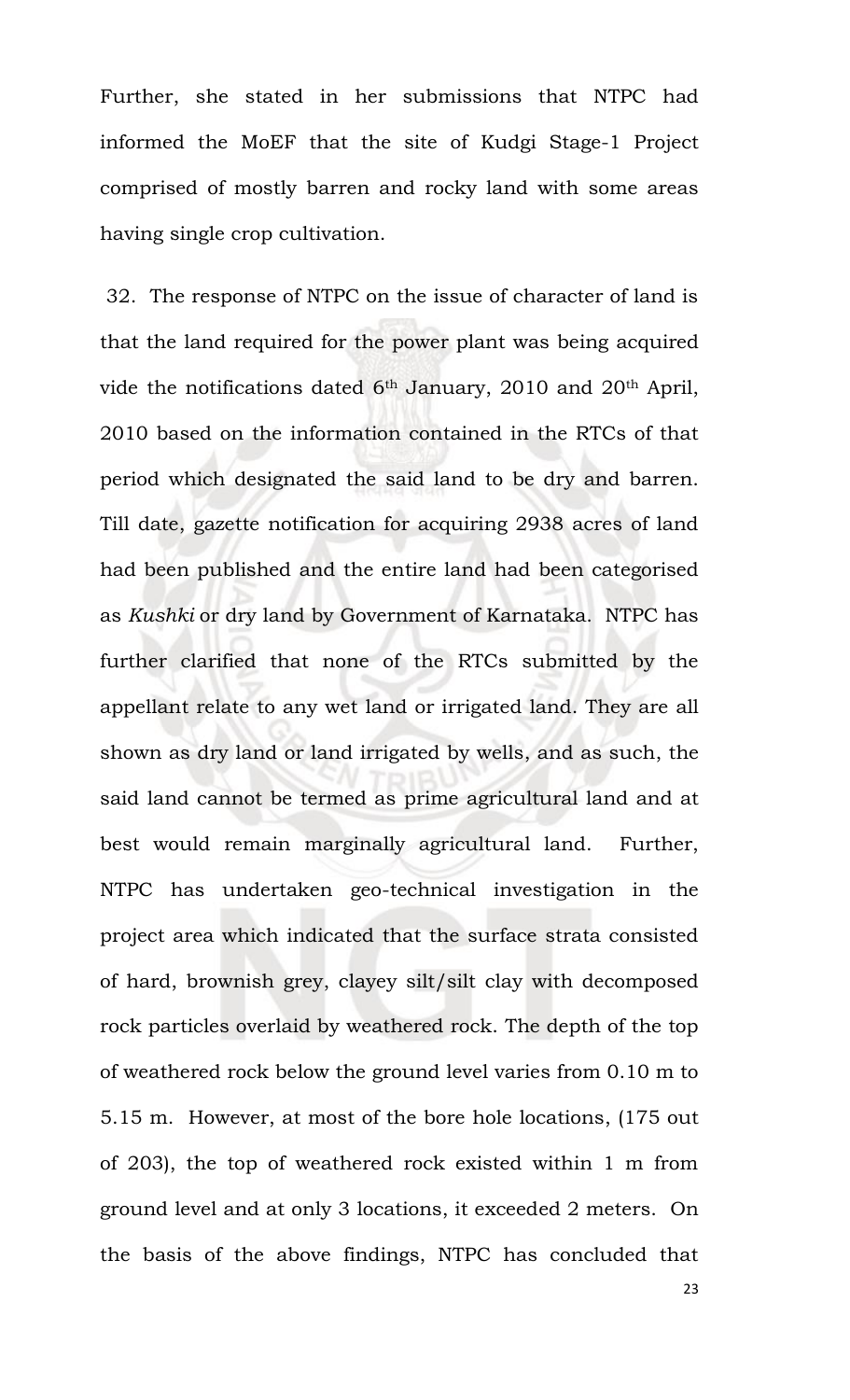surface and sub-surface soil conditions are not conducive to agriculture in the area marked for the plant. We are not able to understand this proposition of the NTPC that the soil conditions are not conducive to agricultural activities as for such purposes, the requirement of the depth of the soil may not be more than 6 inches to 12 inches especially for seasonal crops and horticultural produce such as grapes, pomegranate and lemon. The appellant, in his submissions, has stated that even during the public hearing, it was mentioned that the area was irrigated and was producing a number of agricultural and horticultural products. He further stated that in the area, a number of pumps had been installed by the farmers for the last 40 years which were evident as per the records of Hubli Electric Supply Company. Further, it was brought to our notice by Mr. Dutta, Counsel for Appellant, that satellite imagery appended to the EIA report did not indicate that major part of the site was barren. Thus from the above, it may be concluded that the land in question is not mostly barren & rocky as informed by NTPC to MoEF, which may be taken as wilful suppression of facts.

33. At this stage, it will also be necessary for us to notice the contents of Appendix A, Form I which was submitted by the NTPC on 28th January, 2009 to the MoEF for grant of EC. This marks the very initiation of the process for considering the application for EC. In Columns 1.1 and 2.1 of this Form,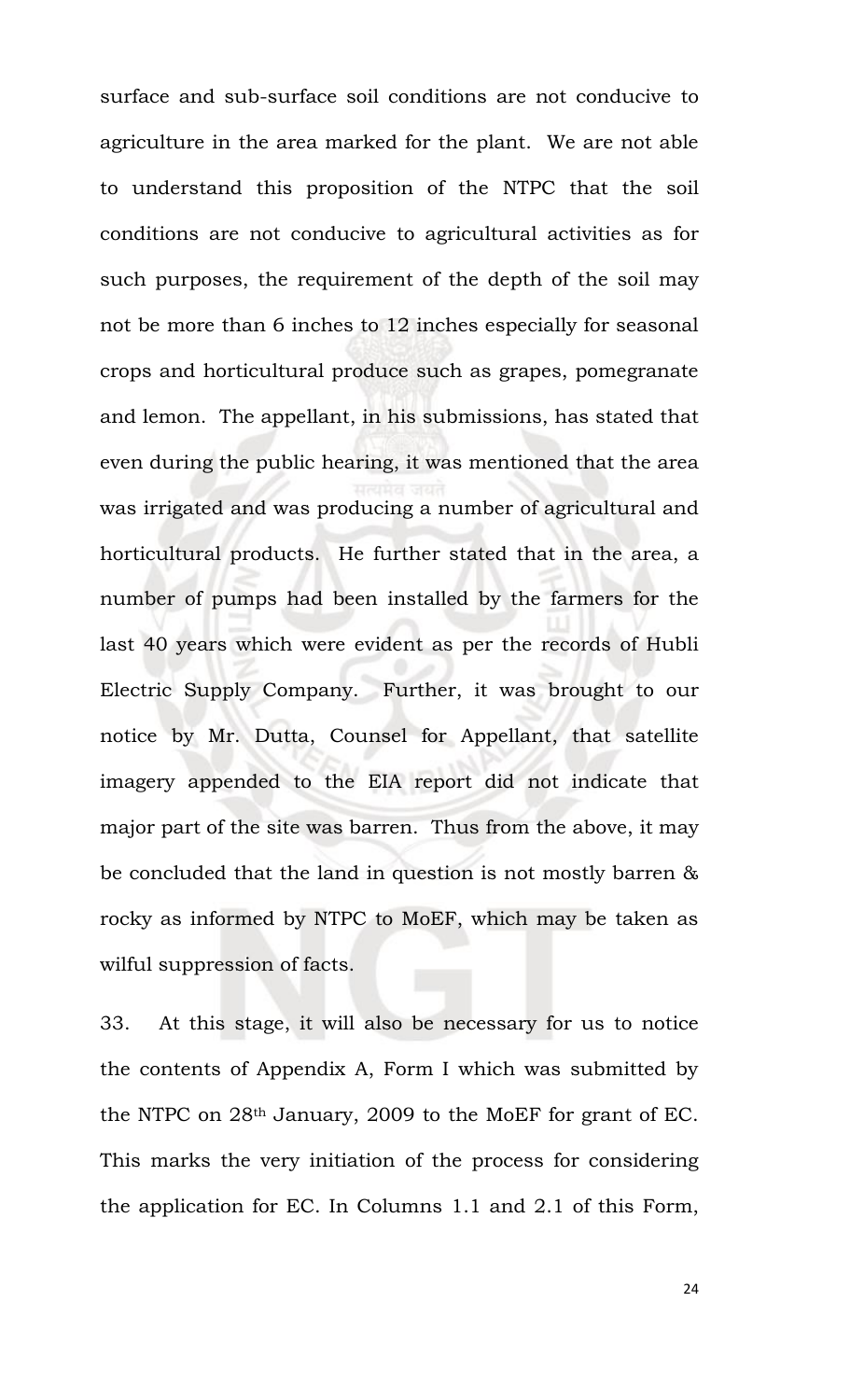under the heading 'Activity', the applicant had made the following comments:

| S.<br>No. | Information/Checklist<br>confirmation                                                                                                                                    | Yes/<br>N <sub>o</sub> | Details thereof (with<br>approximate<br>quantities/rates,<br>wherever possible) with<br>source of information<br>data                             |
|-----------|--------------------------------------------------------------------------------------------------------------------------------------------------------------------------|------------------------|---------------------------------------------------------------------------------------------------------------------------------------------------|
| 1.1       | Permanent or<br>temporary change in<br>land use, land cover or<br>topography including<br>increase in intensity of<br>land use (with respect)<br>to local land use plan) | Yes                    | The proposed land which<br>is mostly barren & rocky<br>and partly agricultural<br>will be used for<br>industrial purpose.                         |
| 2.1       | Land especially<br>undeveloped or<br>agricultural land (ha)                                                                                                              | Yes                    | Approximately 1250 ha<br>of land is required. The<br>land is mostly barren &<br>rocky and partly<br>agricultural with<br>single/commercial crops. |

34. Thus, according to the NTPC, the land was mostly barren and rocky and only partly agricultural with single crop plantation. This laid down the foundation for consideration and grant of the EC. In the letter dated 30th March, 2009 written by the MoEF to the NTPC, this fact was taken to be gospel truth and it was stated that the land was mostly barren and rocky and partly agricultural with single crop plantation and there was no homestead at the project site. According to this letter, the EAC for the project, in its meeting held on 12- 13th March, 2009, had considered the project based on the information furnished and, the presentation made and the TOR were prepared accordingly. Under clause (vi) of the TOR,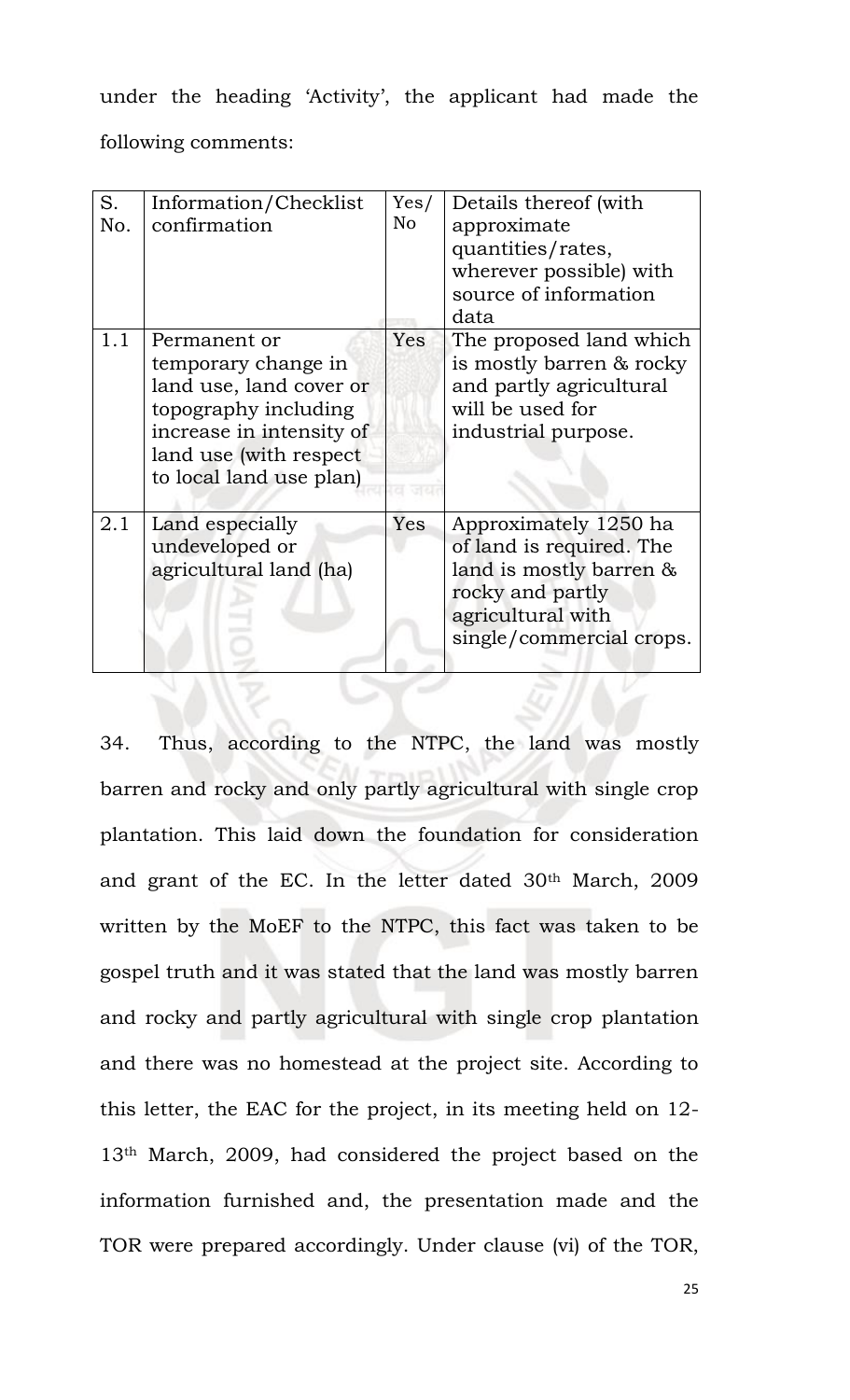land requirement for Stage I of the project had to be optimized and furnished. Furthermore, the issues regarding land acquisition and R&R scheme were directed to be clearly discussed in the EIA report. According to the appellant, this was never done and there was no deliberation even during the public hearing on this issue. Even while granting the EC vide order dated 25th January, 2012, identical language was noticed in the opening paragraphs of the order in relation to land – nature and categorization.

35. It is noticed that the CEA also noticed that the Government of Karnataka had identified an area of about 3,384 acres near Kudgi, which is a mix of cultivated and barren land. However, no details of such bifurcation were provided in that report. The appellant has further relied upon the document (Annexure R-2/2) filed by NTPC and averred that a total of 2,938.36 acres of land was agricultural land while 71.11 acres was the *Pot Kharab* (barren land). The respondents have also filed some photographs on record showing that the land was barren and rocky. From the various documents on record, it is clear that the land is partly agricultural and partly barren/rocky. However, a larger part of the acquired land is agricultural – either irrigated or nonirrigated. A few photographs have also been placed on record showing that the over-burdened soil is varying from 0.3 metre to 2.3 metres. In the DEIAR submitted by the NTPC under paragraph 3.1.2, it has been shown that the study area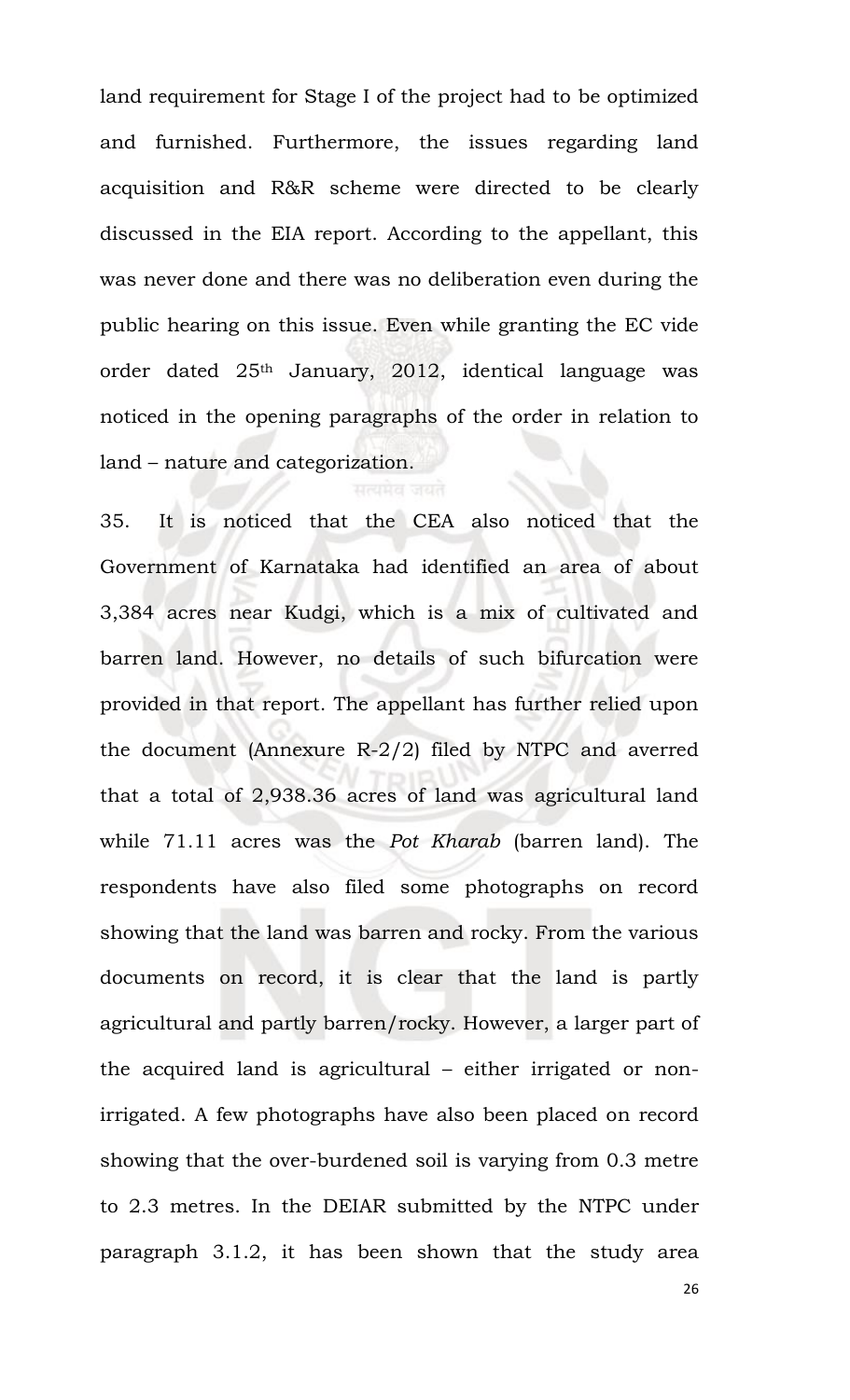comprises of built-up land, agricultural land, plantations, waste land and water bodies. In Table 3.1 on Land Use Pattern of Kudgi Study area, as on 2008, it has been shown as follows:

| 5.        | Water bodies<br>(pond/drain/distributaries) | 23.8792     | 0.076                       |
|-----------|---------------------------------------------|-------------|-----------------------------|
| 4.        | Waste Land                                  | 623.3728    | 1.984                       |
| 3.        | (Plantation/green belt)                     | 543.566     | 1.73                        |
| 2.        | Settlements (Residential)                   | 1844.354    | 5.87                        |
| (b)       | <b>Cropped Land (infertile)</b>             | 23128.26    | 73.61                       |
| (a)       | Cropped Land (with crop)                    | 5256.566    | 16.73                       |
| 1.        | Agriculture                                 | 28384.828   | 90.34                       |
| S.<br>No. | Class                                       | Area in Ha. | $%$ of the<br>Study<br>area |

**Total Area (10 km) = 31420 ha.**

36. From the above data, it is clear that the use of land is pre-dominantly for agriculture in that area.

37. The revenue records filed clearly show that major part of the land in question is agricultural land. The source of irrigation for such land is stated to be tube wells, pump sets, etc. In the RTC Form No.16, the land undoubtedly has been declared as garden land and even the names of the crops have been described as grape, sunflower, lemon, bajra, onion, maize, etc. There also, the source of water has been shown as tube wells and pump sets. In these reports, it has also been reflected that even dry/*Kushki* land is giving crops. The appellant has also relied upon the letter dated 3rd September,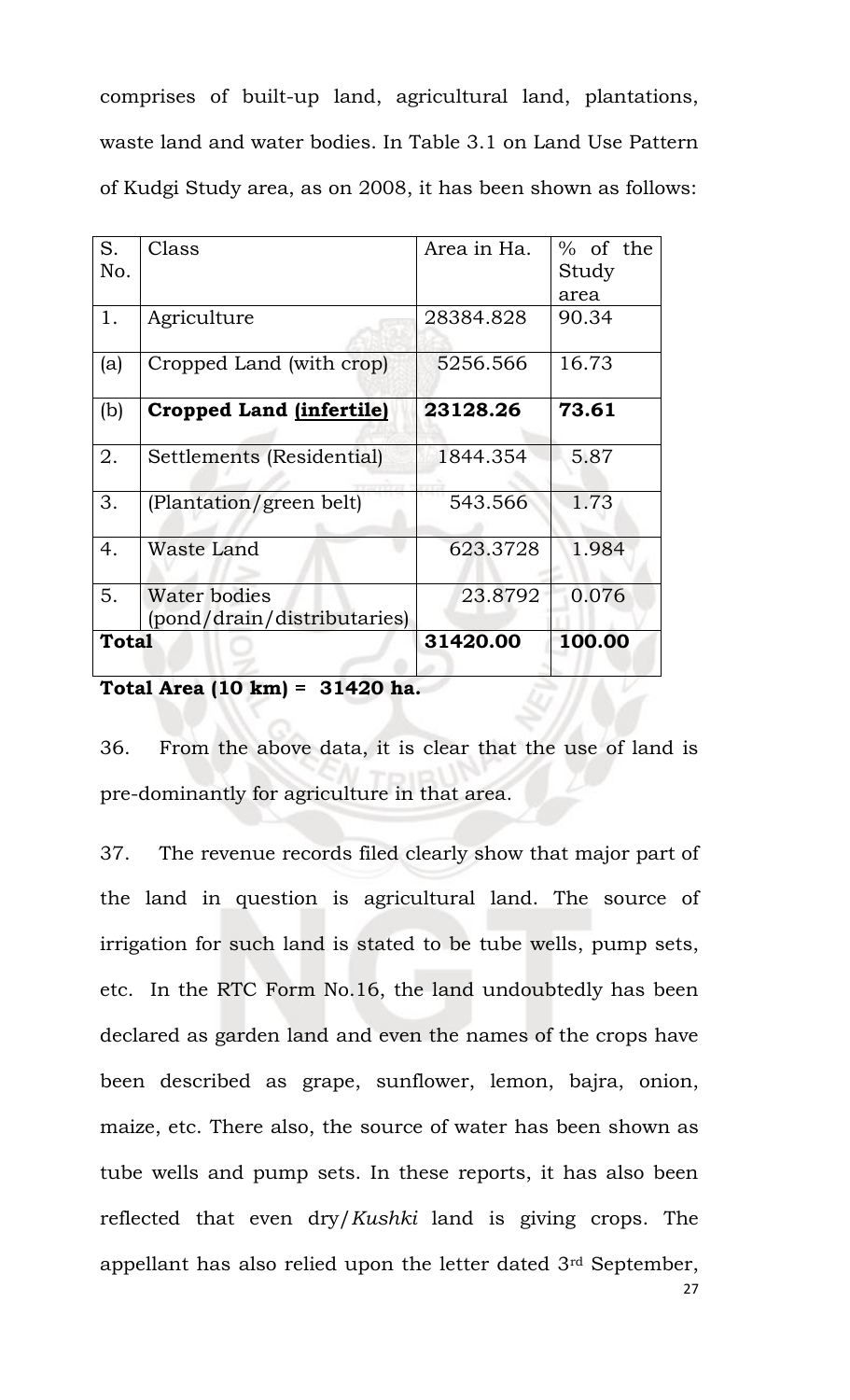2012 written by the Special Land Acquisition Officer, Karnataka Industrial Area Development Board (for short the "KIADB"), Dharwad, which shows that out of 2,938.36 acres of total agricultural land (*Kushki* land) under acquisition, more than 50% of the land is irrigated with wells and bore wells and the remaining area is under dry cultivation i.e. dependent solely upon rains, etc. The appellant has also placed documents to show that the land in the district consists of two types of soil – the first one is mixed soil with predominantly black soil and the second one is layered mixed soil predominantly consisting of red/brown soil. These soils are suitable for dry crops, and dry and irrigated crops respectively. This is based upon the document issued by Bijapur District Statistical Office of Government of Karnataka in July, 2006. It deserves to be noticed that as per the NTPC R&R Policy, 2010, 'agricultural land' has been defined to include lands being used for agriculture, horticulture, dairy farming, poultry farming, pisciculture, breeding of livestock, nursery growing medicinal herbs, raising of crops, grass or garden produce and land used by agriculturists for the grazing of cattle. However, it does not include any land used only for cutting of wood. This definition in the policy would certainly throw light on the scope of the agricultural land. It is an inclusive definition and thus would take within its ambit lands which are not being used purely for agricultural purposes. The appellant has filed photographs showing that majority of the land is irrigated and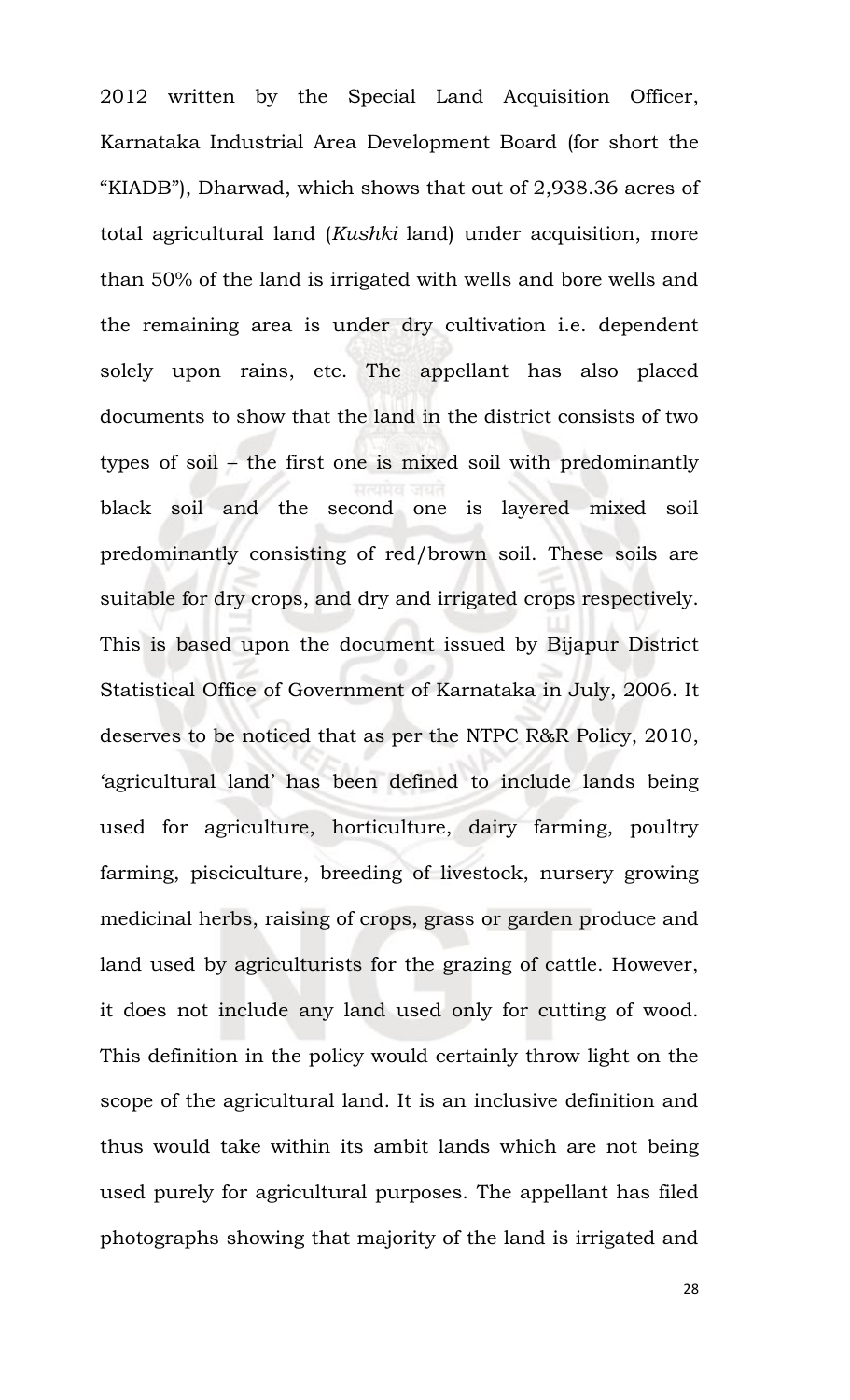fertile land suitable for double crop-cultivation and the farmers actually take two crops from such land. From this documentary evidence consisting of Government documentation, it is clear that the NTPC had not correctly filled in the above columns and these have been so relied upon by the authorities, particularly MoEF without any verification. Besides that, land in excess of the stated land is being used for the project in question. It, thus, further shows that it is largely agricultural land, which is sought to be acquired and is intended to be used for the project.

38. A perusal of the satellite imagery appended by the EIA Consultant to the EIA Report on record does not support the contention of the NTPC that the major part of the project area is barren. Further the revenue documents as well as the photographs of the area placed on record by the Appellant clearly indicate that the area under reference is mostly agricultural land. Hence the plea taken by the NTPC for seeking EC for the project, i.e., "most of the area is barren" clearly indicates that the NTPC misled the EAC. This is also clear from the observation recorded by the MoEF while issuing the EC vide document No.J 13012/06/2009-IA.II (T) dated 1st January, 2012 which states that "most part of the 2440 acres required for the Stage-I comprises of mostly barren and rocky with some area under single crop agriculture land". The MoEF vide its Reply-Affidavit dated 18th May, 2012 concedes that NTPC had informed the EAC (Thermal Power) that the site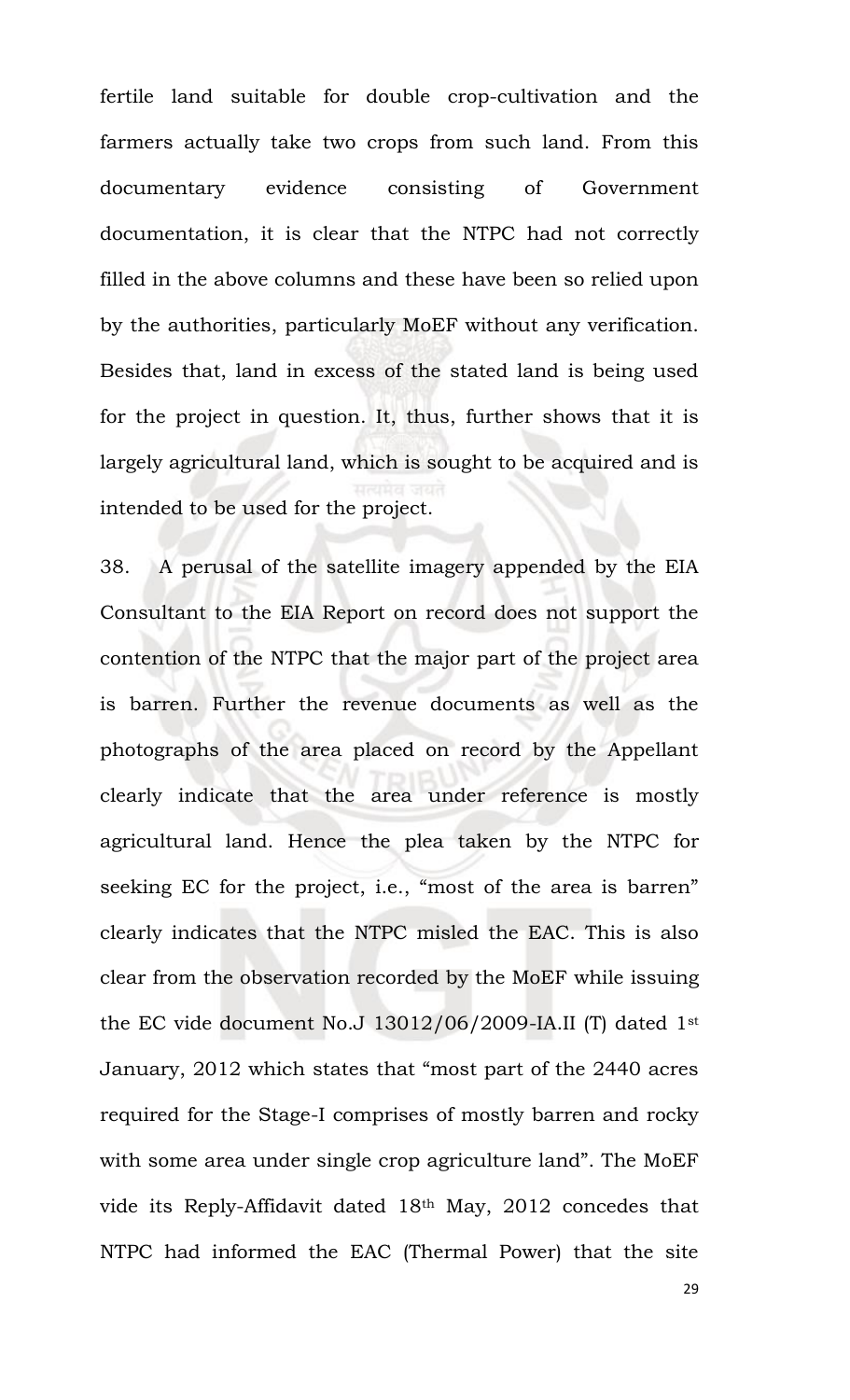comprises of mostly barren and rocky land with some areas having single crop agricultural land. Further, it also concedes that the Committee didn't know that the proposed project site lies in the command area of Mulwad Lift Irrigation Scheme.

39. From the above discussion, it can safely be concluded that the land in question is primarily not barren and rocky land, as informed by NTPC and there appears to be improper disclosure of facts on the part of the NTPC which remained unverified even till the stage of issuance of the EC.

## ISSUE WITH REGARD TO REHABILITATION AND RESETTLEMENT POLICY WITH REFERENCE TO THE FACTS OF THE PRESENT CASE:

40. R & R is an essential feature of any project which comes up for consideration before the competent authorities in accordance with the EIA Notification.

41. If one examines the scheme of the EIA Notification, it becomes evident that at the time of preparation of the TOR, the NTPC had to place all relevant material before the EAC. The EAC is required to address all relevant concerns for the preparation of EIA Report in respect of the project or activity for which clearance is sought. Besides the information with regard to undeveloped or agricultural land, as contemplated in Appendix I, Form I, the NTPC is also expected to disclose the effect on the welfare of the people, vulnerable group of people, who could be affected by the project along with such other information, the disclosure of which would be significant for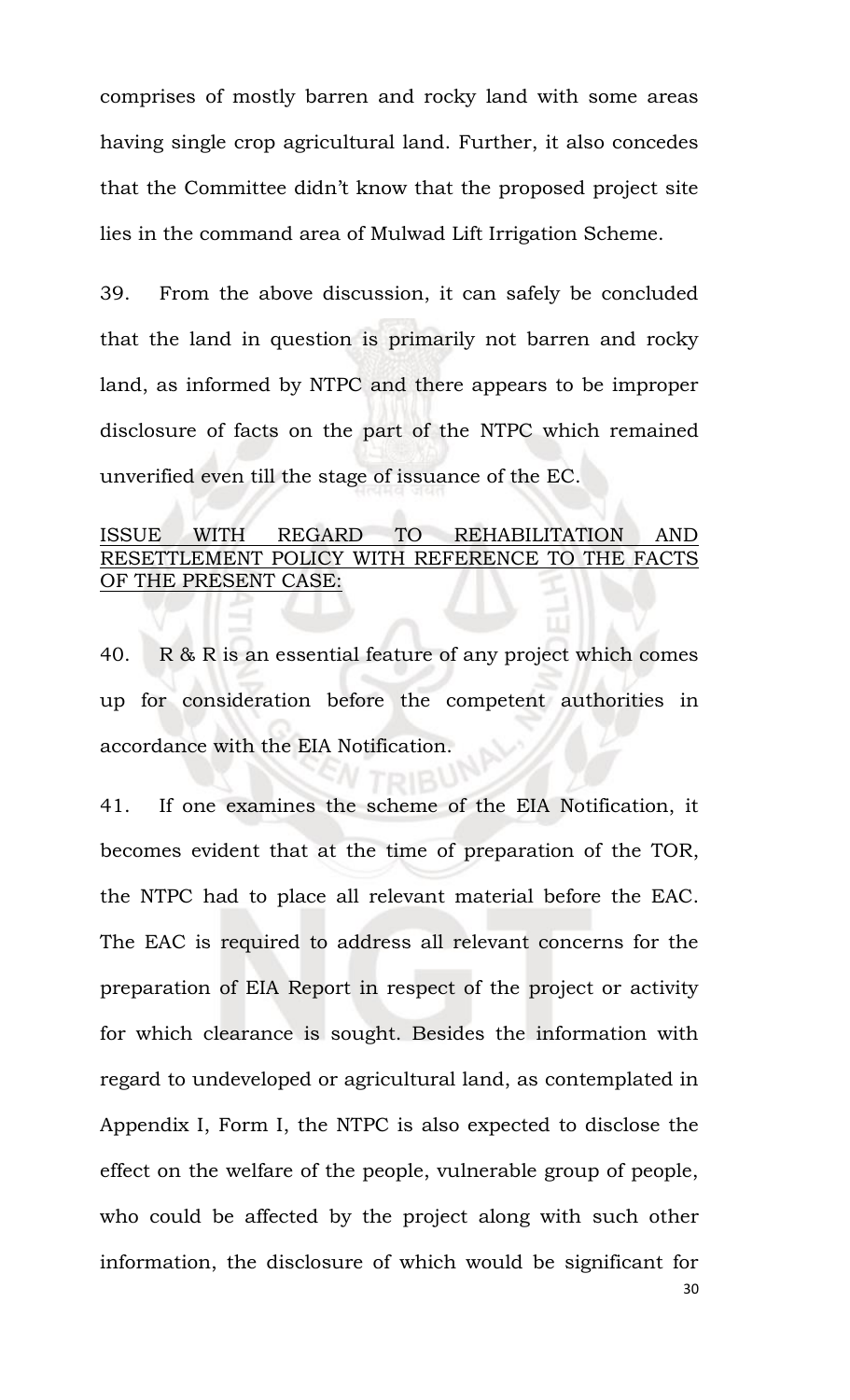the purposes of fair consideration of the project. Furthermore, the NTPC is required to provide full information and, wherever necessary, attach explanatory notes with the Form in relation to land environment, water environment, aesthetics and socioeconomic aspects besides environmental management plan.

42. The concept of sustainable development is to drive a balance between environment on the one hand and development on the other. One of the essential facets of this balancing approach is to find out the impact of development upon civilization, particularly with reference to human beings. If as a result of establishment and operation of any project, a large chunk of land belonging to a large number of persons is expected to be acquired and they are likely to be displaced in one form or the other from their livelihood, R & R scheme would be one of the most pertinent aspects to be considered by the EAC. This would be a matter which must be elaborately deliberated upon and the general public must be heard on such an issue during the public hearing. Formulating an R&R scheme would be necessary not only in the interest of the project but also in the interest of the public at large.

43. Persuaded by this approach, while drawing up the TOR, the competent authority stated in paragraph (xxiv) as under:

> "Detailed R&R plan/compensation package in consonance with the National/State R&R Policy for the project affected people including that due to fuel transportation system/pipeline and their ROW, if any, shall be prepared taking into account the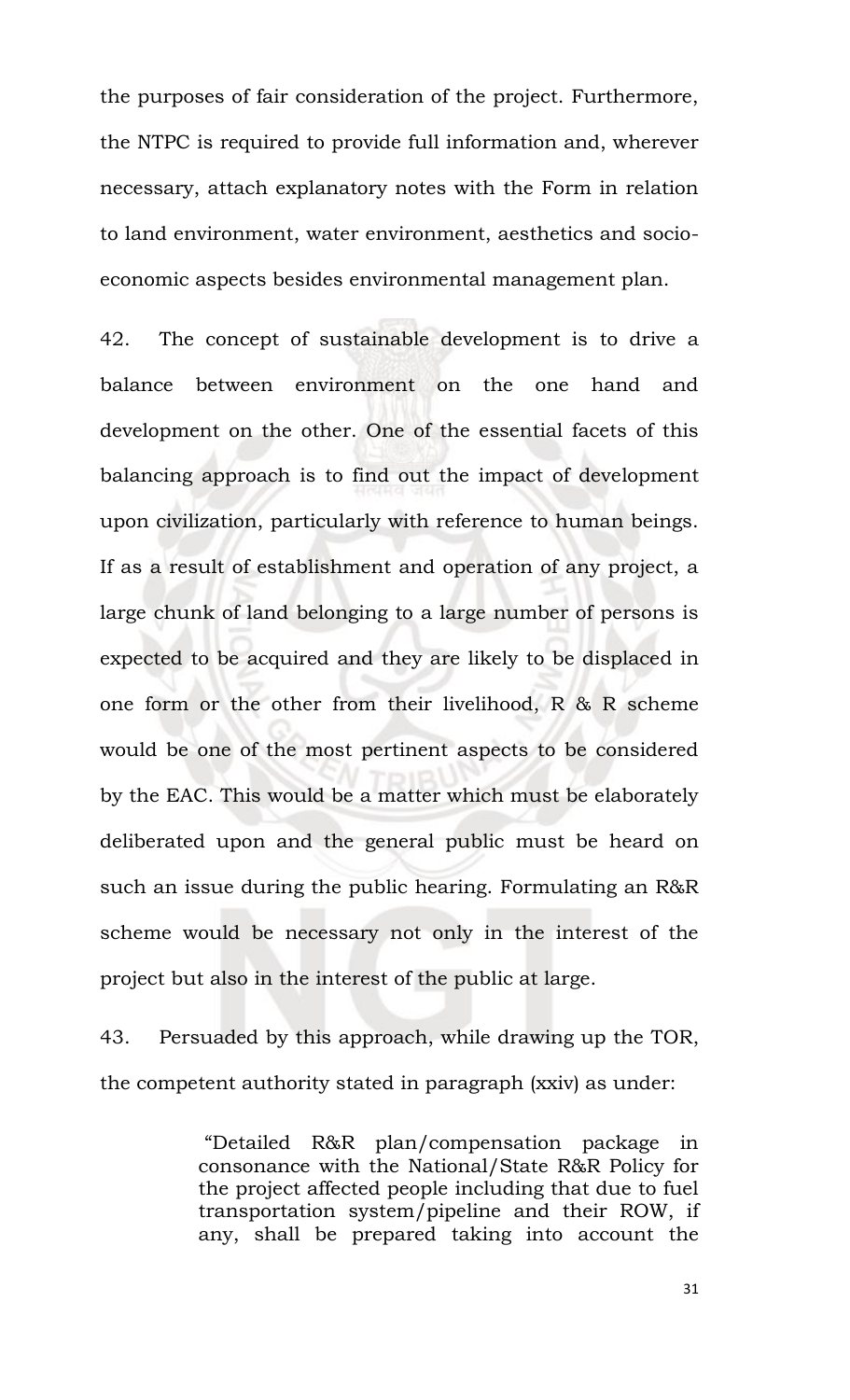socio-economic status of the area, homestead oustees, land oustees, landless labourers."

44. As is evident from the above, submission of a comprehensive R&R scheme was of paramount consideration right from the initial stages of drawing up the TOR till even after passing of the order of EC. Submission of such scheme, despite being so significant, had not been submitted by NTPC even after passing of the order of EC.

45. Particularly in the facts of the present case, we may notice that the TOR given by MoEF required for preparation of R&R plan, which was an integral part of the DEIAR, which in turn, was the basis for organising public hearing, as required under EIA Notification. But the DEIAR did not contain a detailed R&R plan at the time of the public hearing, and as such, it amounts to non-compliance of TOR. Even the EAC, while considering the project, has noted that the R&R plan is too general but the EAC recommended the project for EC and in fact R&R plan was submitted to MoEF only a few months (5 to 6 months) after the EC was granted to the project. Learned Senior Advocate for the NTPC, Mr. Singh, stated that R&R policy of NTPC was placed before the public hearing and in the 36th meeting of the EAC held on 14-15th November, 2011, the project was recommended for grant of EC. It is, therefore, evident that the NTPC did not submit the R&R Plan as was required before EAC/MoEF at the time of appraisal of project and rather it was submitted about 5-6 months after the EC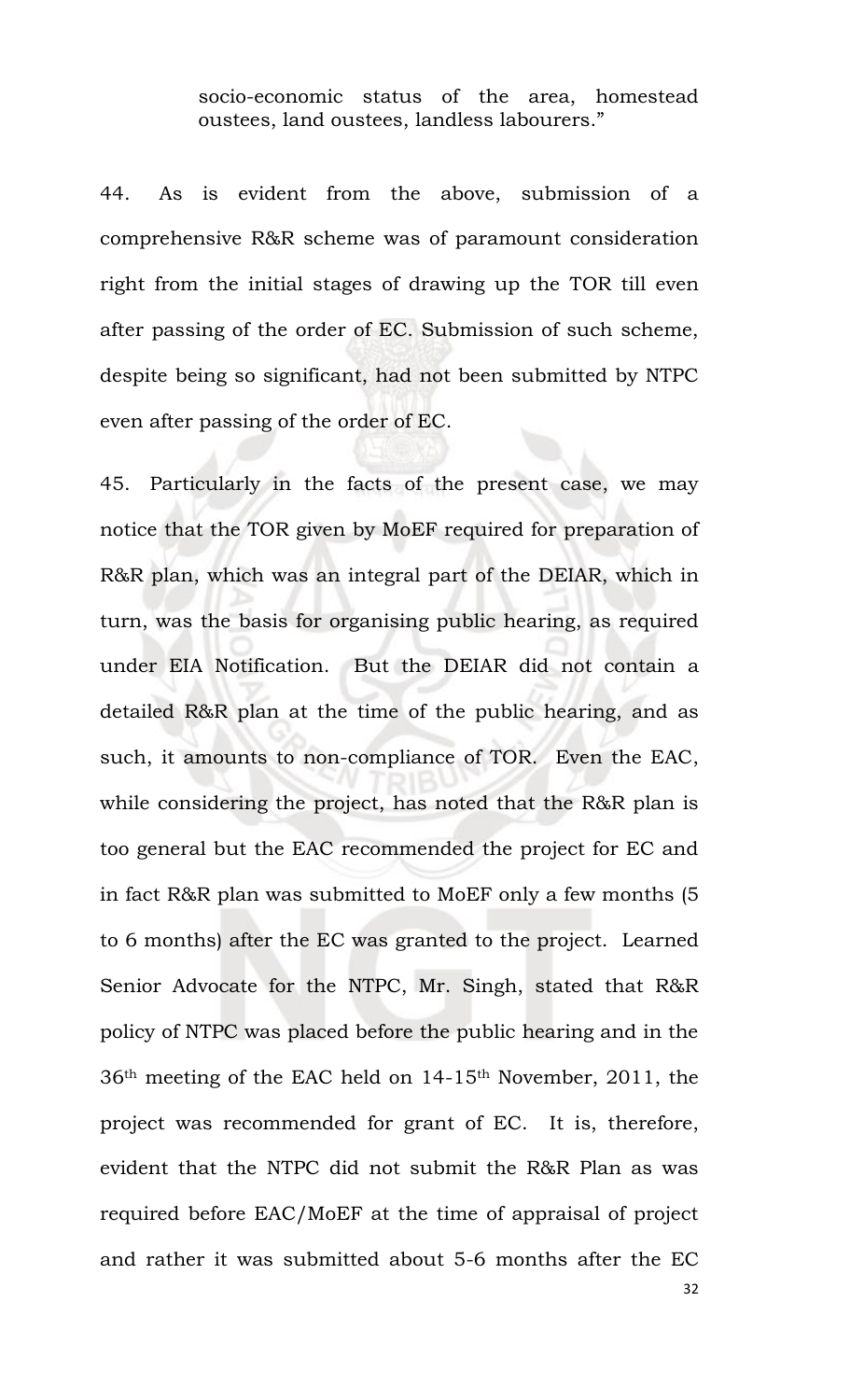was accorded by MoEF which is clearly in violation of TOR conditions.

46. The appellant also pleads that the concerns regarding the negative impact of the project on the people, raised by the participants of the Public Hearing meeting, were not given consideration by the EAC and the Committee has not applied its mind while recommending the grant of EC. However, from the observation recorded in the minutes of the EAC meeting, i.e., "that the NTPCs have not submitted R&R for Project-Affected Persons (for short the "PAPs") even though the project entails large acquisition of private land by KIADB. It was observed that the sustenance of these poor villagers is based on the few acres of land either owned or working on the said land" it does appear that the points raised in the Public Hearing were considered. However, it may be noted that the Public Hearing was conducted on 25<sup>th</sup> March, 2010 much before the issuance of notification under Section 28 (4), (5) & (6) of the Karnataka Industrial Area Development Act and as such the public was not knowing as to whose land was going to be acquired for the project. In other words, it means that nobody actually knew who was going to be affected by the said power project.

47. While deliberating on the EIA report submitted by the NTPC, the EAC noted that the NTPC had not submitted R&R Plan for project-affected persons even though the project entailed large acquisition of private land by KIADB. It was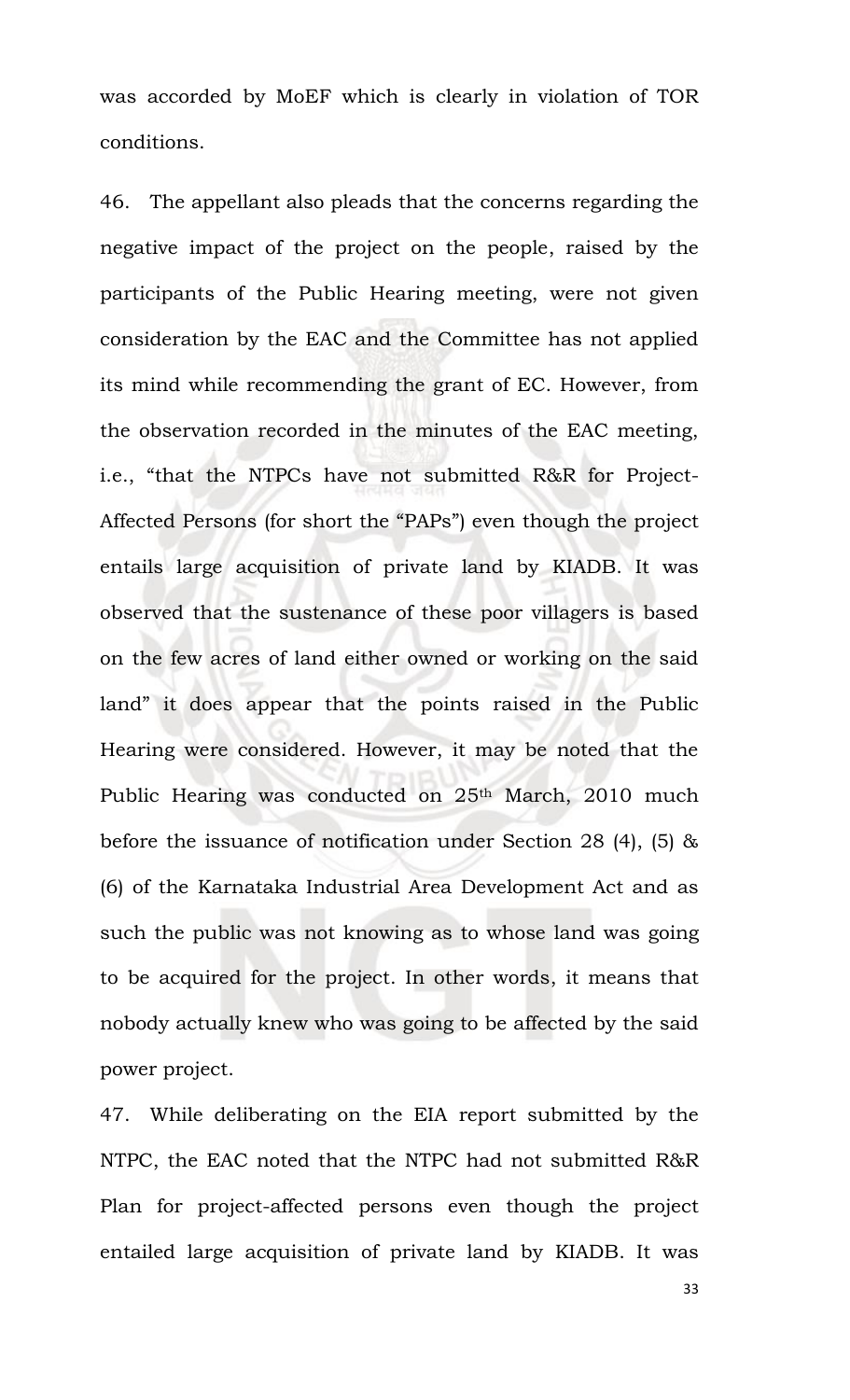observed that the sustenance of these poor villagers is based on the few acres of land, which they either own or work on. It was therefore decided that a comprehensive R&R action plan with requisite details including financial parameters (for compensation, scheme for upliftment of marginalized section etc.) shall be submitted within four months. Accordingly, a specific condition regarding the R&R was set in the EC.

48. While issuing the EC dated 25th January, 2012, the MoEF set a number of conditions for compliance by the NTPC. As stated above, one of these conditions pertained to the R&R of the Project-affected persons. The NTPC was directed to prepare a comprehensive R&R plan for the project-affected persons in a well spelt time-bound manner. The said conditions read as under:

"4. A. Specific Conditions

(xxxi) A comprehensive R&R action plan with requisite details such as details of land losers and financial budget for compensation etc. shall be submitted to the Regional Office of the Ministry within four months. The R&R action plan shall also include scheme for upliftment of marginalized section that are indirectly affected on account of dependence for their sustenance on the land not owned by them."

49. The Ministry of Rural Development (Government of India) has framed a comprehensive R & R Policy for projectaffected persons in 2007 (NRRP-2007). In the preamble of the NRRP-2007, it is stated thus:

> "1.1. Provision of public facilities or infrastructure often requires the exercise of legal powers by the State under the principle of *eminent domain* for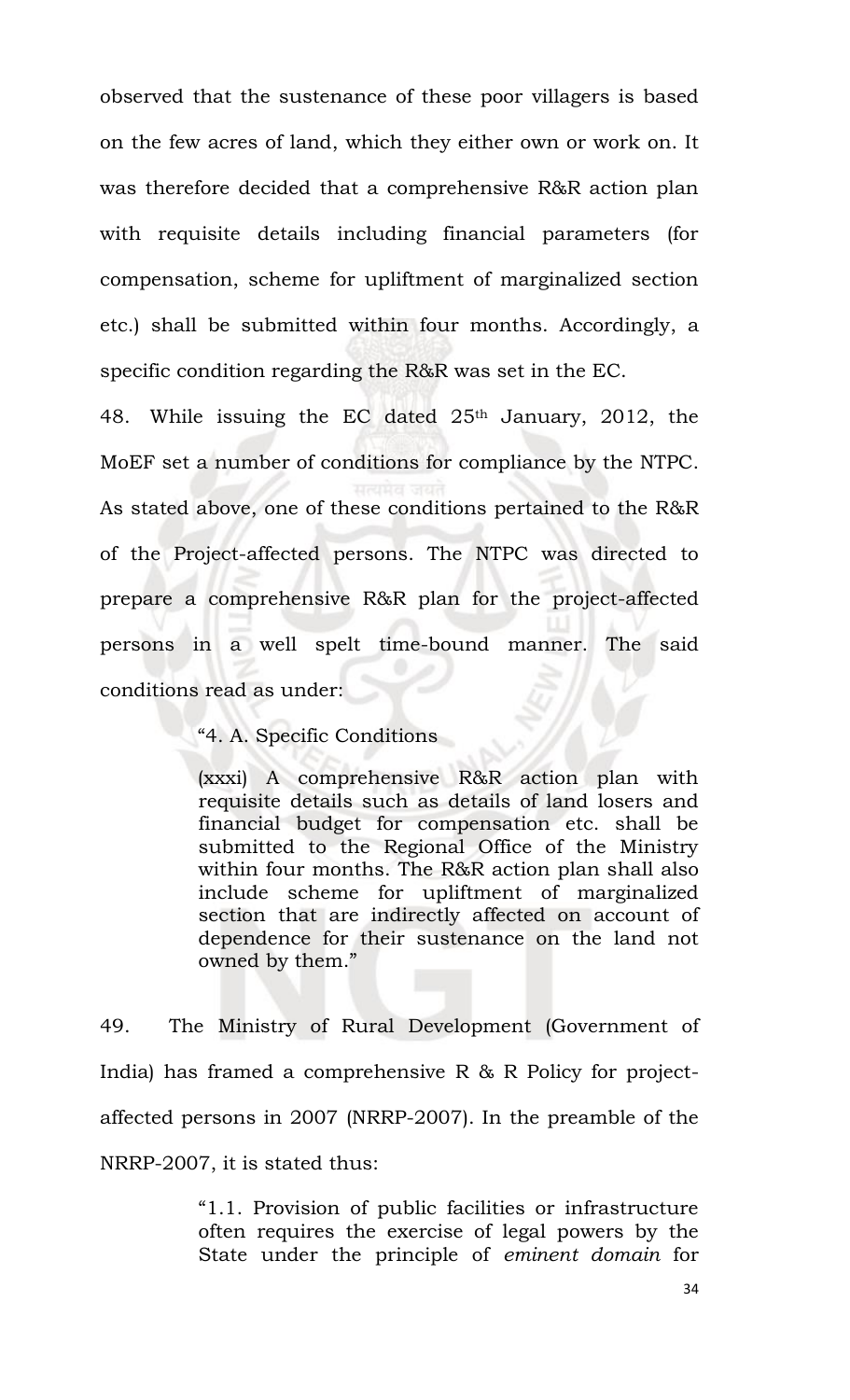acquisition of private property, leading to involuntary displacement of people, depriving them of their land, livelihood and shelter; restricting their access to traditional resource base, and uprooting them from their socio-cultural environment". These have traumatic, psychological and socio-cultural consequences on the affected population which call for protecting their rights, in particular of the weaker sections of the society including members of the Scheduled Castes, Scheduled Tribes, marginal farmers and women. Involuntary displacement of people may be caused by other factors also.

1.2. There is imperative to recognize rehabilitation and resettlement issues as intrinsic to the development process formulated with the active participation of the affected persons, rather than as externally-imposed requirements. Additional benefits beyond monetary compensation have to be provided to the families affected adversely by involuntary displacement. The plight of those who do not have legal or recognized rights over the land on which they are critically dependent for their subsistence is even worse. This calls for a broader concerted effort on the part of the planners to include in the displacement, rehabilitation and resettlement process framework not only those who directly lose land and other assets but also those who are affected by such acquisition of assets. The displacement process often poses problems that make it difficult for the affected persons to continue their earlier livelihood activities after resettlement. This requires a careful assessment of the economic disadvantages and social impact of displacement. There must also be a holistic effort aimed at improving the all-round living standards of the affected people.

# XXXXX XXXXX XXXXX

1.7. It is acknowledged that many State Governments, Public Sector Undertakings, agencies and other bodies concerned, either have their own Rehabilitation and Resettlement (R&R) policies or are in the process of formulating them. The provisions of the National Rehabilitation and Resettlement Policy, 2007 (for short the "NRRP-2007") provide for the basic minimum requirements, and all projects leading to involuntary displacement of people must address the rehabilitation and resettlement issues comprehensively. The State Governments, Public Sector Undertakings or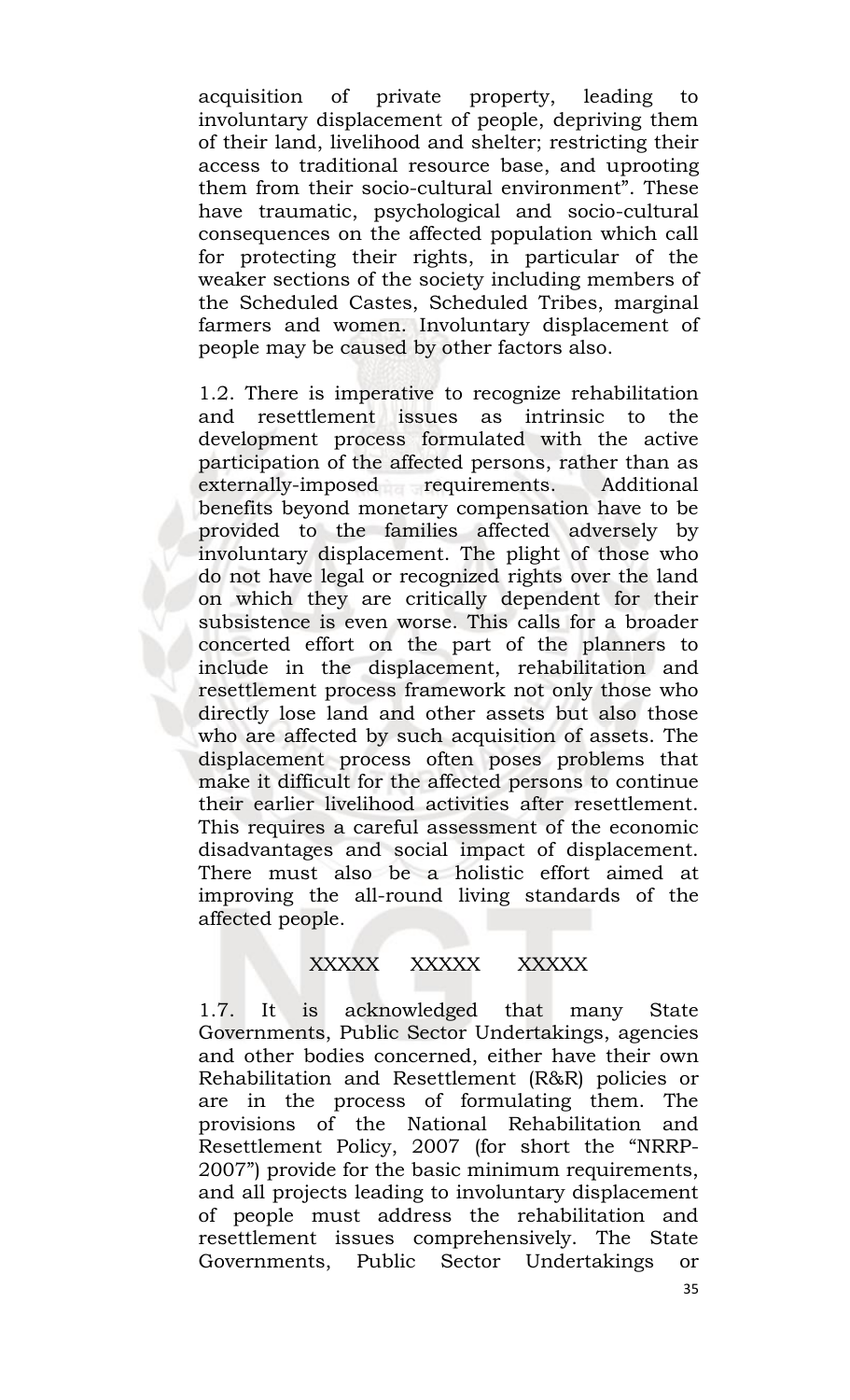agencies, and other bodies concerned shall be at liberty to put in place greater benefit levels than those prescribed in the NRRP-2007."

50. The above statement makes it amply clear that State Governments/PSUs and other bodies concerned are obliged to provide R&R benefits to the affected people at a rate not, in any case, below that prescribed in the NRRP- 2007 and, further, the procedure has also to be at par with the NRRP-2007. This is acknowledged by the NTPC in its own R&R Policy issued in June, 2010. The considered opinion of the NTPC regarding the land acquisition as reflected in its R&R policy (June, 2010) is as follows:

- i. The land that is acquired for power projects is for a public purpose and necessitates Rehabilitation and Resettlement (R&R) of PAPs, a task often accompanied by socio-economic adjustment. The PAPs have to involuntarily face the new social set up (NTPC R & R Policy June 2010: Section 1.1.1).
- ii. The land acquisition and consequent displacement disrupts the traditional social system. The changes in the land use pattern alter the agro-based rural economy and affect the life style of people. This calls for a concerted effort to provide means to ensure sustainable livelihood of these PAPs, considering them as stakeholders (Section 1.1.2 supra).
- iii. The Rehabilitation and Resettlement Plan (R&R Plan) is to be formulated so that after a reasonable transition period, the affected families improve, or at least regain their previous standard of living, earning capacity and production levels. In case a one-time negotiated settlement is reached, individual R&R benefits must be paid at the time of payment of land compensation itself (Section 1.1.3 supra).

51. In the preamble of its R&R Policy (issued in June 2010) the NTPC declares as follows: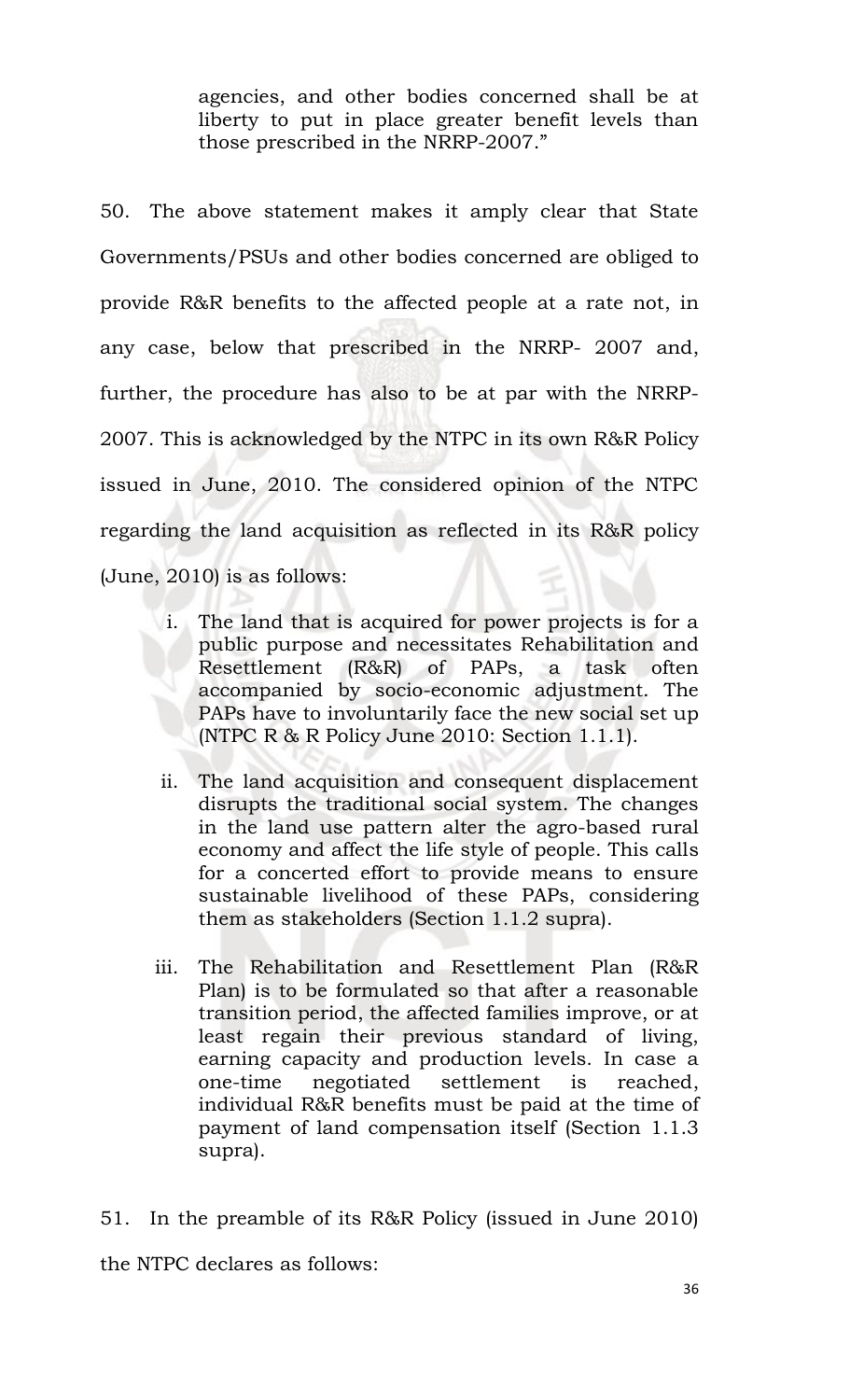"Government of India had a National Policy on R&R (NPRR-2003) since February 2004 and the NTPC had earlier revised its R&R policy in June 2005 to make it in line with NPRR-2003 and in light of the experience gained over the years, now the National Policy on Rehabilitation and Resettlement of Project Affected Families (NRRP-2007) has been issued on 31st October, 2007 by Ministry of Rural Development and Department of Land Resources, Government of India, which aims at laying down basic norms and packages for Project Affected Families (PAFs). The NTPC proposes to review and modify its R&R policy to make it in line with the NRRP-2007."

52. It further points out that the NTPC believes that the most effective way of addressing the R&R issue is through a proactive approach and appropriate planning of land acquisition (NTPC R&R Section 1.2.1 supra). In regard to this,

it states thus:

i. "Whenever it is desired to undertake a new project or expansion of an existing project, which involves involuntary displacement of four hundred or more families *en masse* in plain areas or two hundred or more families *en masse* in tribal or hilly areas, DDP blocks or areas mentioned in the Schedule V or Schedule VI to the Constitution, a Social Impact Assessment (SIA) along with Environment Impact Assessment (EIA) will be carried out in such manner as may be prescribed. Guidelines on the same as and when prescribed by the Government will be followed. Alternatively, the EIA will continue to cover the social aspects as well as per the existing practice (NTPC R&R Section 1.2.7.2 supra). As per the NRRP-2007 (NRRP Section 4.3.1) where it is required as per the provisions of any law, rules, regulations or guidelines to undertake environmental impact assessment also, the SIA study shall be carried out simultaneously with the Environmental Impact Assessment (EIA) study. As per Section 4.3.2 of NRRP 2007, in cases where both EIA and SIA are required, the public hearing done in the project- affected area for EIA shall also cover issues related to SIA. Such public hearing shall be organized by the appropriate Government.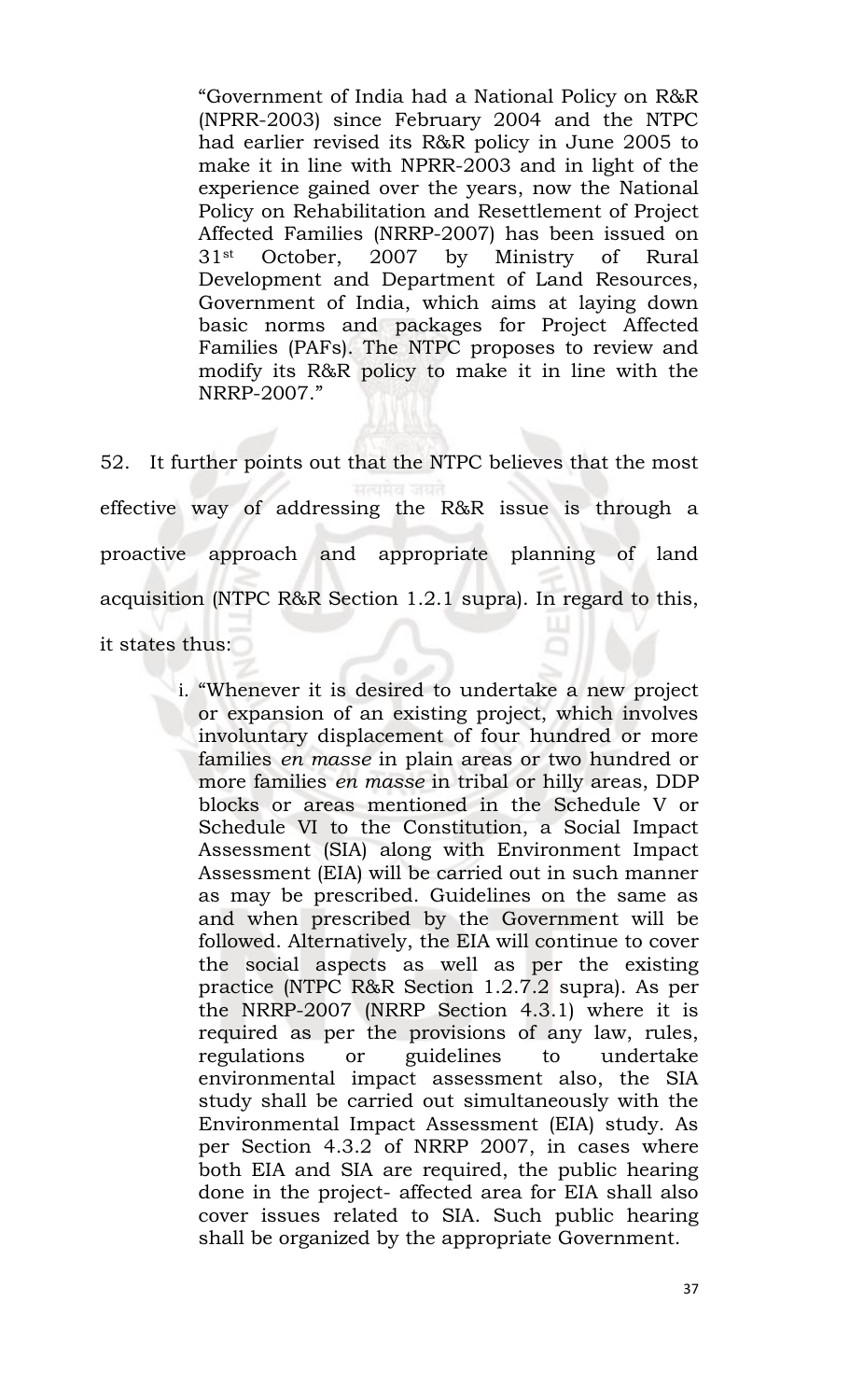- ii. A Socio Economic Survey (SES) will be conducted by a professional agency to collect detailed demographic details of the area, which shall form the basis for the preparation of R&R Plan. In case the SIA is done separately than the EIA, the need for conducting SES as well could be re-examined (NTPC R&R Section 1.2.7.3). The SES should be generally conducted immediately after land boundaries are frozen and preferably after publication of Notification under Section 4 of Land Acquisition Act (NTPC R&R Section 3.8 supra). Human resource base of each PAP, including age as on date of notification under Section 4 of Land Acquisition Act, Family tree, Economic status of each PAP, Ownership of movable and immovable property, Deprivation of property including lands, structures, trees, houses, either occupied or owned, with tenancy rights or even as encroachers, loss of property, loss of access to clientele, loss of jobs due to physical re-location, loss of gainful employment, loss of access to income generating resources, Deprivation of community life, community properties and resource base, community amenities and services, socio-cultural relationship/institutions should be considered. A videography of the entire area including the SES process should be undertaken so as to build a reliable data base of the socio economic status prior to acquisition (NTPC R&R Section 3.8.1 supra).
- iii.Implementation of R&R policy within specified time and with a consensual approach and participation of all stakeholders will be a matter of pride for NTPC (NTPC R & R Section 1.5.3). Any specific R&R conditions/ stipulations as part of MOEF clearance shall also be made part of R&R Plan (NTPC R&R Section 1.15 supra).
- iv.To eliminate/minimize the possibilities of usurpation of rights to reap the advantage of various R&R benefits, the date of publication of the notification under Section-4 of the Land Acquisition Act, 1894 or equivalent section, like section 7(1) of CBA (A&D) Act, 1957, will be treated as the cut-off for a family whose primary place of residence or other property as source of livelihood is acquired for a project for claiming R & R benefits (Section 2.1 (i) supra).
- v. Any agricultural or non agricultural labourer, landless person (not having homestead land, agricultural land or either homestead or agricultural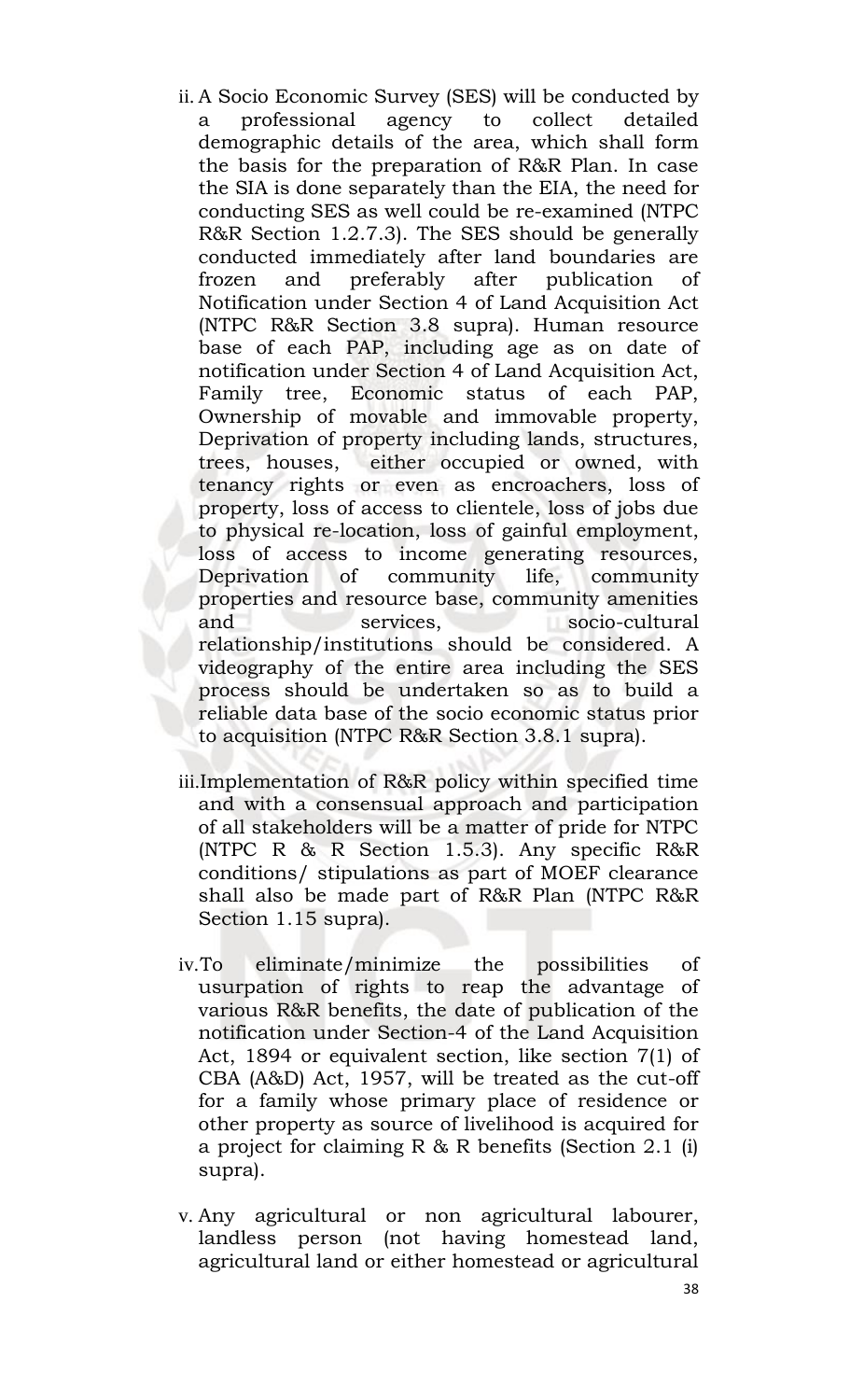land), rural artisan, small trader or self-employed person, who has been residing or engaged in any trade, business, occupation or vocation continuously for a period of not less than three years preceding the date of declaration of the affected area is required in order to avail R&R package. However, in such cases who are left out due to the cutoff date of 3 years, NTPC's approach will be flexible and they will be reviewed on a case to case basis and genuine cases such as family transactions of legal heirs due to death in family etc will be considered for R&R benefit (NTPC R&R Section 2.1 (i) supra).

vi.The list of tentative PAPs will be prepared initially as part of SES in consultation with project R&R group, and will be categorized as per the provision of this policy. However, the list will be got certified from the District Collector, after publicizing the list inviting the objections and examining each case, in a transparent manner through Public Information Centre with a consultative process through Village Development Advisory Committees once the land acquisition process is completed. Each Project-Affected Person (PAP) shall be assigned a unique identification number (NTPC R&R Section 3.7.1). The list for the PAPs losing private land shall be prepared based on the revenue records as on the date of Section-4 Notification under LA Act or equivalent Act (NTPC R&R Section 3.7.2 supra)."

53. As per the NRRP-2007, in case of a project involving involuntary displacement of less than four hundred families *en masse* in plain areas, or less than two hundred families *en masse* in tribal or hilly areas, DDP blocks or areas mentioned in the Schedule V or Schedule VI to the Constitution, where the appropriate Government decides not to appoint an Administrator for R&R, adequate administrative arrangements shall be made by the appropriate Government for the R&R of the affected families as per the said policy (Section 5.1).

54. A perusal of the documents placed on record by the NTPC leads one to observe that in the case of the Kudgi STPP,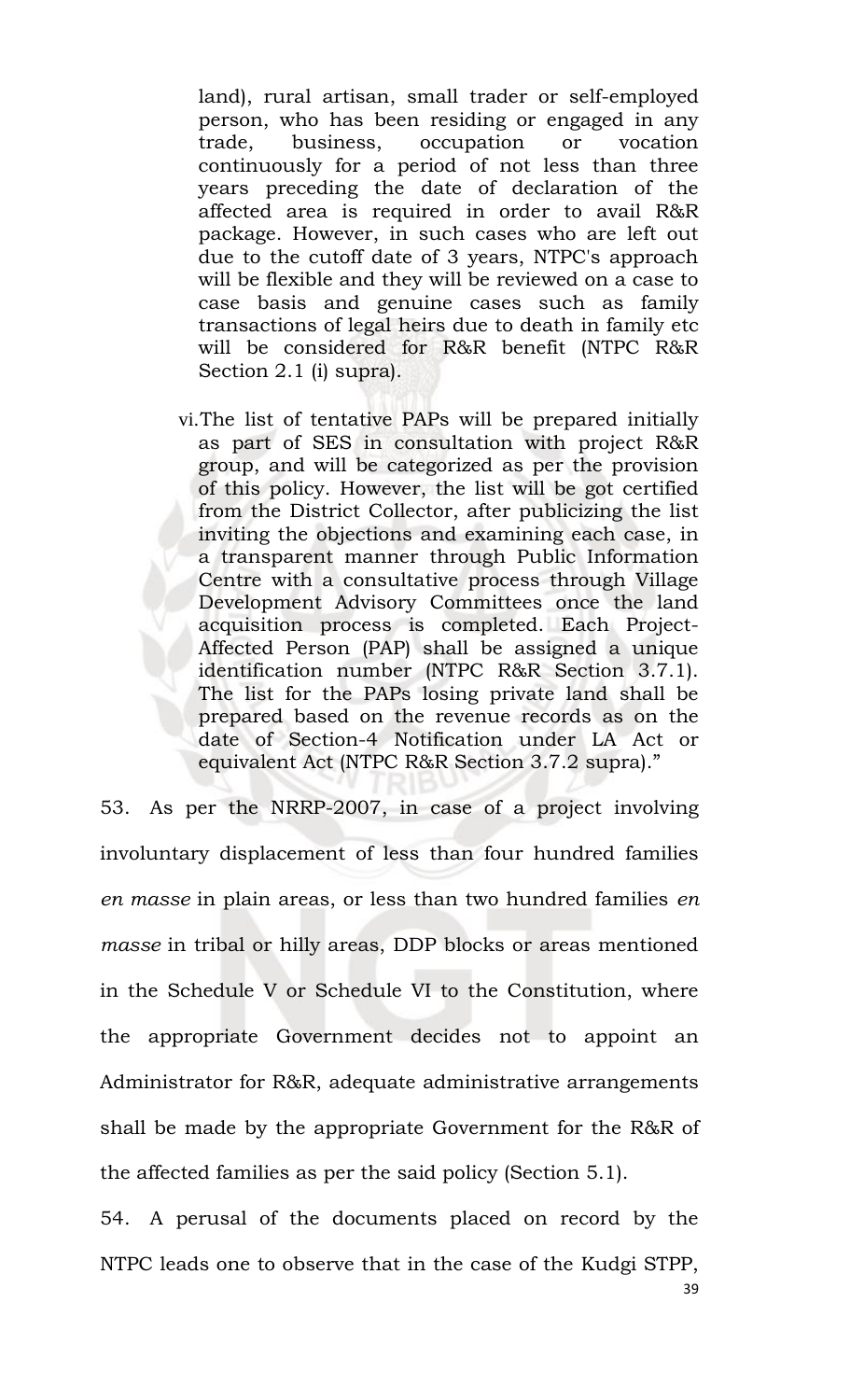the NTPC R&R policy seems to be restricted to paper only and the ground reality is that the NTPC has not even bothered to prepare the list of project-affected persons although about two years have passed from the date of issuance of Land Acquisition notice. The land for the proposed project has been acquired under the Karnataka Industrial Areas Development Act, 1966. Section 28 (Acquisition of Land) of this Act states:

- (1) "If at any time, in the opinion of the State Government, any land is required for the purpose of development by the Board, or for any purpose in furtherance of the objects of this Act, the State Government may by notification, give notice of its intention to acquire such land.
- (2) On publication of a notification under sub-section (1), the State Government shall serve notice upon the owner or where the owner is not the occupier, on the occupier of the land and on all such persons known or believed to be interested therein to show cause, within thirty days from the date of service of the notice, why the land should not be acquired.
- (3) After considering the cause, if any, shown by the owner of the land and by any other person interested therein, and after giving such owner and person an opportunity of being heard, the State Government may pass such orders as it deems fit.
- (4) After orders are passed under sub-section (3), where the State Government is satisfied that any land should be acquired for the purpose specified in the notification issued under sub-section (1), a declaration shall, by notification in the official Gazette, be made to that effect.
- (5) On the publication in the official Gazette of the declaration under sub-section (4), the land shall vest absolutely in the State Government free from all encumbrances.
- (6) Where any land is vested in the State Government under sub-section (5), the State Government may, by notice in writing, order any person who may be in possession of the land to surrender or deliver possession thereof to the State Government or any person duly authorised by it in this behalf within thirty days of the service of the notice.
- (7) If any person refuses or fails to comply with an order made under sub-section (5), the State Government or any officer authorized by the State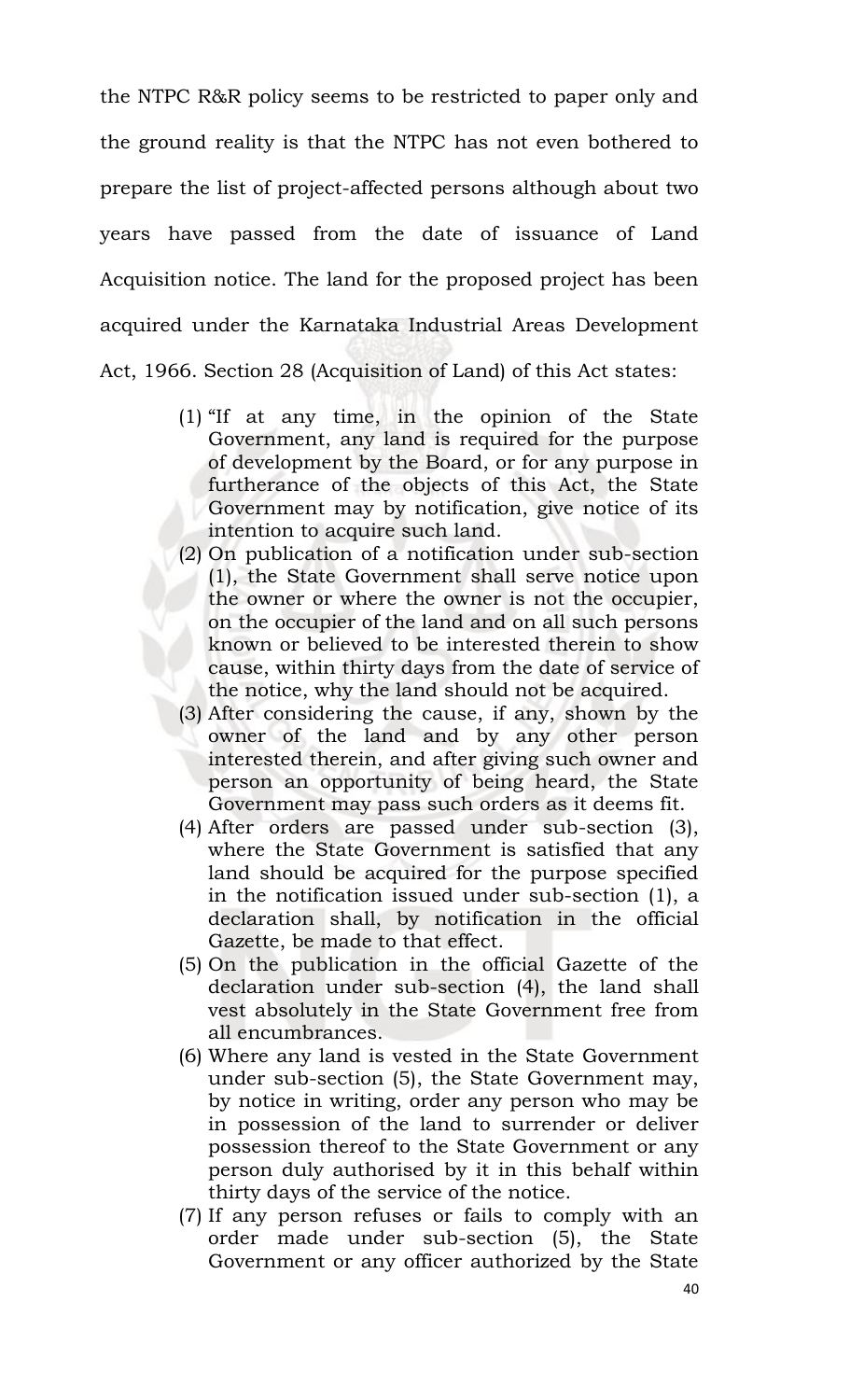Government in this behalf may take possession of the land and may for that purpose use such force as may be necessary.

55. Notices under Section 28 (4), (5) and (6) for the main power plant were issued on 11<sup>th</sup> June, 2010 and 9<sup>th</sup> July, 2010 respectively. Neither any data has been placed on record about the people whose land has been acquired, nor is there any record of the landless labourers and other artisans, who have been affected by the project. The fact that more than 80% of the people (83% as per the statement of NTPC) have already been paid compensation in lieu of the land acquired, clearly indicates that the NTPC has not been serious about the R&R Package, although it was mandatory as per the NRRP-2007 as well as its own R&R Policy of 2010. According to NRRP-2007, once the declaration (regarding the acquisition of land) is made as per the policy, the Administrator for R & R shall undertake a baseline survey and census for identification of the persons and families likely to be affected (Section 6.3). As per Section 6.4 of the NRRP-2007, such survey shall contain the following village-wise information of the affected families:

- "(i) members of the family who are permanently residing, engaged in any trade, business, occupation or vocation in the affected area;
- (ii) families who are likely to lose, or have lost, their house, agricultural land, employment or are alienated wholly or substantially from the main source of their trade, business, occupation or vocation;
- (iii)agricultural labourers and non-agricultural labourers;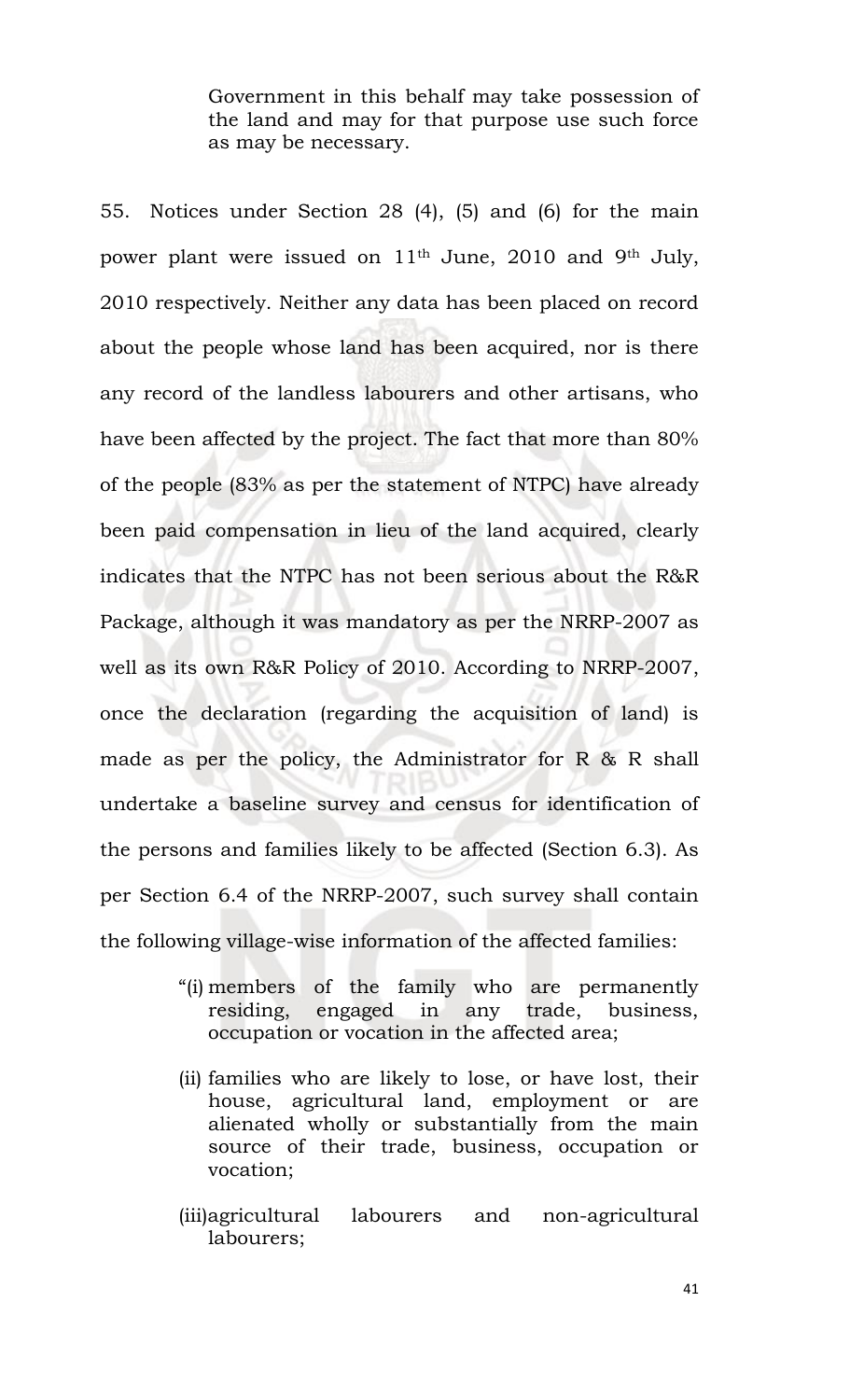- (iv)families belonging to the Scheduled Caste or Scheduled Tribe categories;
- (v) vulnerable persons such as the disabled, destitute, orphans, widows, unmarried girls, abandoned women, or persons above fifty years of age; who are not provided or cannot immediately be provided with alternative livelihood, and who are not otherwise covered as part of a family;
- (vi)families that are landless (not having homestead land, agricultural land, or either homestead or agricultural land) and below poverty line, but residing continuously for a period of not less than three years in the affected area preceding the date of declaration of the affected area; and
- (vii)Scheduled Tribes families who are or were having possession of forest lands in the affected area prior to the 13th day of December, 2005."

56. As per Section 6.5 of NRRP-2007, every survey undertaken under Section 6.4 of NRRP-2007 shall be completed expeditiously and within a period of ninety days from the date of declaration made in respect of acquisition of land [Ref: KIADB Section 28 (4), (5) and (6)].

57. The authorities concerned should have taken into consideration the impact of establishment and operationalisation of the project upon the persons who were likely to be displaced, even though not the owners of the acquired land at the relevant stage, particularly at the time of public hearing, for formulation of a desirable R&R scheme.

58. Thus, from the above discussion, it can be concluded that there was no comprehensive R&R as required under EIA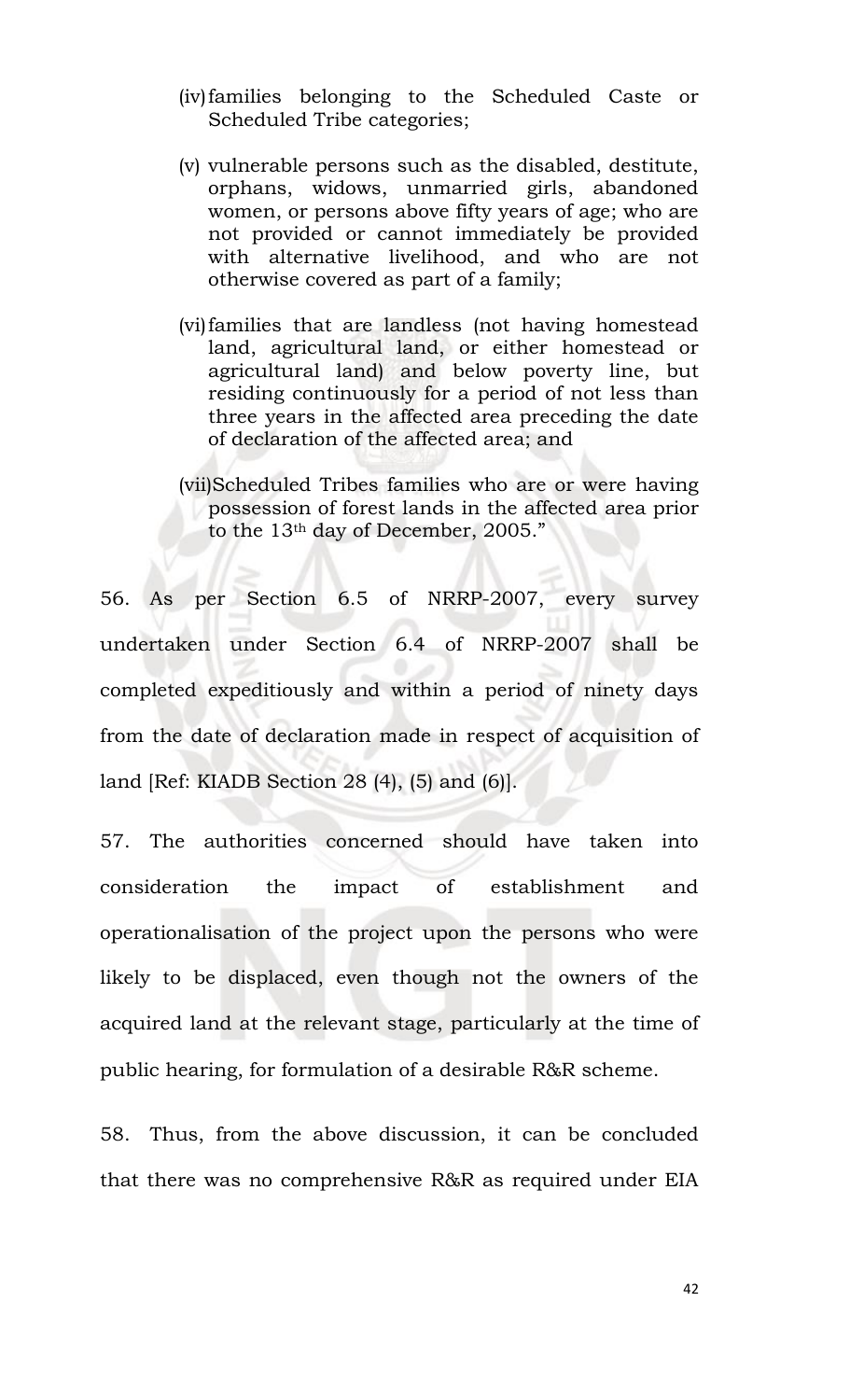Notification, and other policies even though the project entails acquisition of large private land.

## LOCATION OF AAQ MONITORING STATIONS AND VARIATION IN COAL QUALITY - EFFECTS THEREOF:

59. The next contention that is raised on behalf of the appellant before us is that the AAQ monitoring stations are not located in the downward wind direction so as to provide correct AAQ analysis. Furthermore, the coal quality has been varied at different stages i.e. at the stages of submission of application, the preparation of EIA report and the grant of EC. The variation of coal quality would result in higher sulphur emission causing air pollution. There would be significant difference in the emission rate and the 24-hour maximum incremental value would be higher.

60. Opposed to this, the submission on behalf of the NTPC is that at no stage, coal quality and its source were changed so as to bring the sulphur content higher than 0.5%, which is the maximum value taken into consideration by the authorities concerned at any stage till the grant of EC. Reliance has also been placed upon MoEF's circular dated 19th January, 2011, which clarifies that a firm coal linkage is required only at the stage of grant of EC and not at the stage of TOR, which implies that previous activities may be undertaken with tentative source of coal and tentative emission characteristics. A firm coal source is to be provided at the EC stage only. In relation to monitoring stations, it is stated that wind direction has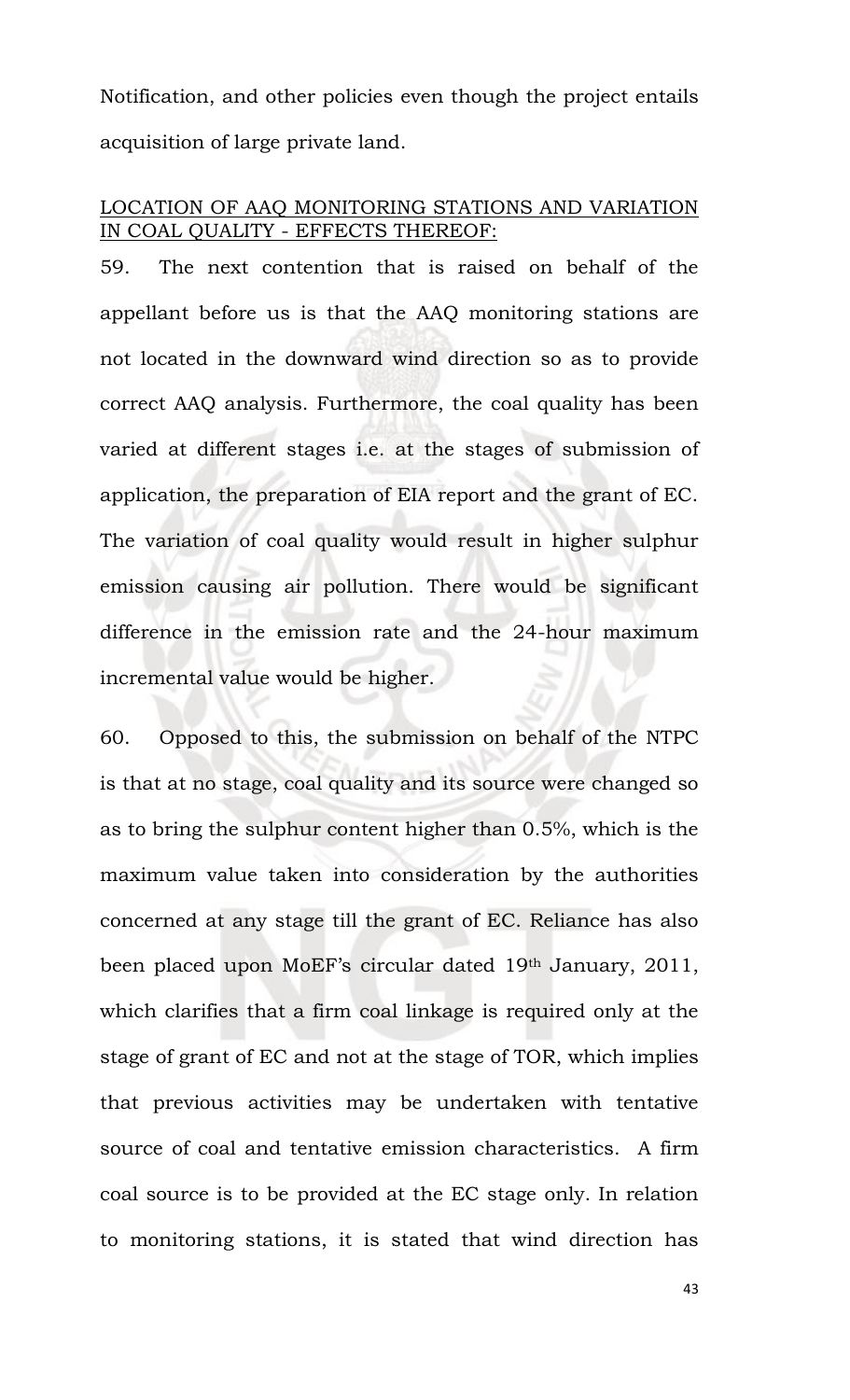been kept in mind while installing the monitoring stations and there would be no pollution resulting from the project.

61. As per the TOR granted by MoEF on 30th March 2009, one of the requirements of the TORs for undertaking detailed EIA study, was pertaining to the setting up of at least one monitoring station in the pre-dominant downwind direction at the location where maximum ground level concentration is likely to occur [Ref: TOR Condition No. 3(xi)]. A perusal of the EIA report placed on record and the documents provided by the appellant regarding the meteorological conditions of the area vis-à-vis the pre-dominant wind direction at the project site, it is observed that the selection of the air sampling sites has been not as per the above requirement. There has been no sampling site in the zone of down-wind direction. In this regard, it is important to consider the importance of the TOR in the present circumstances, in the interest of justice.

62. Atmosphere, by its nature, has a tendency to maintain homogenous quality. Hence, until there is a significant source of pollution, the quality of air would remain almost same in any direction in a particular area at a particular time. When air pollution is added from any source, composition of atmosphere changes. The concentration of air pollutants depends not only on the quantities that are emitted from air pollution sources but also on the ability of the atmosphere to either absorb or disperse these emissions. The air pollution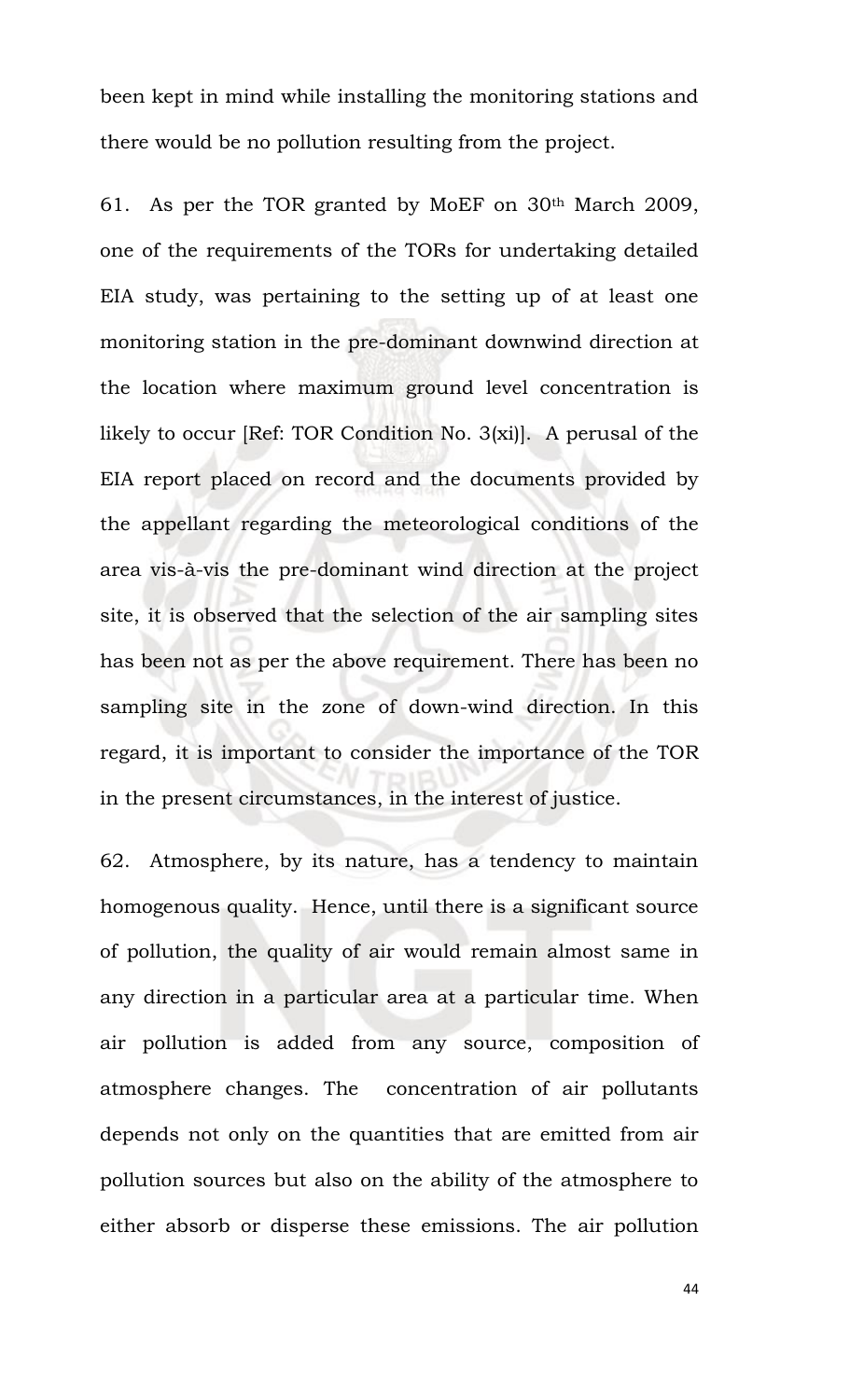concentration varies spatially and temporarily, causing the air pollution pattern to change with different locations and time due to changes in meteorological and topographical conditions. The sources of air pollutants include vehicles, industries, domestic sources and natural sources. In the present case, the question of pollution has to be examined keeping in view the fact that the surrounding areas are green areas. The pollution emitted from the nearby villages and traffic is existent but it is likely to be small, which may alter the AAQ marginally at the local level. Due to dispersion and dilution in the vast atmosphere, its impact on AAQ of larger area may not be very significant. However, the downwind monitoring station would have given the actual prevailing AAQ level with respect to particulate matter, sulphur-di-oxide and oxides of nitrogen near human settlements. The data would have been helpful in providing the prevailing background pollution levels in the area, which is important to see the actual impact on the AAQ after the thermal power plant is in operation. Thus, the requirement of TOR has not been met by NTPC for reasons best known to it.

63. The issue regarding the coal linkage and its quality is to be handled at the MoEF level, as per circular issued on 19th January 2011 by MoEF, which stated as below:

> "It is clarified that firm coal linkage is required to be ensured at the stage of consideration of grant of EC and not at the stage of TOR."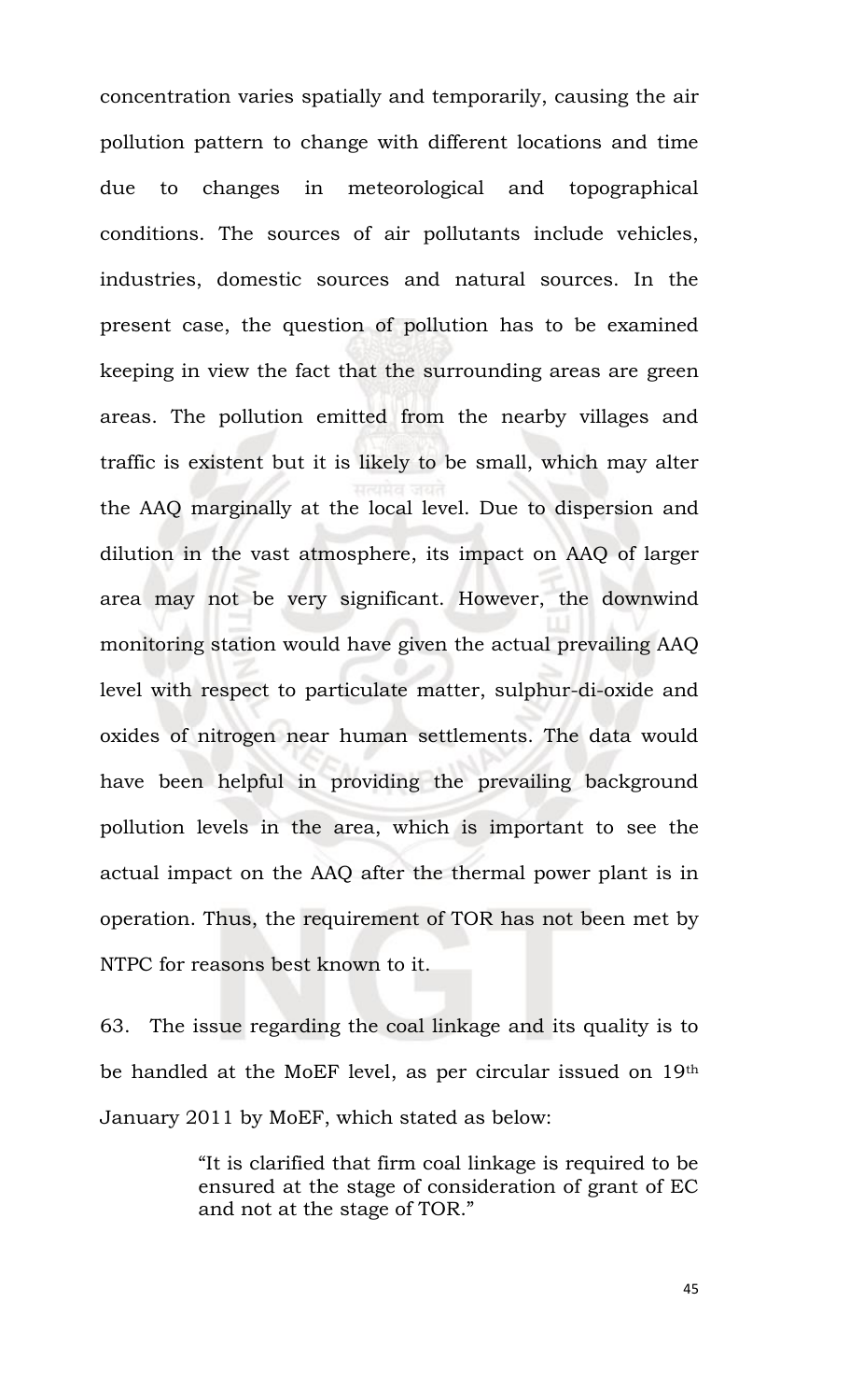64. The above circular of MoEF, makes it very clear that firm coal linkage is essential at the time of grant of EC and not at the stage of TOR. However, without the actual information pertaining to the coal quality, especially in terms of sulphur and ash-content, it would be unrealistic to work out proper impact on AAQ due to the proposed power plant. It is stated by Mr. Ritwick Dutta, learned counsel for the Appellant, that the sulphur content was taken as 0.35% during the time of the preparation of EIA Report whereas at the time of grant of EC the sulphur content was mentioned as 0.5% which is higher. DEIAR report indicated sulphur content of 0.35% at the time of the public hearing, showing that there would be less impact on AAQ on the ambient levels of sulphur dioxide in the area due to establishment of the power plant in the area.

65. NTPC, in its submissions, has accepted that there have been changes in the coal source and coal quality during the course of the appraisal of the project. In the DEIAR, Southern Eastern Coal Ltd. was considered as source of coal and while at the time of EAC meeting, Talaipalli and Pakri Barwadih Coal Mines of NTPC were considered as coal-sources. Finally, the EC was accorded with coal linkage from Barwadih Coal Mines of NTPC, based on Addendum EIA Report submitted by NTPC to MoEF indicating sulphur content as 0.5% which is considerably higher than the earlier projected figure of 0.3% at the time of Public Hearing.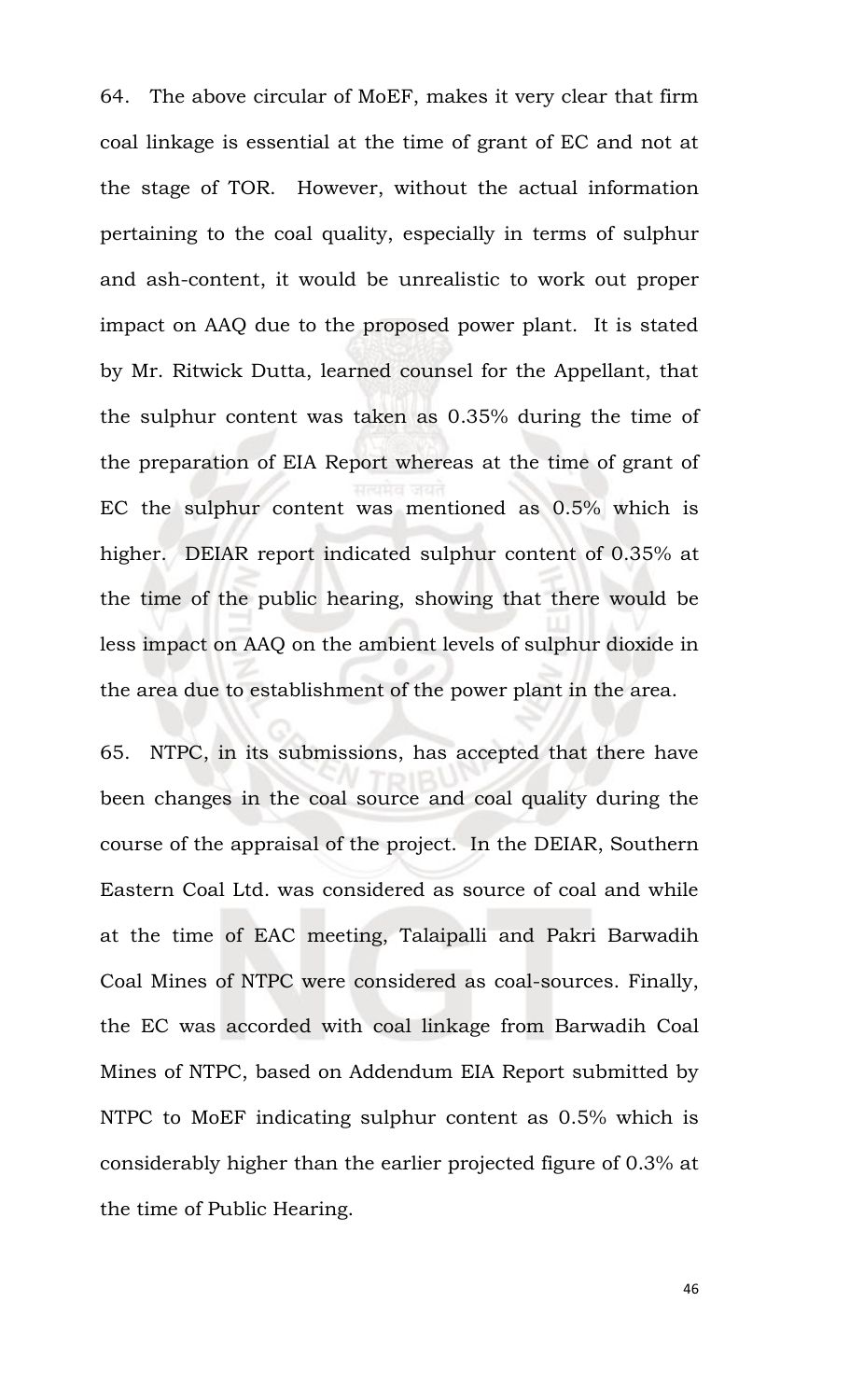66. The appellant has submitted that the environmental impact on air quality was worked out with less Sulphur content (0.35%) at time of DEIAR which was placed before the public hearing, but the Sulphur content was higher in coal (0.5%) at the time of final EC given by MoEF. Sulphur content was assumed as 0.35% based on the likely coal linkage from Mand Raigarh coal field and based on 0.35% sulphur content in the coal, the impact on AAQ was worked out, whereas at the time of appraisal of the project and grant of EC by EAC/MoEF, the sulphur content of the coal was taken as 0.5% due to the coal linkage from the other coal fields which was on the higher side. In fact, NTPC should have taken the worst quality of coal into account, especially the sulphur content should have been taken as 0.5% for working out the likely impact on the AAQ but the NTPC has taken a lower sulphur content (0.3%) in coal for working out the impact in terms of likely increase of sulphur dioxide in the ambient air levels with the proposed plant at the time of DEIAR. This appears to have been deliberately done by the NTPC to project low impact on AAQ at the time of public hearing, as contended by the learned counsel of the appellant.

67. The source deliberated upon during the Public Hearing was different than the one discussed in the EAC meeting. Later on, the source was again changed during the issuance of EC. Normally these changes should have been made public. However, as the EC has been granted keeping in mind the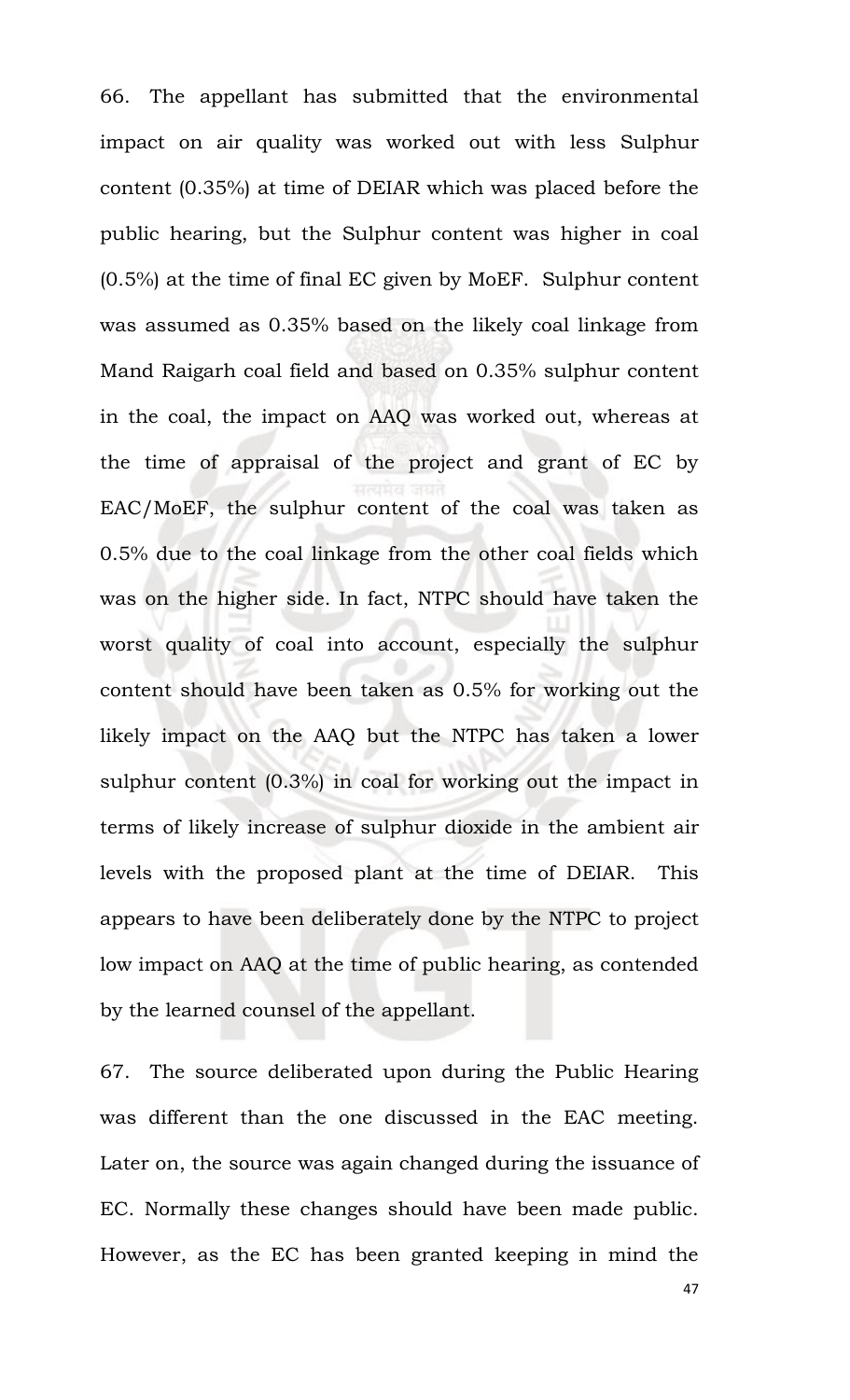worst scenario of sulphur content in the coal, the changes in sulphur content do not seem to matter much in terms of overall impact on air quality except that at the time of public hearing, lower impacts on air quality were projected by the NTPC, which may be taken as suppression of factual position at the time of public hearing.

68. From the above discussion, it is clear that some changes may be called for in so far as the question of providing AAQ monitoring stations is concerned. The downward wind direction, predominantly being south-east, is evident from the documents placed on record. These changes have to be effected upon due visit to the site and ensuring that the AAQ monitoring stations including on the downwind direction are situated at such locations that provide a true and correct picture of AAQ through all the seasons. However, changes in source and quality of coal may not result in any prejudice to the environment. It is evident that the worst scenario of sulphur content in coal has been taken into consideration i.e. at 0.5%. The change in source of coal or its quality has not gone above such percentage of 0.5%. Thus, we cannot find fault with the overall impact on AAQ and the consequential grant of EC on this ground which has taken into account a higher level of sulphur content (0.5%) in coal and has put a condition accordingly.

### GENERAL DISCUSSION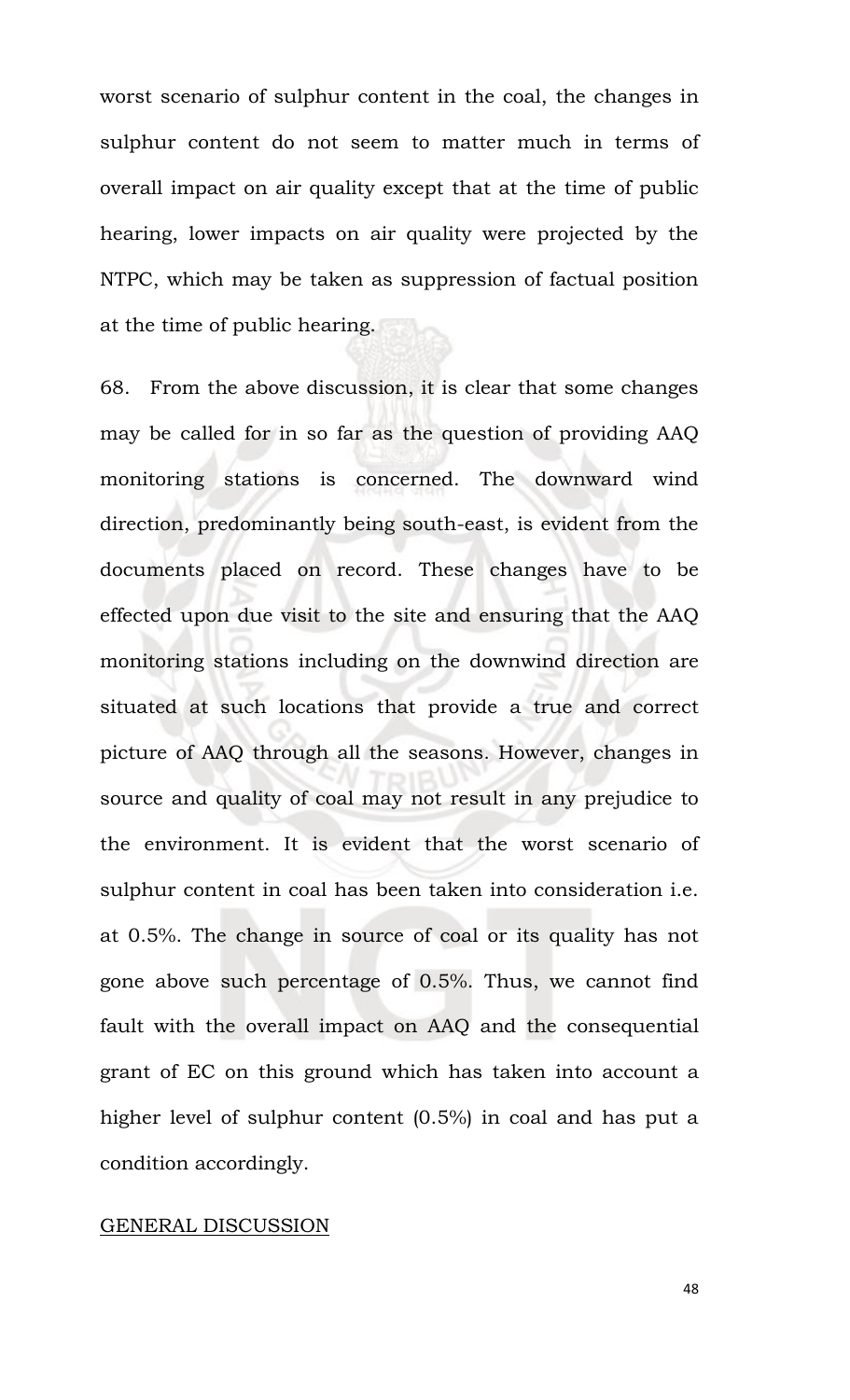69. Under the environmental jurisprudence, sustainable development is a widely accepted principle. In India, it finds statutory recognition in terms of Section 20 of the National Green Tribunal Act, 2010. One of the most significant precepts to examine sustainable development in the facts of a given case is the application of the balancing principle or the principle of proportionality. The Tribunal has to drive a balance between the rival factors, the risks associated with environmental and ecological damage and impact on livelihood of project-displaced or affected persons on the one hand and economic and other benefits for the public at large on the other, upon establishment of the project. A number of factors need to be considered in this regard. In the framework of Indian economy, there is a relation between poverty and environment. Poverty and degraded environment are closely inter-related, especially where people depend primarily on natural resources based on their immediate environment for their livelihood. Restoring natural systems and improving natural resource management practices at the grass root level are central to a strategy to eliminate poverty. If we examine, in the light of the above facts of the present case, then it becomes evident that the establishment of the thermal power plant at Kudgi would squarely satisfy the requisites of the doctrine of proportionality or the balancing principle and thus would fall within the ambit of permissible sustainable development.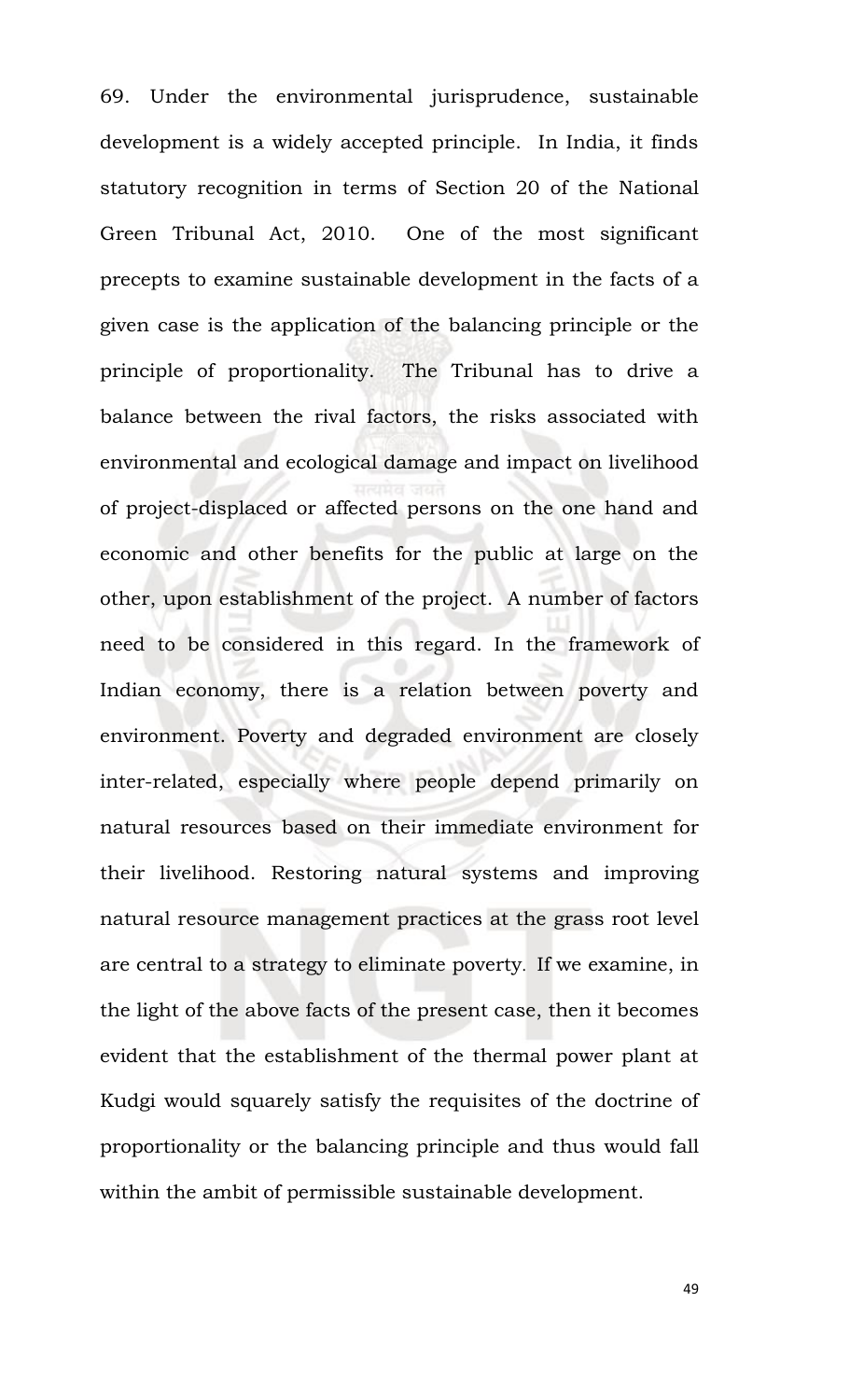70. Kudgi is a village located in the Basavana Bagevadi taluk of Bijapur district in Karnataka, which has a very low per capita income. There is no large industry or commercial activity in the district. Thus, the economy of the district and livelihood of its population is largely dependent on agriculture. Out of the total geographical area of 10,530 sq.km., 7,760 sq.km. is available for cultivation, which is 74% of the total area. Of the total area, the district has only 0.19% under forests. Thus, the ecological sensitivity is also not a serious cause for not allowing setting up of industry in the district. Electricity is not only ingrained in modern life but it is also critical for its continuous existence, as electricity will be the main source of power produced world-wide. All the modern energy alternatives are focused on creating electricity by renewable means, such as wind turbines, solar arrays and geothermic heating, ultimately using steam to turn large turbines for producing electricity. Electric power is and will continue to be one of the most important energy forms available to the human kind as a whole, and as fossil fuels steadily run out, more and more dependence upon it will become the standard. For economic development, industrialization and reducing poverty, electricity has a major role to play, particularly in the Indian reference.

71. According to the NTPC, it has already spent a considerable amount on acquisition of land and initial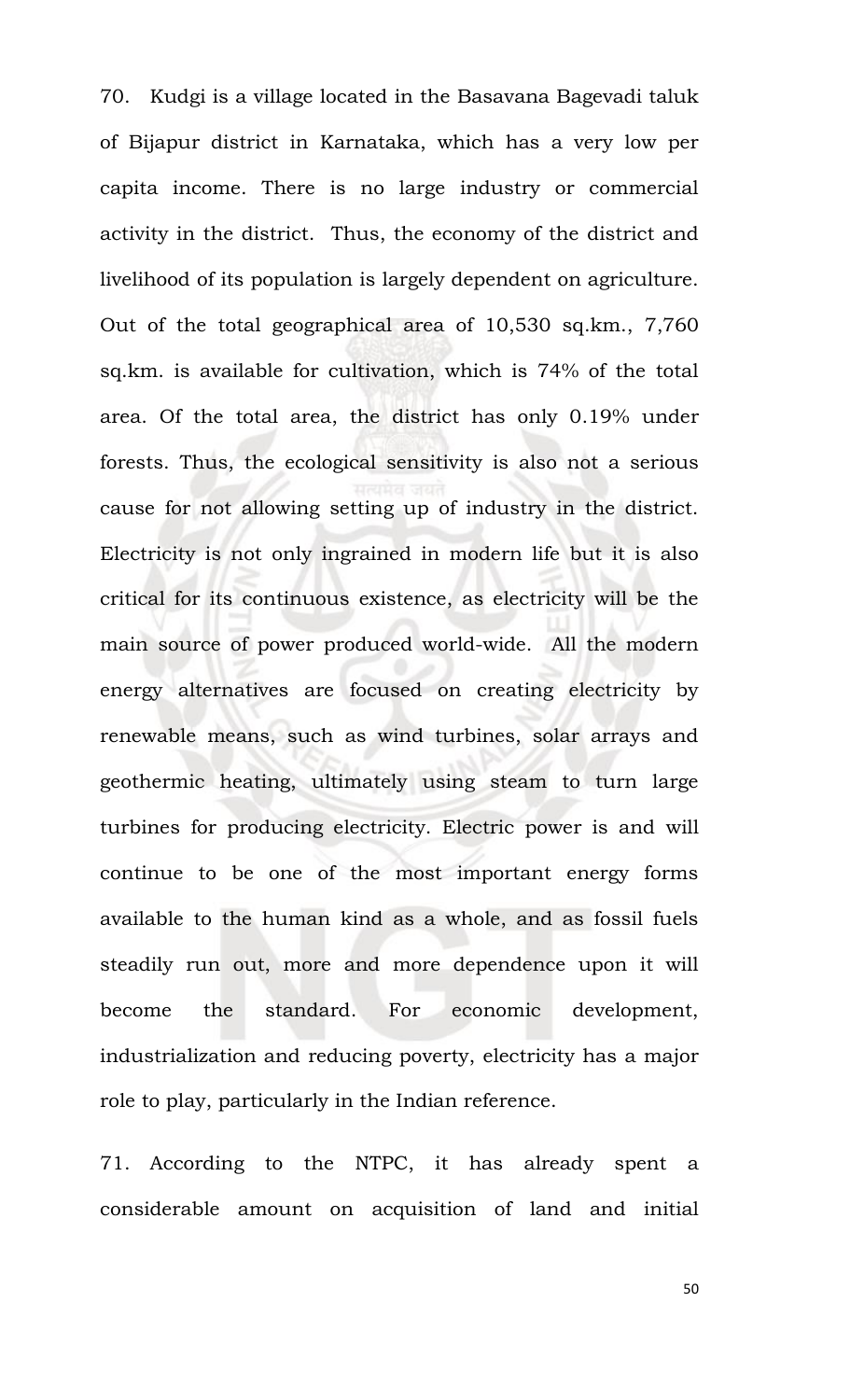establishment of the project. An amount of Rs.134 crores was allocated for R&R and a major part of it has been distributed.

72. The economists have reported a systematic relationship between income changes and environmental quality, the relationship known as the Environmental Kuznets Curve (for short the "EKC"). The EKC has become standard fare in technical conversations about environmental policy. Pollution often appears first to worsen and later to improve as countries' incomes grow. Because of its resemblance to the pattern of inequality and income described by Simon Kuznets, this pattern of pollution and income has been labelled as Environmental Kuznets Curve. The logic of the EKC relationship is intuitively appealing. At the low level of per capita income found in pre-industrial and agrarian economies, where most economic activity is subsistence farming, one might expect rather pristine environmental conditions, relatively unaffected by economic activities, at least for those pollutants associated with industrial activity. Once income increases, they prefer to pay for better and cleaner water quality, better air quality, better sanitation, etc. including services like sewage and garbage management. Cleaner technology furthers this cause.

73. Upon a cogent analysis of the above, it becomes evident that the present case is not one where the only alternative available with the Tribunal is to cancel the EC and direct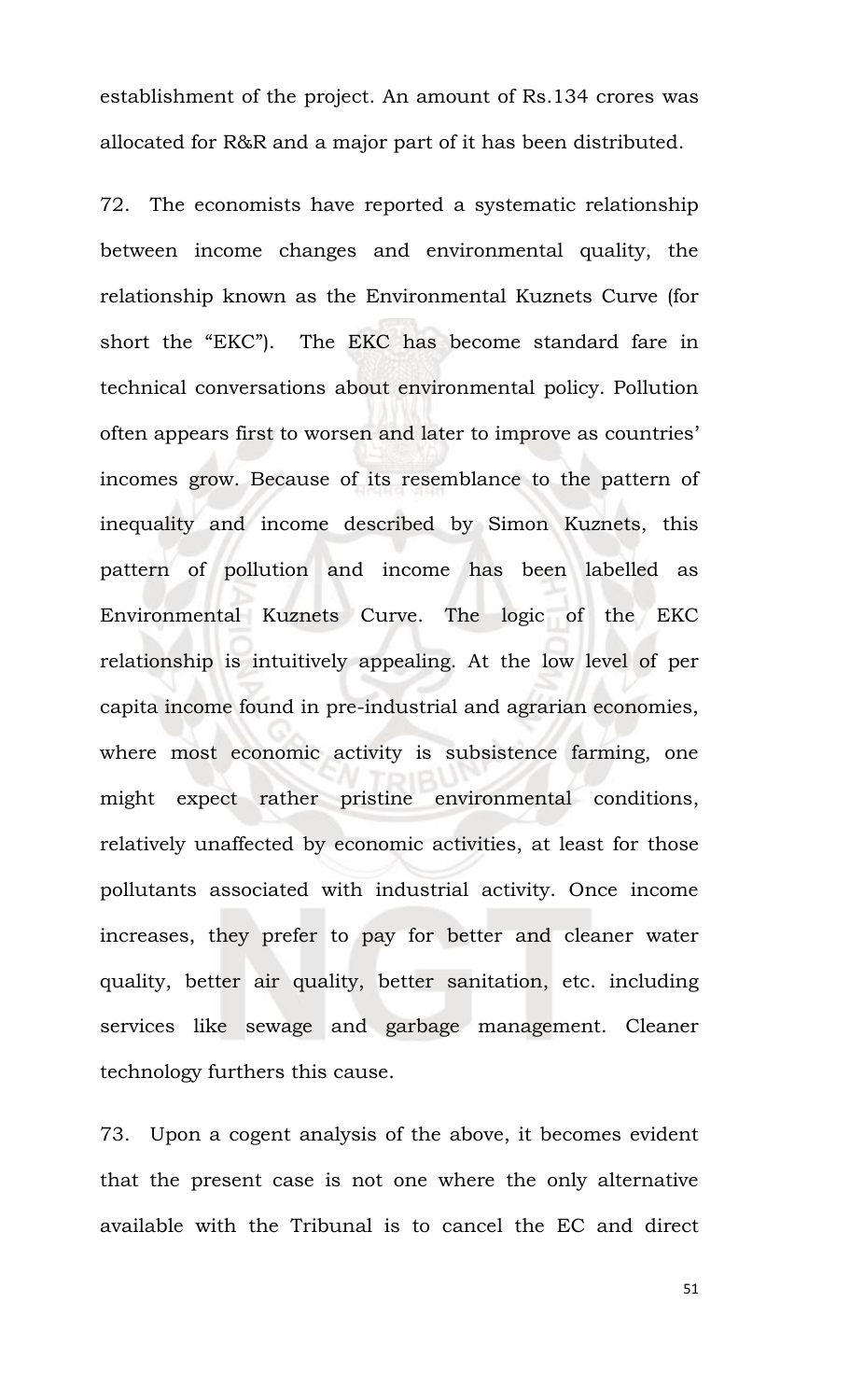complete cancellation of the project. NTPC itself is a public undertaking and it is the public money, which is at stake. The principle of balancing would persuade the Tribunal to take an approach where environmental interests can be protected by taking certain reasonable and stringent measures and still ensure that the huge public investment is not permitted to go waste. The area in question needs development and establishment and operationalisation of such a big project is bound to improve the economy of that area. Certainly, while permitting such development, the ecological and environmental interests of the area as well as that of the public at large cannot be permitted to be entirely ignored. At the same time, irretrievable and irreversible damage to the environment and ecology cannot be permitted. Once this is ensured, permitting the establishment of the TPP would be sustainable development within the scope of the balancing principle. Normally, in the present case, the pollution load due to burning of coal would increase. However, we expect that the overall impact on environment would be within the prescribed limits by taking appropriate anti-pollution measures and strictly complying with the conditions imposed in the order of EC.

74. Every complex problem, in whichever field, including environment that arises, is capable of resolution with the aid of varied tools. However, what is important is to resolve such issue within the prescribed limitations of law and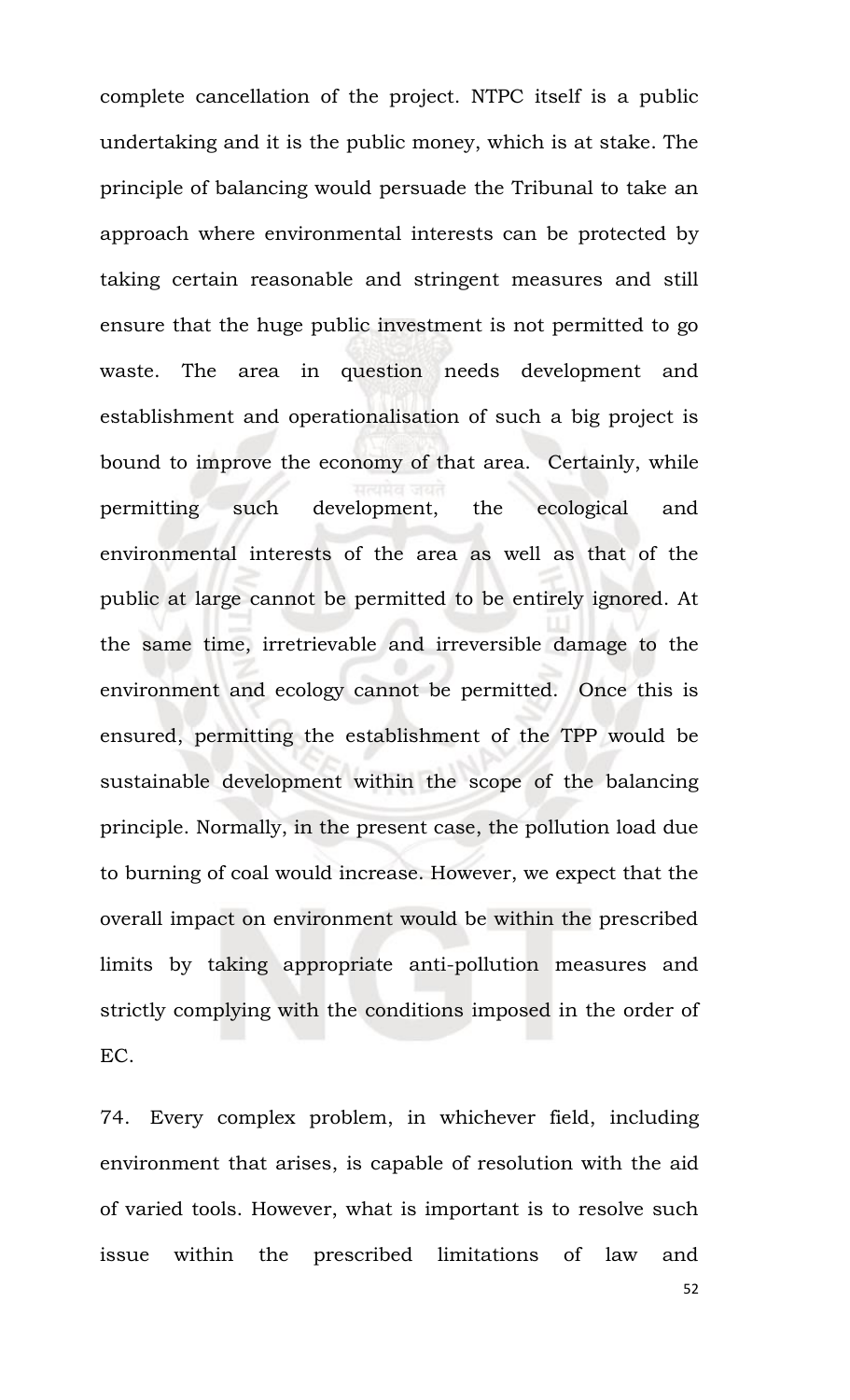environmental jurisprudence. The three principal maxims governing the field of environment are the sustainable development, the polluter pays and the precautionary principles. Under the Indian environmental jurisprudence, these three principles are statutorily prescribed. While permitting industrial development, caution has to be taken that such development does not disturb the ecology and environment of the area in question. Furthermore, the infrastructural development must not adversely affect the economic and other livelihood activities of the affected community so as to hamper their livelihood and render them incapable of resettlement. At this stage, we may also refer to the judgment of the Tribunal in the case of *Rayons-Enlighting Humanity and Ors. v. Ministry of Environment and Forests and Ors.* [2013(1) Part 6, NGT Reporter page 325], extracts of which are reproduced as under:

> "43. In *Susetha v. State of Tamil Nadu* AIR 2006 SC 2893*,* the Supreme Court observed that the doctrine of sustainable development is not an empty slogan. It is required to be implemented taking the pragmatic view and not on *ipse dixit* of the Court. Following the same principle, it cannot more so be applied on an administrative authority or a Corporation vested with the statutory obligation of providing environmental protection to the residents under its jurisdiction. Sustainable development means that the richness of the earth's bio-diversity would be conserved for future generations by greatly slowing or if possible halting extinctions, habitat and ecosystem destruction, and also by not risking significant alterations of the global environment that might – by an increase in sea level or changing rainfall and vegetation patterns or increasing ultraviolet radiation – alter the opportunities available for future generations. Sustainable development has been defined in many ways but the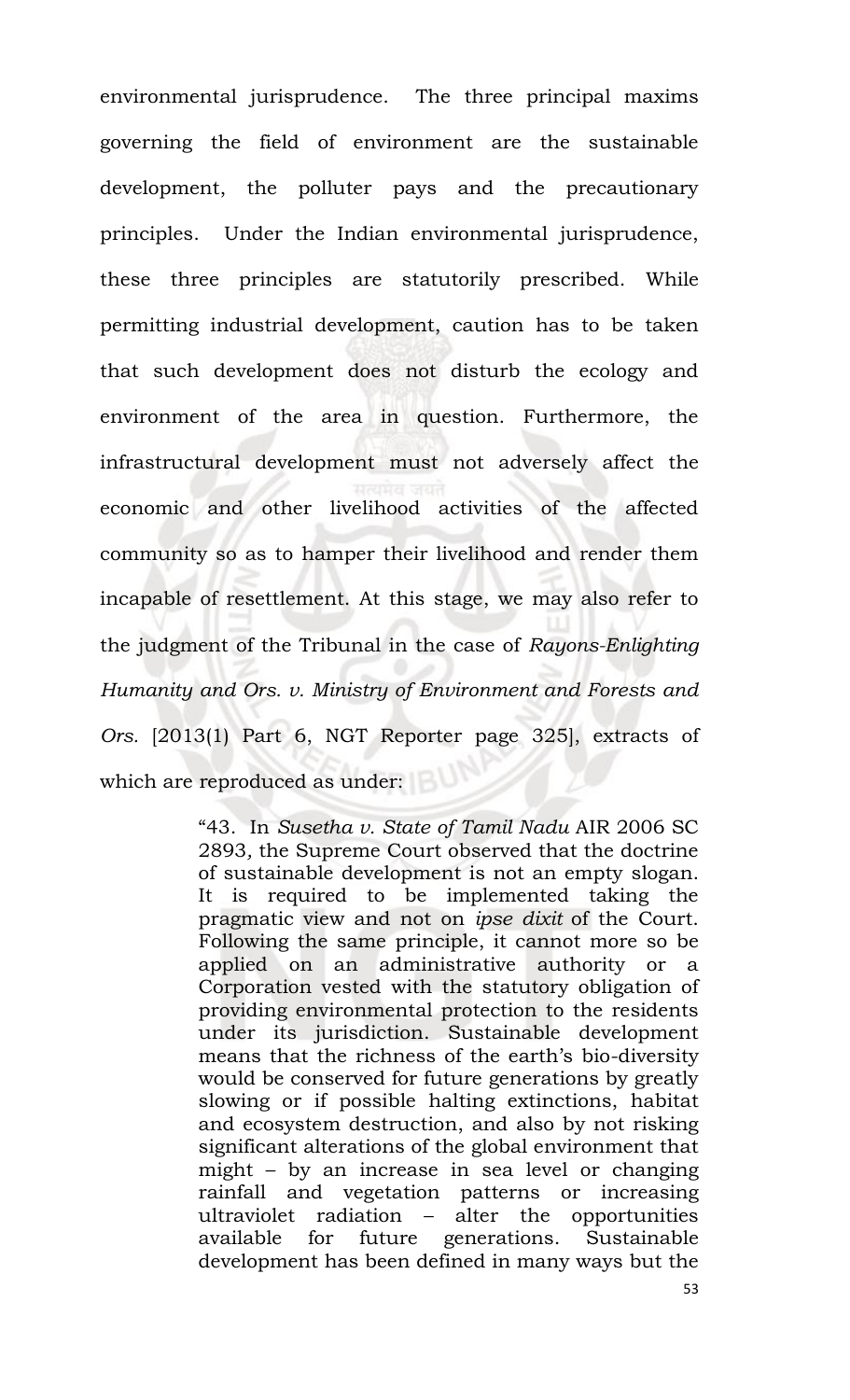most frequently quoted definition is from the Brundtland Report which states as follows:

"Sustainable development is development that meets the needs of the present without compromising the ability of future generations to meet their own needs. It contains within it two key concepts:

 The concept of **needs**, in particular the essential needs of the world's poor, to which overriding priority should be given; and

 The idea of **limitations** imposed by the state of technology and social organisation on the environment's ability to meet present and future needs."

44. The concept of sustainable development is rooted in this sort of systems thinking. It helps us to understand ourselves and our world. The problems we face are complex and serious – and we can't address them in the same way we created them.

45. While applying the concept of sustainable development, one has to keep in mind the "principle of proportionality" based on the concept of balance. It is an exercise in which courts or tribunals have to balance the priorities of development on the one hand and environmental protection on the other. So sustainable development should also mean the type or extent of development that can take place and which can be sustained by nature/ecology with or without mitigation. In these matters, the required standard now is that the risk of harm to the environment or to human health is to be decided in public interest, according to a 'reasonable person's test. (Refer *Research Foundation for Science and Technology and Natural Resource Policy v. Union of India* (2007) 9 SCR 906; *Narmada Bachao Andolan v. Union of India* (2000) 10 SCC 664; *Chairman Barton: The Status of the Precautionary Principle in Australia* (Vol.22) (1998) *(Harv. Envtt. Law Review, p. 509 at p.549-A) as in A.P. Pollution Control Board v. Prof. M.V. Nayuder* (1999) *2 SCC 718*; *and M.C. Mehta v. Union of India,* AIR 2004 SC 4016*.* At this stage, we may usefully refer to a very recent judgment of the Supreme Court in the case of *G. Sundararjan v. Union of India & Ors.* Civil Appeal No. 4440 of 2013 (Arising out of S.L.P. (C) No. 27335 of 2012), Civil Appeal No. 4441 of 2013 (Arising out of S.L.P. (C) No. 27813 of 2012), Civil Appeal No. 4442 of 2013 (Arising out of S.L.P. (C) No. 29121 of 2012) and Civil Appeal No. 4443 of 2003 (Arising out of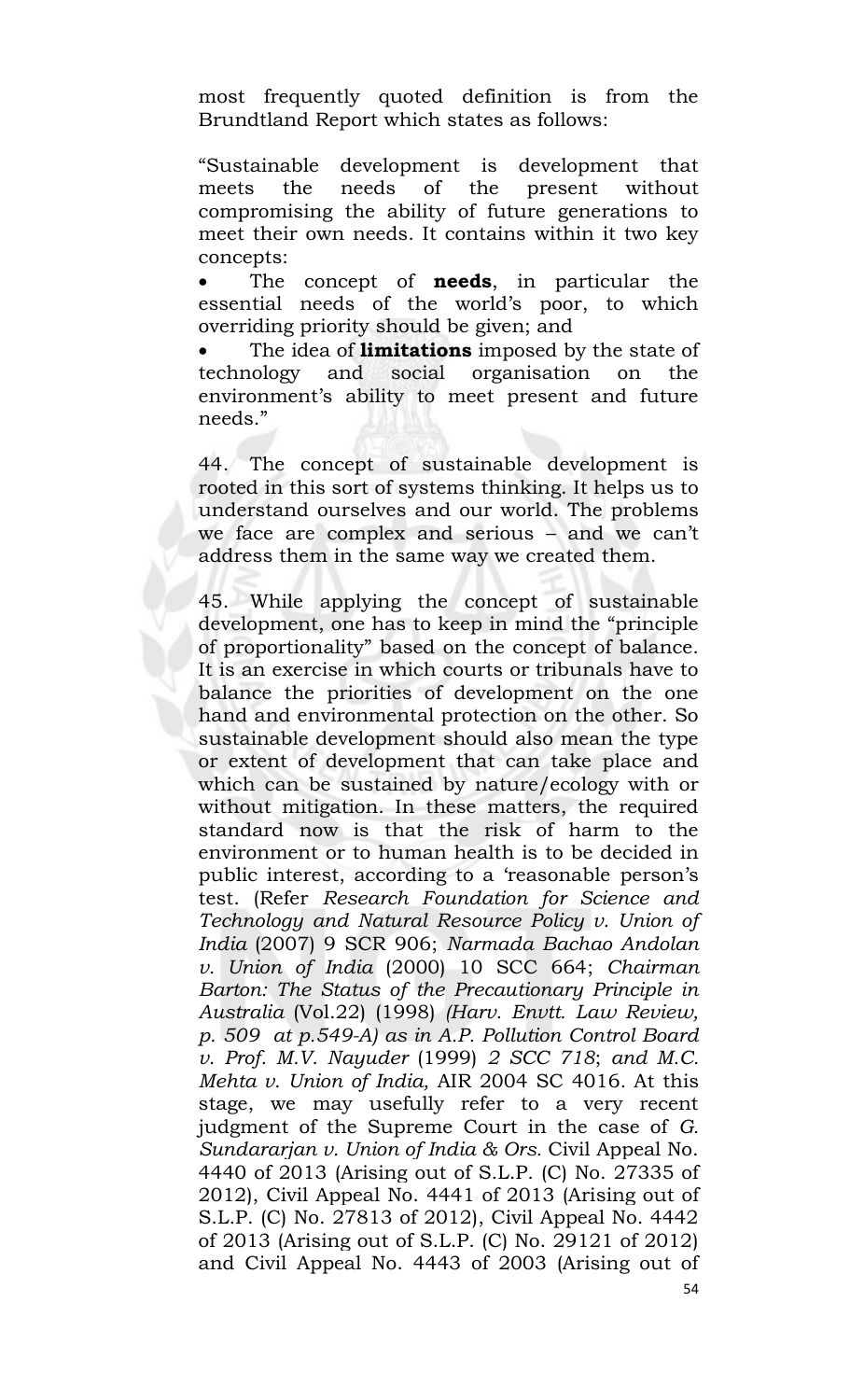S.L.P. (C) No. 32013 of 2012) decided on  $6<sup>th</sup>$  May, 2013 the Court, while referring to the principles of balance inbuilt in the concept of sustainable development, elaborated the principles as follows:

"228. I have referred to the aforesaid pronouncements only to highlight that this Court has emphasized on striking a balance between the ecology and environment on one hand and the projects of public utility on the other. The trend of authorities is that a delicate balance has to be struck between the ecological impact and development. The other principle that has been ingrained is that if a project is beneficial for the larger public, inconvenience to smaller number of people is to be accepted. It has to be respectfully accepted as a proposition of law that individual interest or, for that matter, smaller public interest must yield to the larger public interest. Inconvenience of some should be bypassed for a larger interest or cause of the society. But, the present case really does not fall within the four corners of that principle. It is not a case of the land oustees. It is not a case of "some inconvenience". It is not comparable to the loss caused to property. I have already emphasized upon the concept of living with the borrowed time of the future generation which essentially means not to ignore the intergenerational interests. Needless to emphasize, the dire need of the present society has to be treated with urgency, but, the said urgency cannot be conferred with absolute supremacy over life. Ouster from land or deprivation of some benefit of different nature relatively would come within the compartment of smaller public interest or certain inconveniences. But when it touches the very atom of life, which is the dearest and noblest possession of every person, it becomes the obligation of the constitutional courts to see how the delicate balance has been struck and can remain in a continuum in a sustained position. To elaborate, unless adequate care, caution and monitoring at every stage is taken and there is constant vigil, life of "some" can be in danger. That will be totally shattering of the constitutional guarantee enshrined under Article 21 of the Constitution."

75. Rapid and unchecked development would adversely affect the environment. Protection of the vital resources is the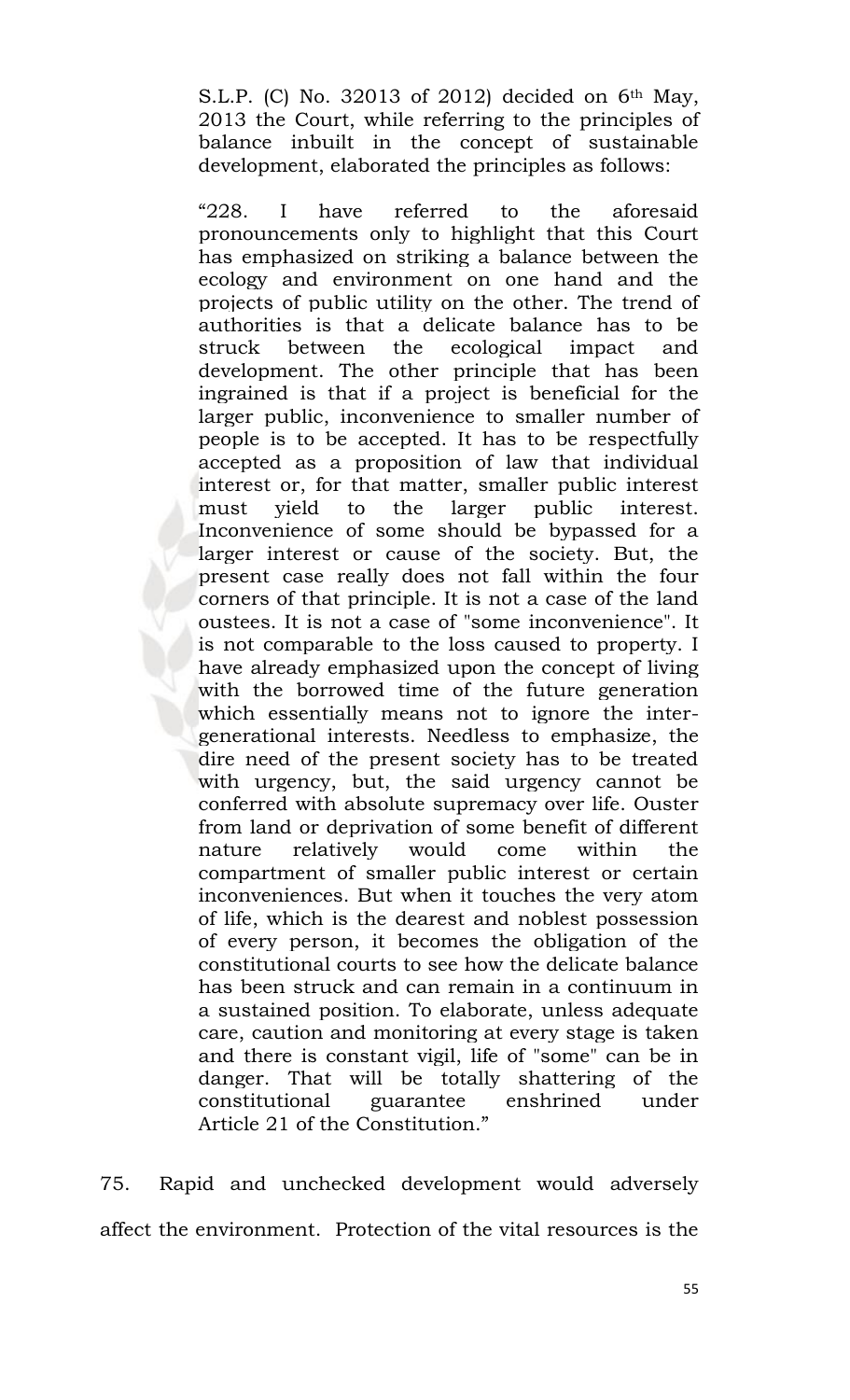need of hour. Gandhian postulation recognized the rules for

sustainable development and described them as follows:

"1). CONSERVATION: Preservation and nurturing of the vital resources, that still remain, are the sine qua non for good environmental management. Conservation as an idea is not merely confined to retaining whatever that is left, but involves a whole range of activities aimed at rejuvenation and propagation.

2). PROTECTION: Securing the resource and insulating it from any shocks of destruction and degradation is in contemplation here.

3). NON-DEGRADATION: Ensuring the intrinsic quality of the resources is not lost, while putting the same to use, and constitutes the basic tenet of proper and scientific resource use.

4). ADMINISTRATION that is TRANSPARENT, ACCOUNTABLE and PARTICIPATORY is a major requirement. This acknowledges the fact that the resources cannot be managed from above and finding local solutions to environmental problems would ensure effective and efficient environmental management.

5). LAW, POLICY AND PRACTICE in environmental management should emerge from and evolve out of people's needs and compulsions and be the result of crystallized home spun wisdom.

6). EQUITABLE SHARING OF BENEFITS is another underlying principle of good environmental governance, and

7). CONFLICT AVOIDANCE AND CONSENSUS BUILDING THROUGH CONSULTATIVE PROCESSES in Environmental decision-making is the crowning aspect of the system of administration. The litmus test for the existence of a healthy and wholesome environment, in any system, depends upon the internalization of these principles in the legal ordering.

76. To an extent, there is a right to development. However, even this right is not free of limitations and regulations. It is not an unfettered right so as to completely give a go-by to the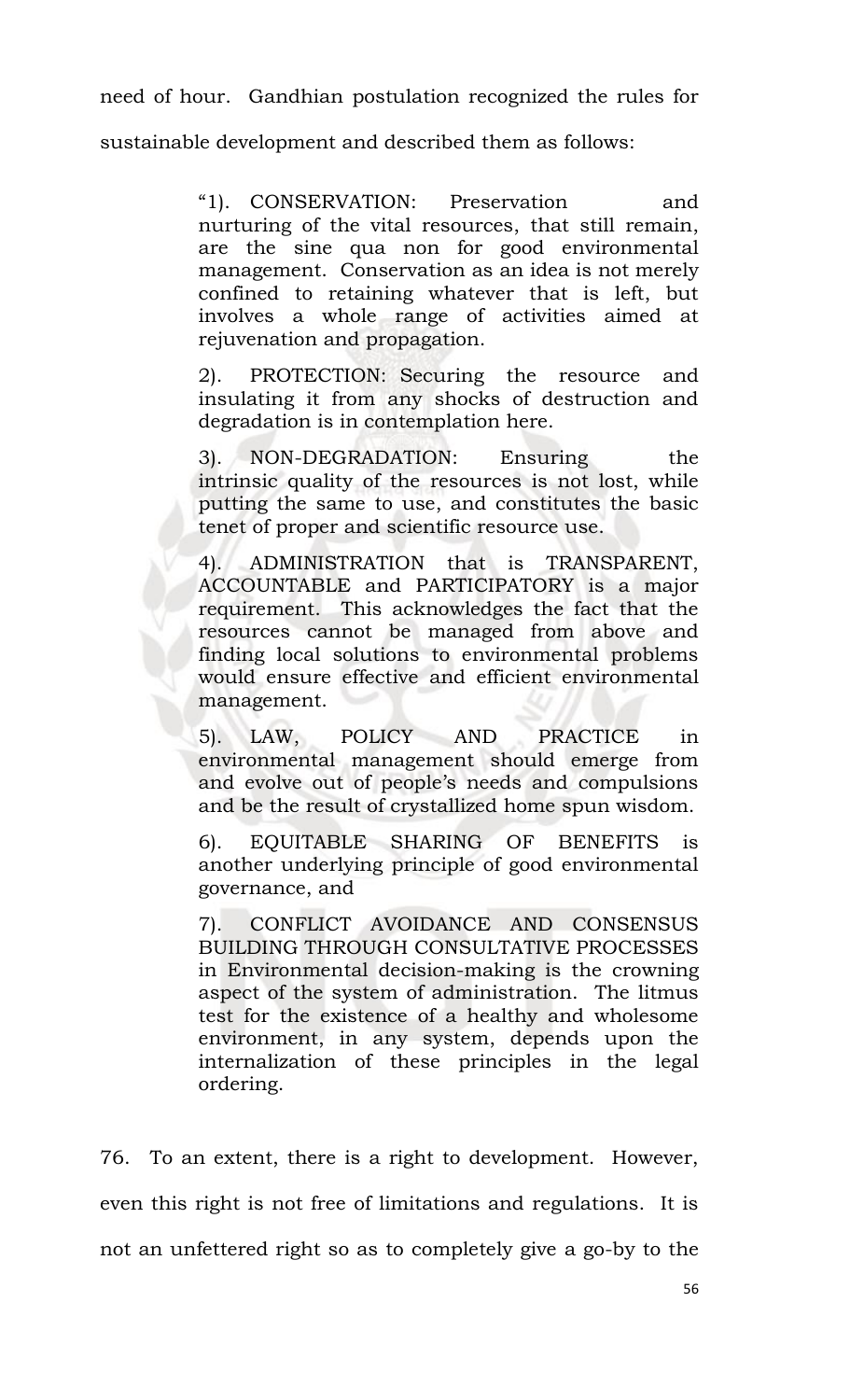issues of environment. Development may be carried out to satisfy the need of a developing society but it has to be regulated so as to satisfy the requirement of preservation and nurturing of the natural resources, which are the real assets of the society.

77. In light of the above principles, we have to ensure that the establishment of thermal power plant does not unduly hamper the means of livelihood of the residents. Wherever acquisition of land and displacement is an inevitable factor in the establishment and operationisation of the project, there it must be supported by an appropriate compensatory and R&R scheme. It must provide reasonable chances of employment and earnings to the displaced persons becoming unemployed as a result of acquisition of the land and establishment of the project. TRIBUNA

78. The appellant has placed reliance upon the judgment of the Tribunal in the case of *Rudresh Naik v. Goa Coastal Zone Management Authority* [2013 ALL (I) NGT REPORTER (2) (DELHI) 47] to contend that the Wednesbury's Principle is attracted in the present case as some matters which were material have been ignored and not considered by the authorities on the one hand while on the other, the irrelevant considerations have been made the basis of recommendation of EAC as well as passing of the EC order.The counsel for the respondents have refuted the said contention and argued that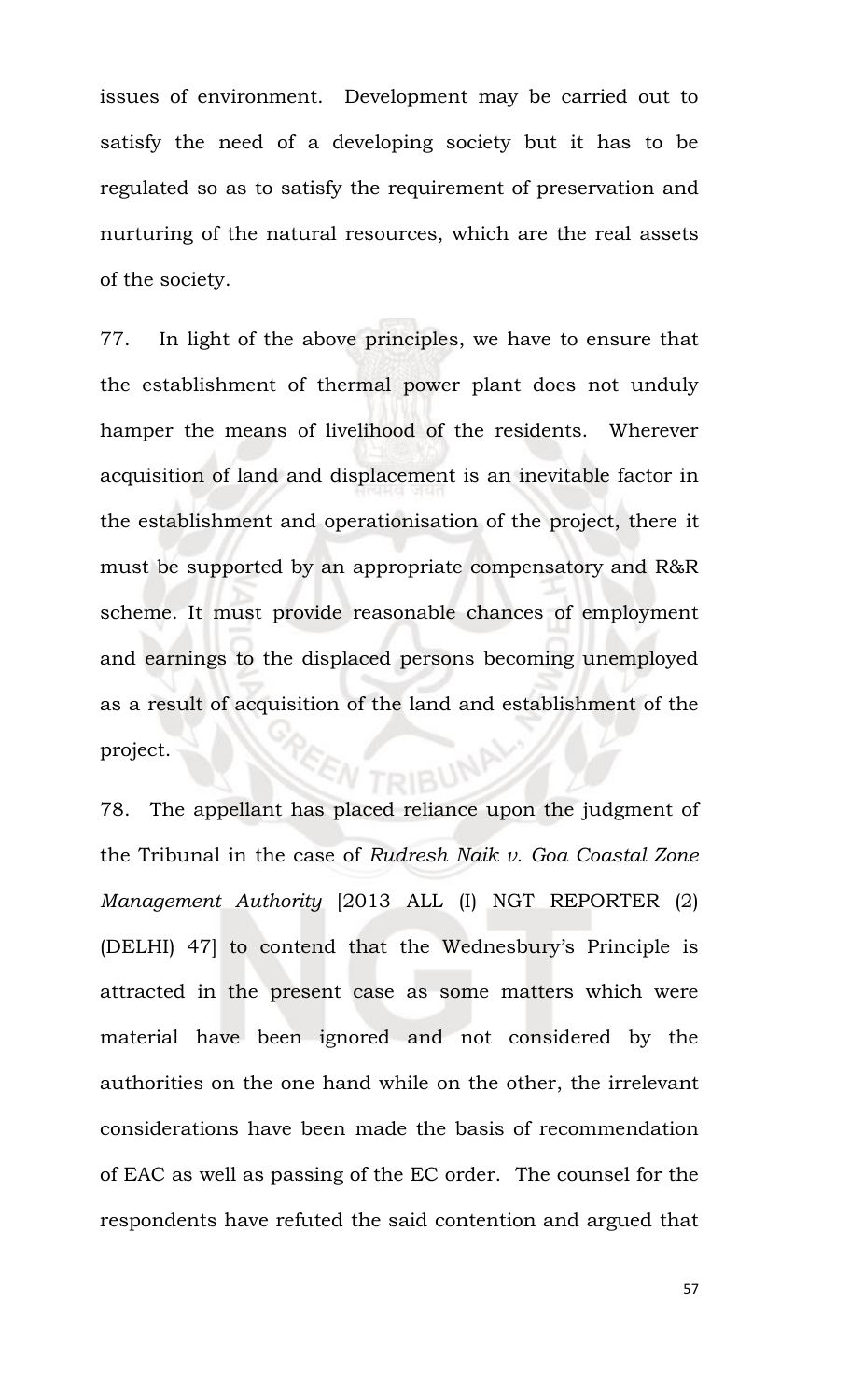the EC order is free of arbitrariness and does not attract the

Wednesbury's Principle.

79. In the case of *Rudresh Naik* (supra), the Tribunal has held as under:

> "16. Another ground which we are called upon to consider in the present case is that the finding of the GCZMA, in relation to hilly terrain is based on no evidence. Such a finding is based on conjectures and surmises on the one hand and on the other, completely ignores from the zone of its consideration a very important document which had been placed by the appellant for its consideration which has been referred to above. If this contention is adjudged to be correct, then it will introduce the element of unfairness and arbitrariness in the entire decision making process which may ultimately vitiate the order itself.

> 17. The Wednesbury's Principle is the leading precept to determine such controversies relating to arbitrariness. The Constitutional Bench of the Supreme Court in *Rameshwar Prasad v. Union of India* [(1994) 3 SCC 1] stated that:

> "201. It is an unwritten rule of the law, constitutional and administrative, that whenever a decision-making function is entrusted to the subjective satisfaction of a statutory functionary, there is an implicit obligation to apply his mind to pertinent and proximate matters only, eschewing the irrelevant and the remote. (See: Smt. Shalini Soni and Ors. v. Union of India and Ors. 1980CriLJ1487 ).

> 202. The Wednesbury principle is often misunderstood to mean that any administrative decision which is regarded by the Court to be unreasonable must be struck down. The correct understanding of the Wednesbury principle is that a decision will be said to be unreasonable in the Wednesbury sense if (*i*) it is based on wholly irrelevant material or wholly irrelevant consideration, (*ii*) it has ignored a very relevant material which it should have taken into consideration, or (*iii*) it is so absurd that no sensible person could ever have reached to it."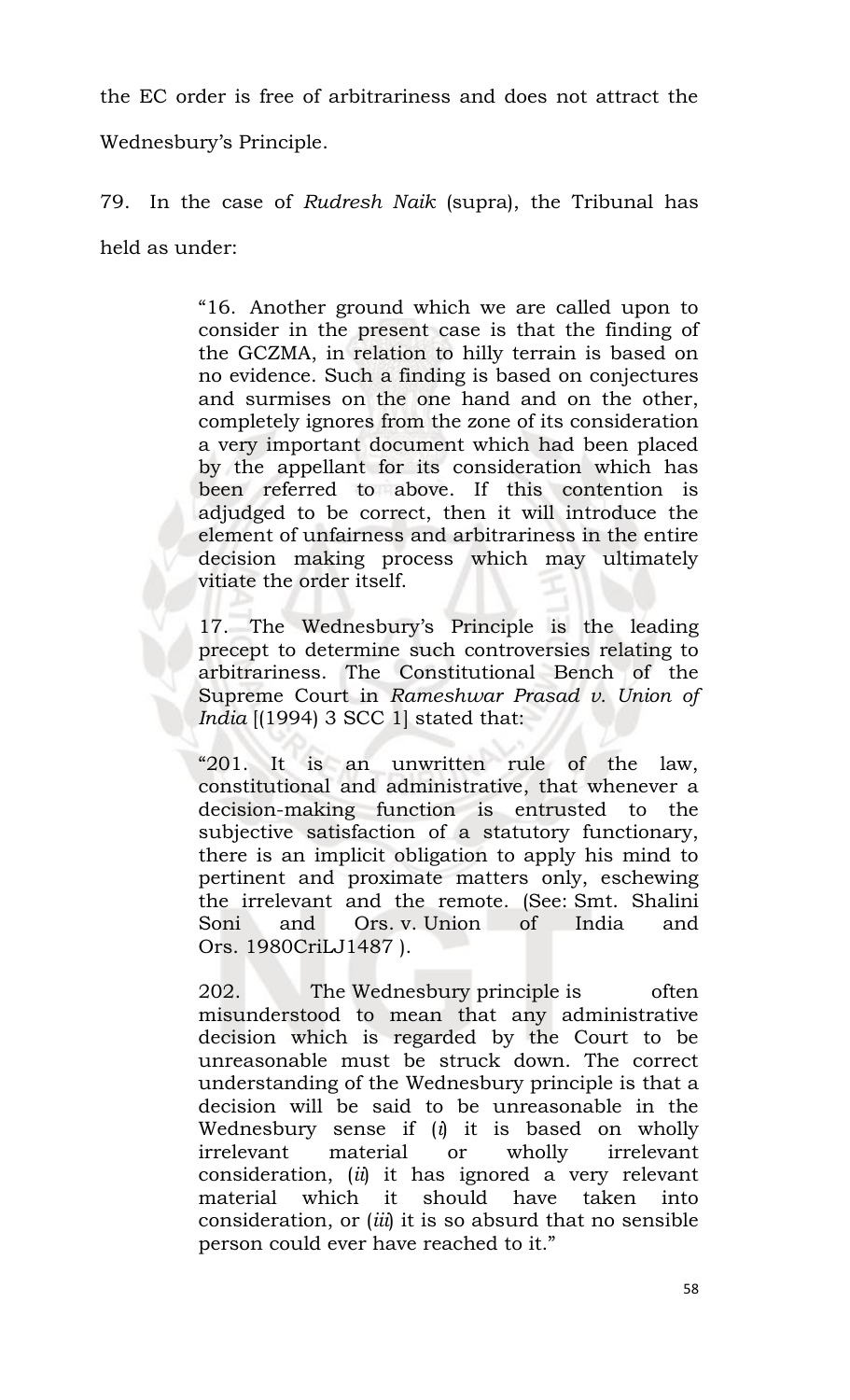18. Still in the case of *Tata Cellular v. Union of India* 1994 (6) SCC 615, the Supreme Court held that where the decision/action is vitiated by arbitrariness, unfairness, illegality, irrationality or unreasonableness, it will require judicial intervention and the Courts can set right the decision making process.

19. This doctrine covers various facets of arbitrariness. The Courts, more than often, have applied this principle to examine the merits or otherwise of the contentions. In the case of Associated Provincial Picture Houses Ltd. v. Wednesbury Corporation 1947 (2) AELR 680 enunciating the aspects of unreasonableness in executive action of the public authorities, it was stated that if the power is exercised so as to give impression or inference to the Court that there has been unreasonableness in such action, it is taken in bad faith extraneous circumstances have been taken into consideration, there has been disregard of public policy and relevant consideration have been ignored then authorities would be said to have acted unreasonable. Lord Greene, M.R., expressing the unanimous view observed as under:

"He must exclude from his consideration matters which are irrelevant to the matter that he has to consider. If he does not obey those rules, he may truly be said, and often is said, to be acting "Unreasonably." Similarly, you may have something so absurd that no sensible person could ever dream that it lay within the powers of the authority. WARRINGTON, L.J. I think it was, gave the example of the red-haired teacher, dismissed because she had red hair. That is unreasonable in one sense. In another sense it is taking into consideration extraneous matters. It is so unreasonable that it might almost be described as being done in bad faith. In fact, all these things largely fall under one head."

The aforesaid Wednesbury's principle has not only been adopted in various pronouncements by the Hon'ble Apex Court, but even its expanded principles have been applied extensively by other Courts. The apparent unreasonableness in executive action, whatever be its foundations, would normally invite chastisism upon judicial scrutiny. The requirement of fairness is in built in every rule and regulation be it an executive or an administrative act. This basic rule of law is ab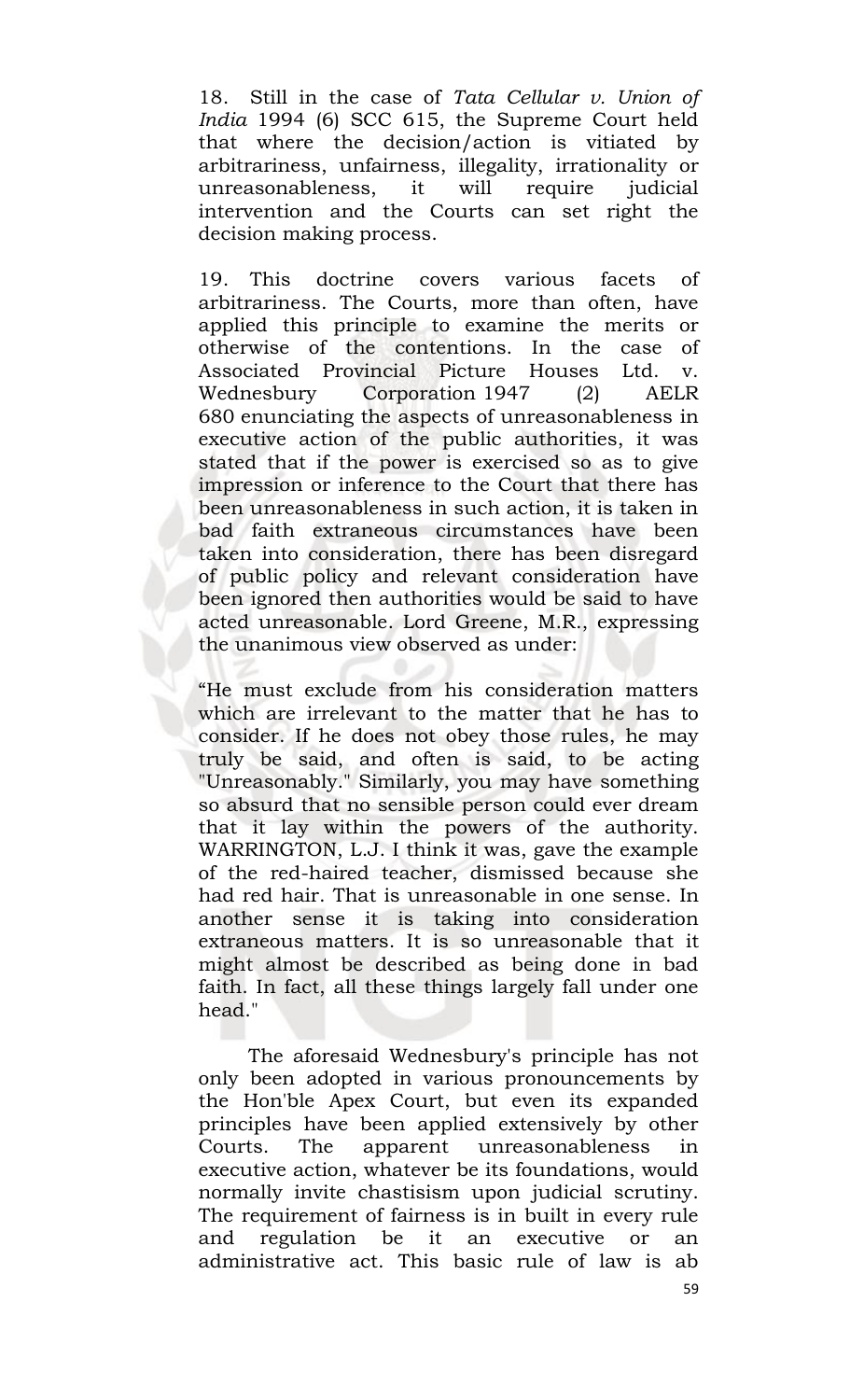antique and its application has been consistently expanded.

20. As already noticed, it is neither evident from the order nor from any records produced before the Tribunal that the finding returned in the impugned order that it was a hilly terrain was well reasoned. It appears to be a finding that has been recorded on the basis of certain conjectures and surmises. The relevant and material documents that had been produced by the appellant have been ignored. In other words, relevant considerations have been ignored while irrelevant and imaginary facts have been taken into consideration for arriving at the conclusion, which in our mind, cannot be sustained in view of the fundamental principle of Wednesbury. This clearly reflects the element of arbitrariness in the action of the respondent. The administrative action which is tainted with the element of arbitrariness cannot be sustained in law. An administrative order must be free of arbitrariness and bias. We cannot help but take note of the legal proceedings that have repeatedly taken place in the present case. On all those occasions, the order passed by the respondent was set aside on one ground or the other. This Tribunal even directed the appellant to deposit Rs. 1.5 Lakhs in order to ensure remedying of the damage caused, if any, to the ecology or the environment around the site. This deposit of Rs. 1.5 Lakhs was made subject to the final order that may be passed by the authorities. The authorities have not even cared to touch upon that point in the impugned order. We are of the considered view that the authorities have compelled the appellant to approach the court and the Tribunal time and again, that too, without valid and good reasons. It is expected of a public authority to act in accordance with the law, fairly and without inducing the element of arbitrariness and bias. There is a specific obligation upon such authorities to ensure that they do not generate avoidable litigation. Hence, fairness in their action is a prerequisite to ensure an efficacious discharge of their statutory obligations. In our considered view, the authorities, in the facts and circumstances of the present case, have not acted with complete fairness and have compelled the appellant to approach the courts and the Tribunal repeatedly, without any specific fault being attributed to him. Thus, he is entitled to receive the costs of the present proceedings".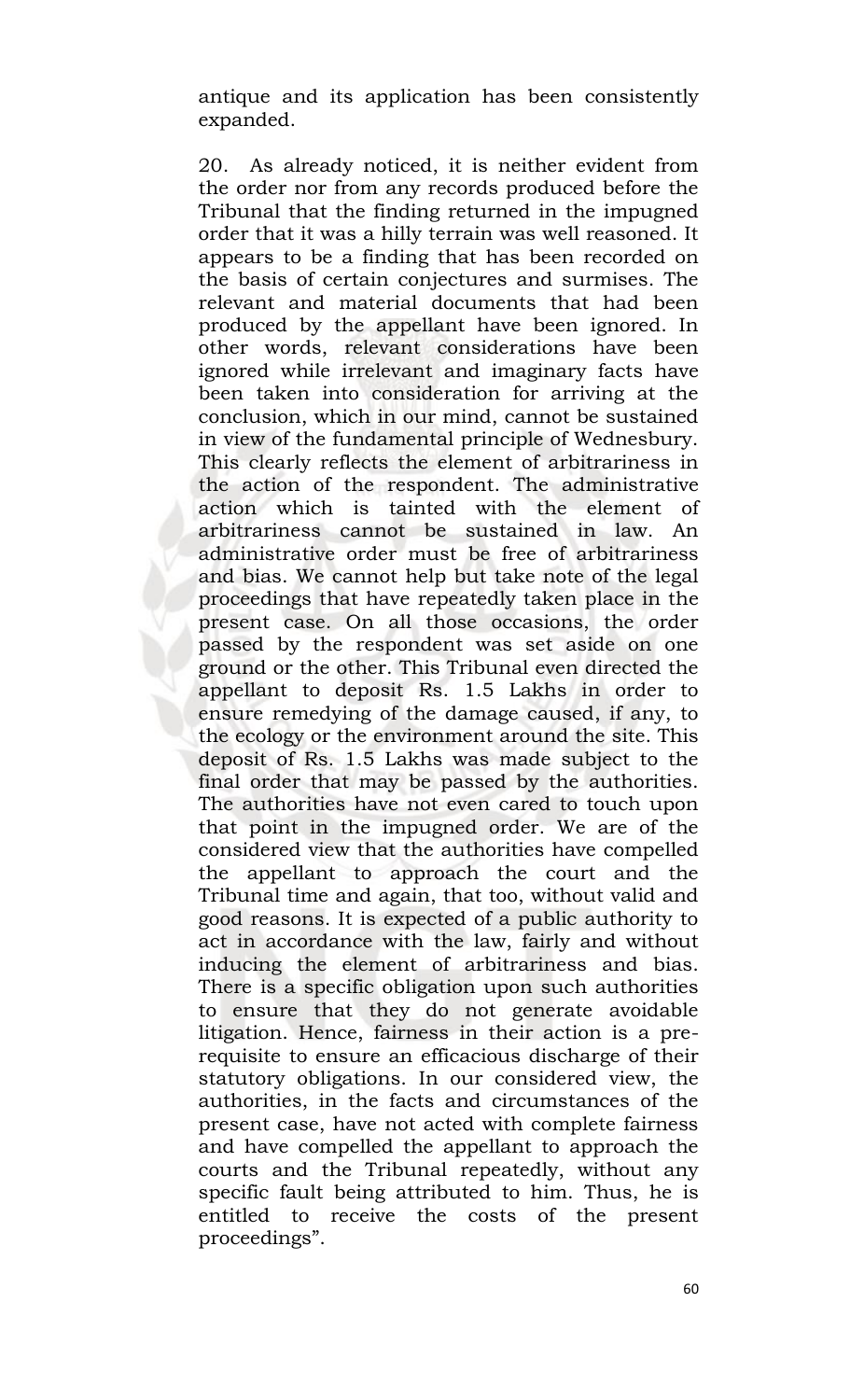80. The above enunciated law makes it clear that the order of the authorities has to be a speaking order and must be founded on relevant and material considerations. If material factors are ignored, then there is every likelihood that the order would stand vitiated partly or even in its entirety. A number of factors, which have material bearing on the life of the people, environment and ecology of the area, have not been made the basis of discussion of the authorities. These objections had been specifically raised, as noticed above, and it is not evident from the report as to why they were not considered at all, or even if partially considered, as to why they were not certainly considered in their correct perspective. It may be noticed that R&R plan, post-EC, loses its relevance, impact and very purpose. The purpose of an R&R plan is to put people displaced or ousted due to the project on notice and propose to them as to how their future is expected to be dealt with upon establishment of the project.

# PUBLIC HEARING OR PUBLIC CONSULTATION:

81. The EIA Notification has different stages like categorization of projects, screening, scoping, appraisal and grant or refusal of EC. Screening, as indicated by the very language of the expression is to screen and scrutinize the application submitted by the NTPC in accordance with provisions of the EIA Notification. Scoping refers to the process by which the EAC or the State Level Expert Appraisal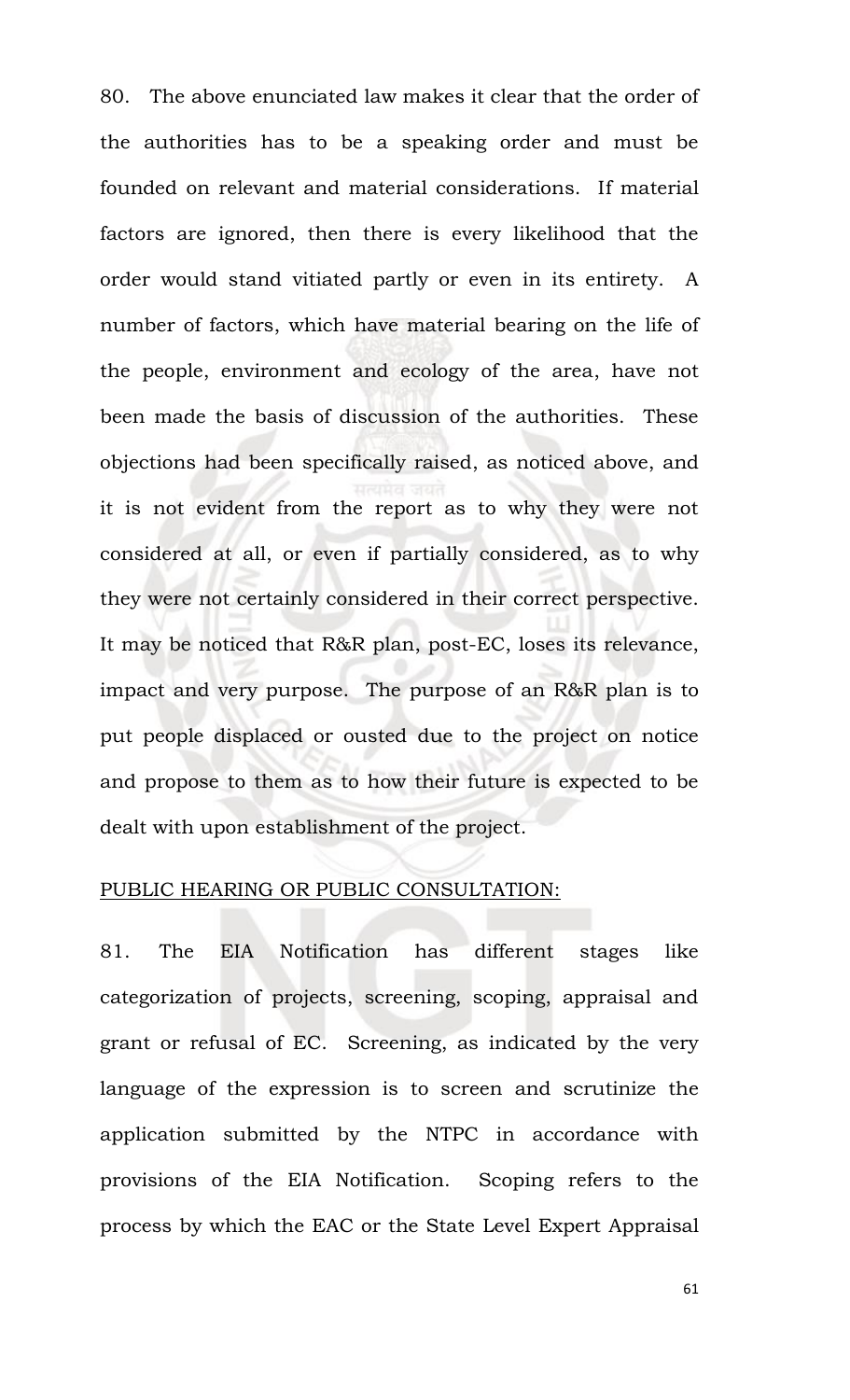Committee, depending upon the category of the project, would process the said application, prepare the TOR and submit a report, as contemplated under the said Notification.

82. Public hearing/public consultation is one of the most significant requirements which the authorities concerned are required to satisfy before an EC could be issued in accordance with law. The EIA Notification attaches a specific value and makes the public hearing/public consultation mandatory, non-compliance of which could have serious repercussions on the fate of the application for EC and the order thereupon. At this stage, we must clarify that public consultation and public hearings are not synonymous terms. However, the purpose of both of them is the same i.e. to provide due opportunity to the project-affected or the project-displaced persons to put up their grievances in anticipation of the project being established at the site in question. In terms of regulation 7 (III) (v) of the EIA Notification, it has been clarified beyond ambiguity that if the public agency or authority nominated, reports to the regulatory authority concerned that owing to the local situation, it is not possible to conduct public hearing in a manner which will enable the views of the local persons concerned, to be freely expressed, it shall report the facts in detail to the regulatory authority concerned, which may, after due consideration of the report and other reliable information, decide that the public consultation in the case need not include the public hearing. The public consultation is stated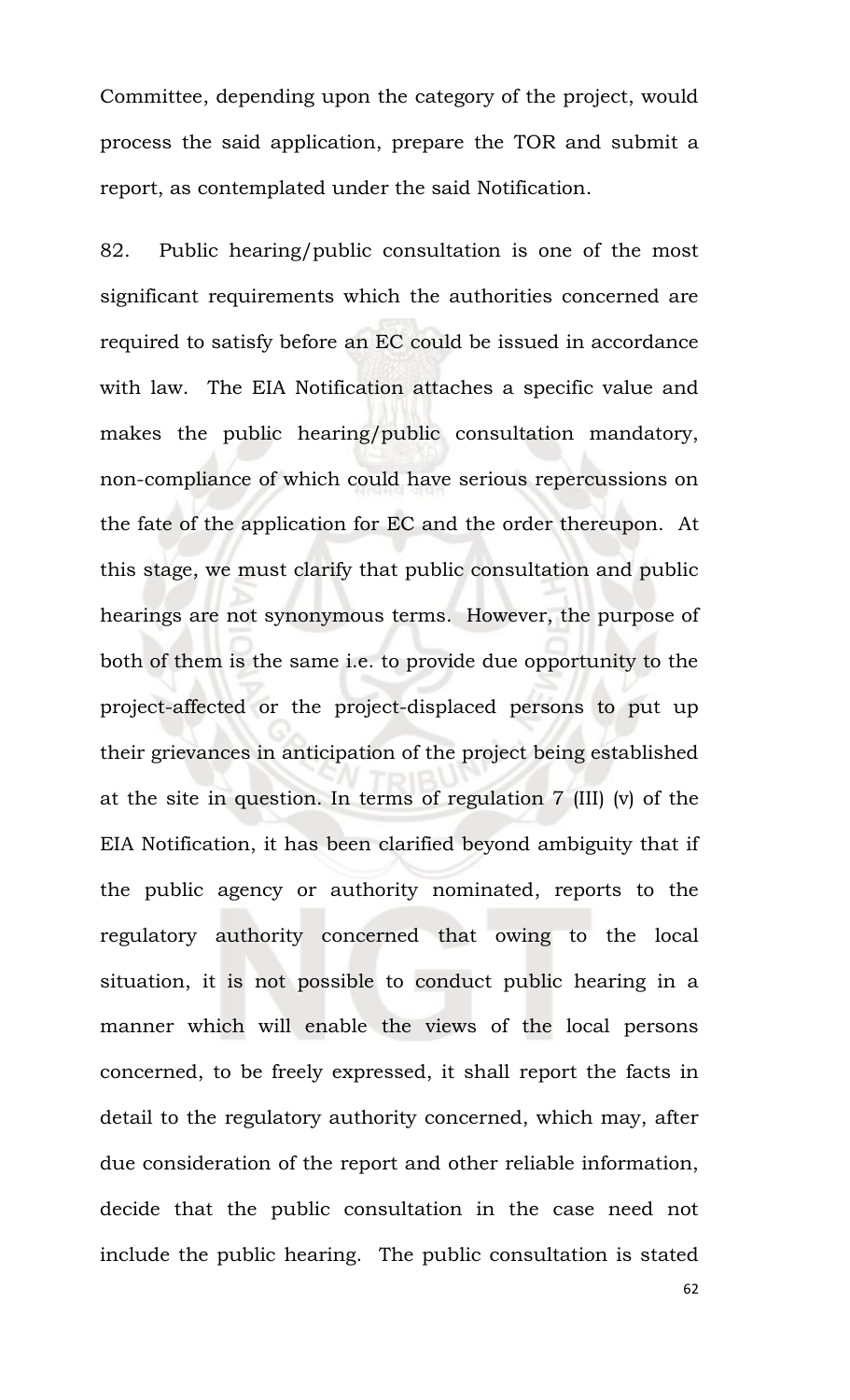to have two components, firstly a public hearing at the site or in its close proximity, district-wise and secondly, obtaining responses in writing from all other persons concerned having a plausible stake in the project or activity. Normally, both public hearing and public consultation are required to be complied with. However, as afore-noticed, there could be cases, of course as an exception, where it is not possible to hold public hearing and only public consultation may serve the ends for consideration of an application for EC.

83. Broadly speaking, public hearing is to provide an opportunity to the persons likely to be directly affected by the establishment of the project while the public response, as an ingredient of public consultation, would be from the persons who have some interest in the environmental aspects of the project, but may not even be directly affected persons.

84. At the public hearing, various affected persons would raise their grievances or objections to the project or activity which the NTPC is expected to answer and also provide due satisfactory resolution of the problems so posed. In the present case, various objections were raised by the persons/villagers affected by the establishment of the project. At this stage, we may notice the following objections which were raised on behalf of the farmers of Kudgi village by persons present: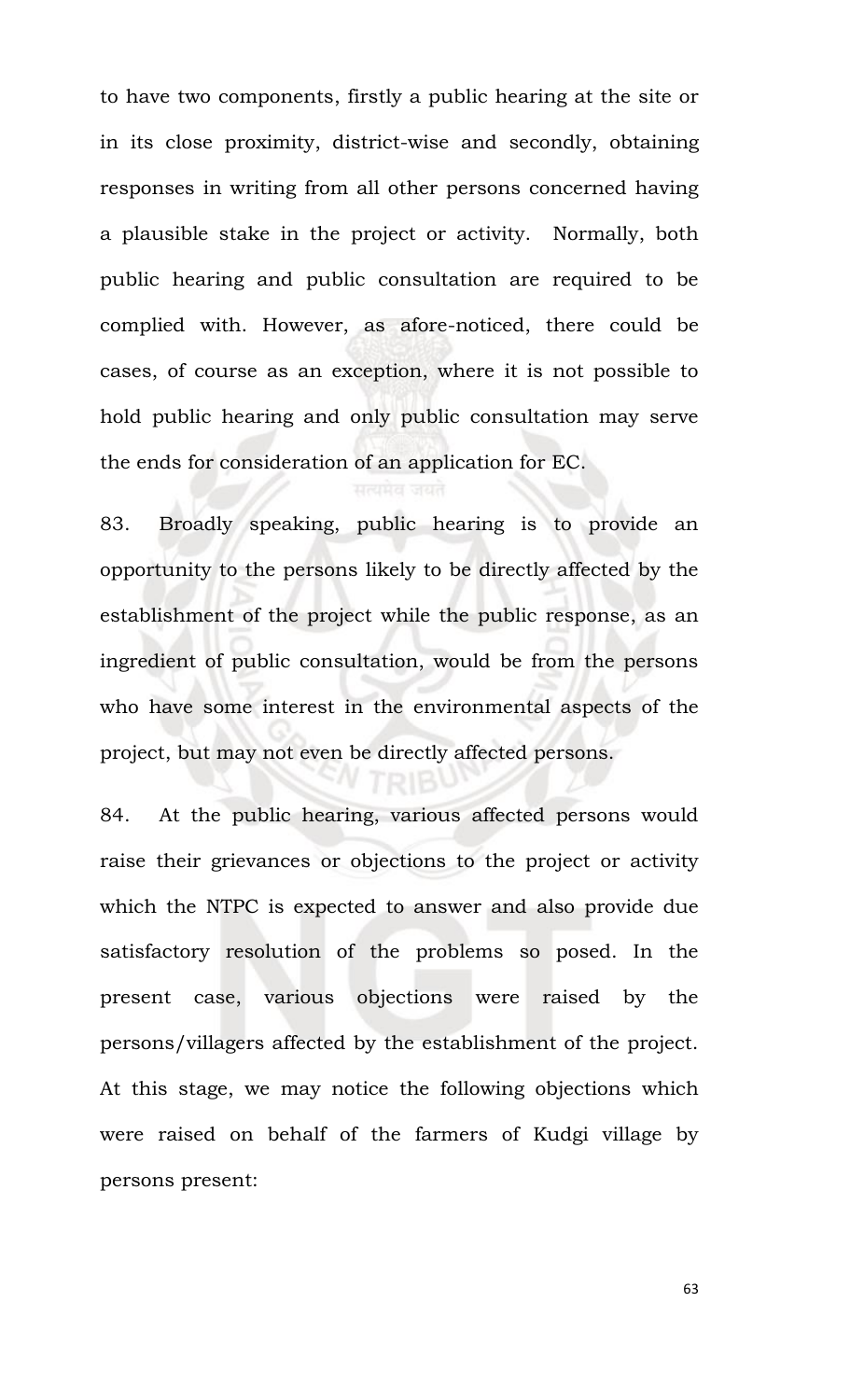- (a) The total population of Kudgi, Telagi, Masuti and Golsangi villages, which are covered under the said project is nearly 50,000 and the power project is being established very near to the said villages. This will cause the noise pollution and will create ill-effects on the villagers.
- (b) The coal used in the proposed project contains the sulphur and due to the continuous burning of the coal, there will be increase in temperature by 2 degree Celsius in the surrounding area by which the existing lands will become barren.
- (c) The ash generated due to burning of the coal will fall on the crops in the surrounding area, especially on the leaves and will affect the chlorophyll pigment present in the leaves and interrupt the photosynthetic activity of the plants and crops, as a result of which the growth of the crops and plants in the area will be retarded.
- (d) The ash generated after the burning of the coal will be disposed of in the form of slurry which percolates into the land and finally meets the water bodies and water sources like nalas, open wells, bore wells existing at the downstream of the project and get polluted.
- (e) Kudgi is well known for its betel leaf crop since 100 years. The betel leaves are very sensitive and delicate. The ash particles falling on these leaves may destroy the entire crop.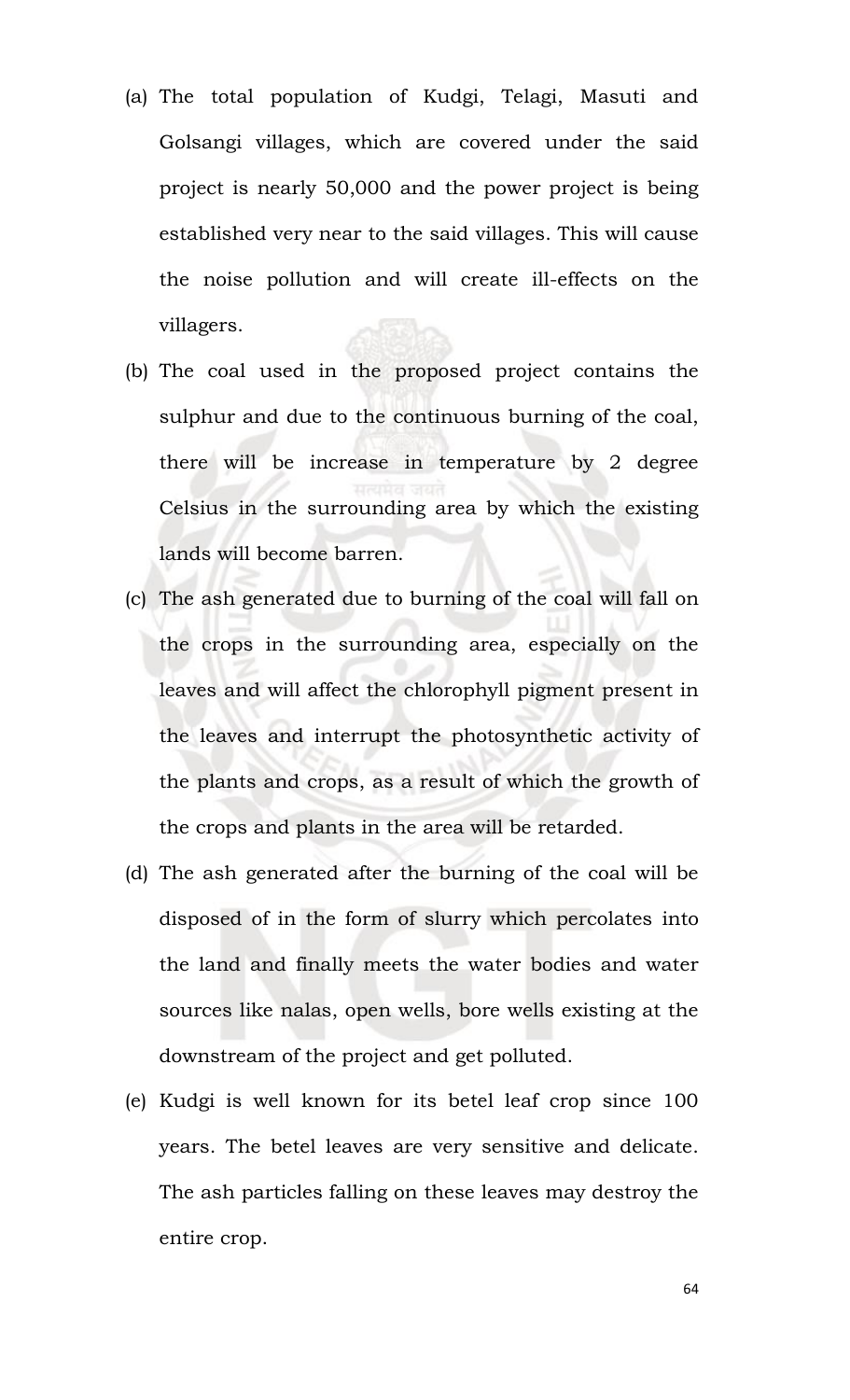- (f) The availability of the water at the Almatti dam during the summer season is less than 1 TMC and the requirement of the water for the proposed project is 5 TMC. Under such circumstances, it is not possible to control the temperature by adopting latest water sprinkling technology.
- (g) As per the rules and opinion of the scientists, such projects should not be established near the villages inhabited by the people and by violating the same, it is not fair to establish the same and is unacceptable as the authorities concerned have disturbed the will of the innocent farmers who are ignorant about the project.
- (h) As per the Constitution, such project shall be established at the bank of the rivers or oceans whereas the said project is being proposed at the centre of the four inhabited villages.
- (i) The project area mainly consists of irrigated lands and our national bird, peacock, existed on the bank of the lake area along with other birds and animals and the establishment of such project may vanish the generation of such species.
- (j) The land acquisition notices served to acquire the land at the distance of about 50 ft. from the residential area may affect the women for their toilet and will also affect the collection and storage of the fodder for the domestic animals as these activities are carried out routinely and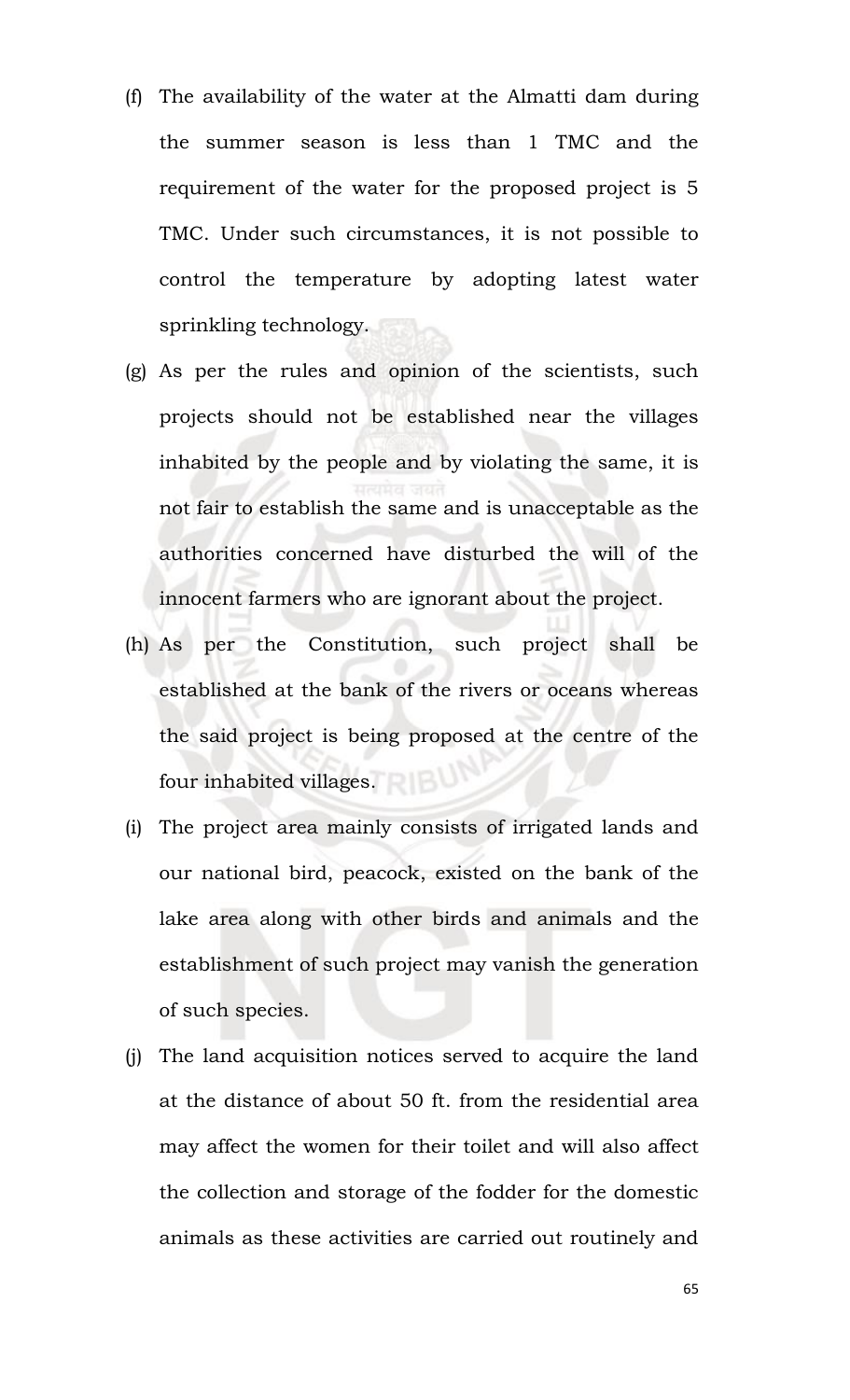will add to the unhygienic environmental conditions resulting in the spread of many diseases.

- (k) The entire Kudgi village has to be shifted and the people will be forced to migrate to unknown places and will become the wanderers, thereby delinking their all the past memories, ancestors and cardiac relations that they had with their existing places. This type of activity will snatch the freedom, peaceful living in their choiced place and rights, as guaranteed by the Constitution to the citizens of India.
- (l) Clarifications were sought on the motto of the proposed establishment of the 4000 mw coal based thermal power plant at the Kudgi village of Basavana, which is famous for cultivation of betel leaves.
- (m) There is stiff opposition to the TPP all over and in every corner of the world, as it will be dangerous to the environment and cause great damage to bio-diversity of the area. It will also affect the terrestrial, aquatic and aerobic environment.
- (n) The establishment of the TPP near Almatti dam will affect the dam. During rainy season, the ash slurry will be carried away by the storm waters and get deposited at the dam whereby the stored water at the dam cannot be utilised. About 4 to 6 ft. deep ash will get deposited in the river every year and it is not known which type of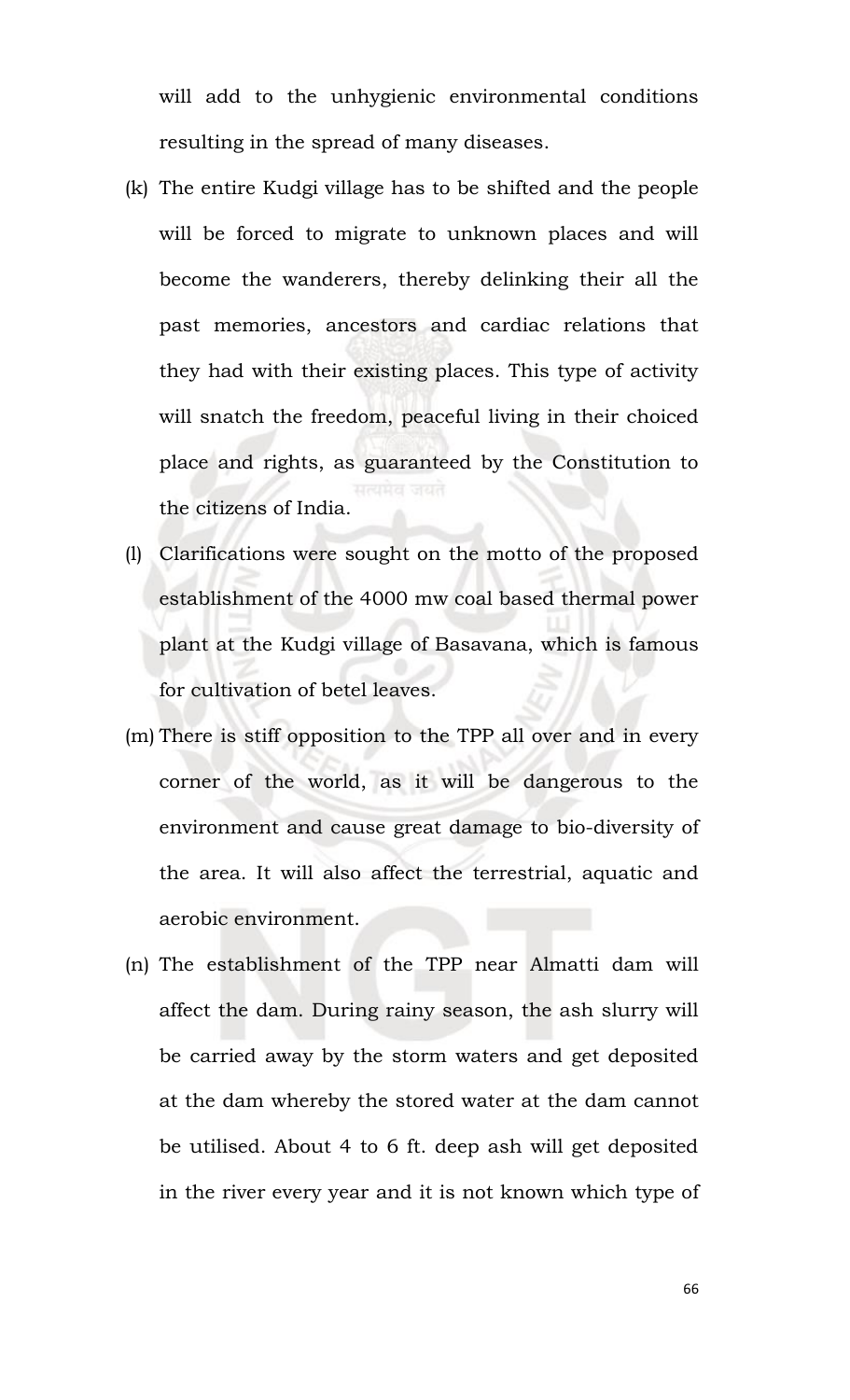technology will be adopted to de-silt the ash from the river.

(o) The major occupation of most of the families whose lands are being acquired is agriculture and horticulture. The approximate annual income per acre of land by cultivating the crops like betel leaf, onions, grapes and bananas etc. is about Rs.2 lakhs. Now such people are losing their lands and they have to migrate to other places like refugees and have to search for respectable means of livelihood and employment at different places, which is not possible.

XXXXX XXXXXX XXXXXX

(p) Finally, all the assembled farmers shouted slogans against the MLAs, NTPC officials and Pollution Control Board and other officers present in the meeting and went away by completely opposing the power project. The Deputy Commissioner and the President, Environmental Public Hearing Committee, Bijapur, while addressing the meeting said that the appeals, suggestions, complaints and grievances of the farmers have been recorded through the audio and video and the same would be made into CDs and the proceedings of the meeting, as it is, would be sent to the Ministry of Environment and Forests for further action.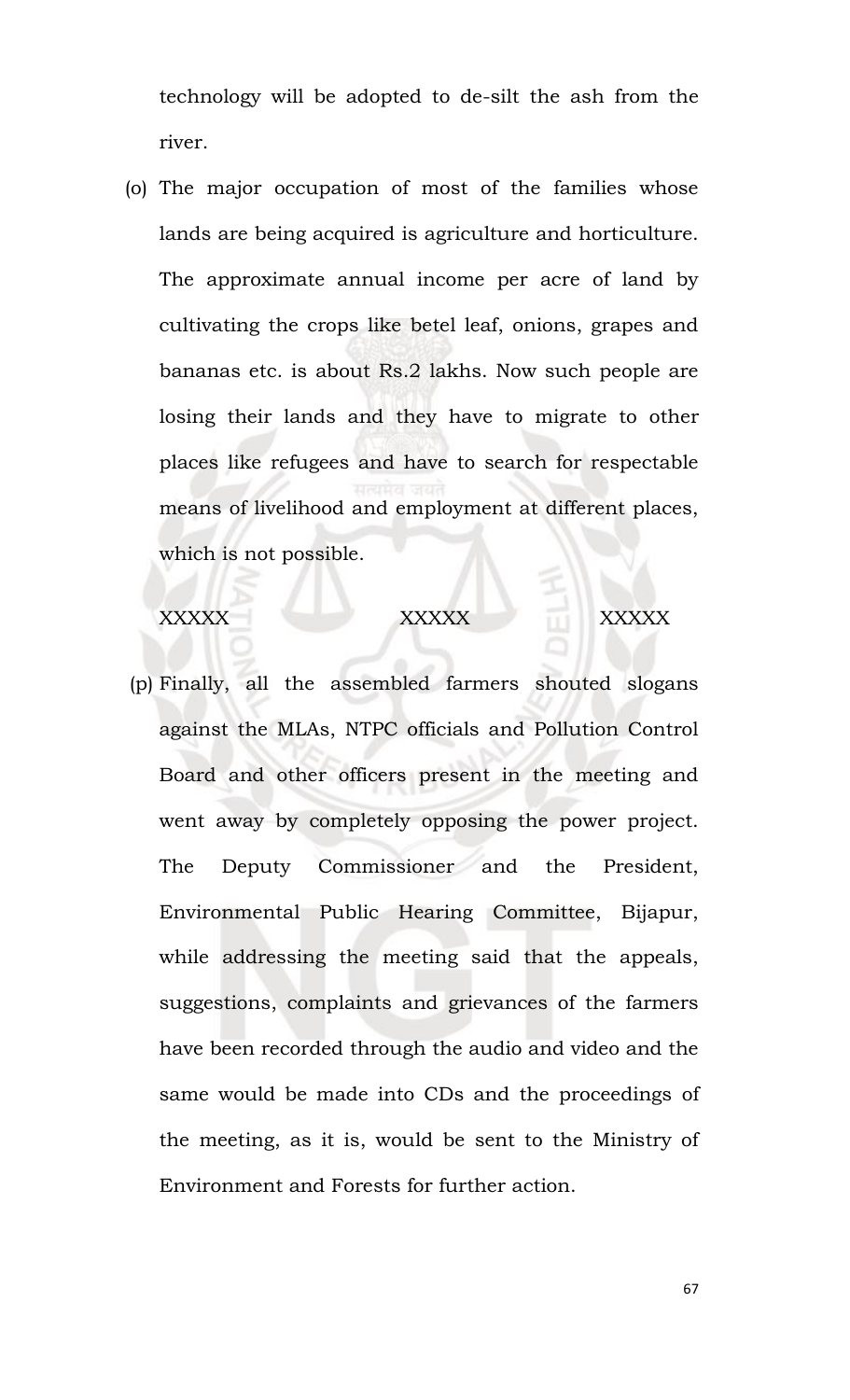85. During its 36th meeting, held on 14th–15th November, 2011, the EAC, noticing the above objections, concluded as under:

> "The Committee noted that the NTPC have not submitted R&R for PAPs even though the project entails a large acquisition of private land by KIADB. It was observed that the sustenance of these poor villagers are based on the few acres of land either owned or working on the said land. It was therefore decided that a comprehensive R&R action plan with requisite details including financial parameters (for compensation, scheme for upliftment of marginalized section etc.) shall be submitted within four months.

> The Committee also discussed the issues raised in the Public Hearing and the responses made by the NTPC. The major issues raised were the plant being very close to Kudgi, Telagi, Masuti and Golsangi villages and the likely impact of noise and air pollutants; likely impacts on agricultural land and crops due to burning of coal and ash associated; ground water pollution due to ash slurry disposal; on betel leaf; due to drawal of water from Almatti dam; on peacock population; marginalization of population on account of land lost for the project; request for massive afforestation; compensation for land acquired; use of force to part with land etc. The NTPC also informed that there is no litigation pending with the proposed power plant in any courts.

> Based on the information and clarifications provided, the Committee recommended the project for environmental clearance subject to stipulation of the following specific conditions:

### XXXXX XXXXX XXXXX

(ii) Land for the power project shall be strictly as per latest CEA norms.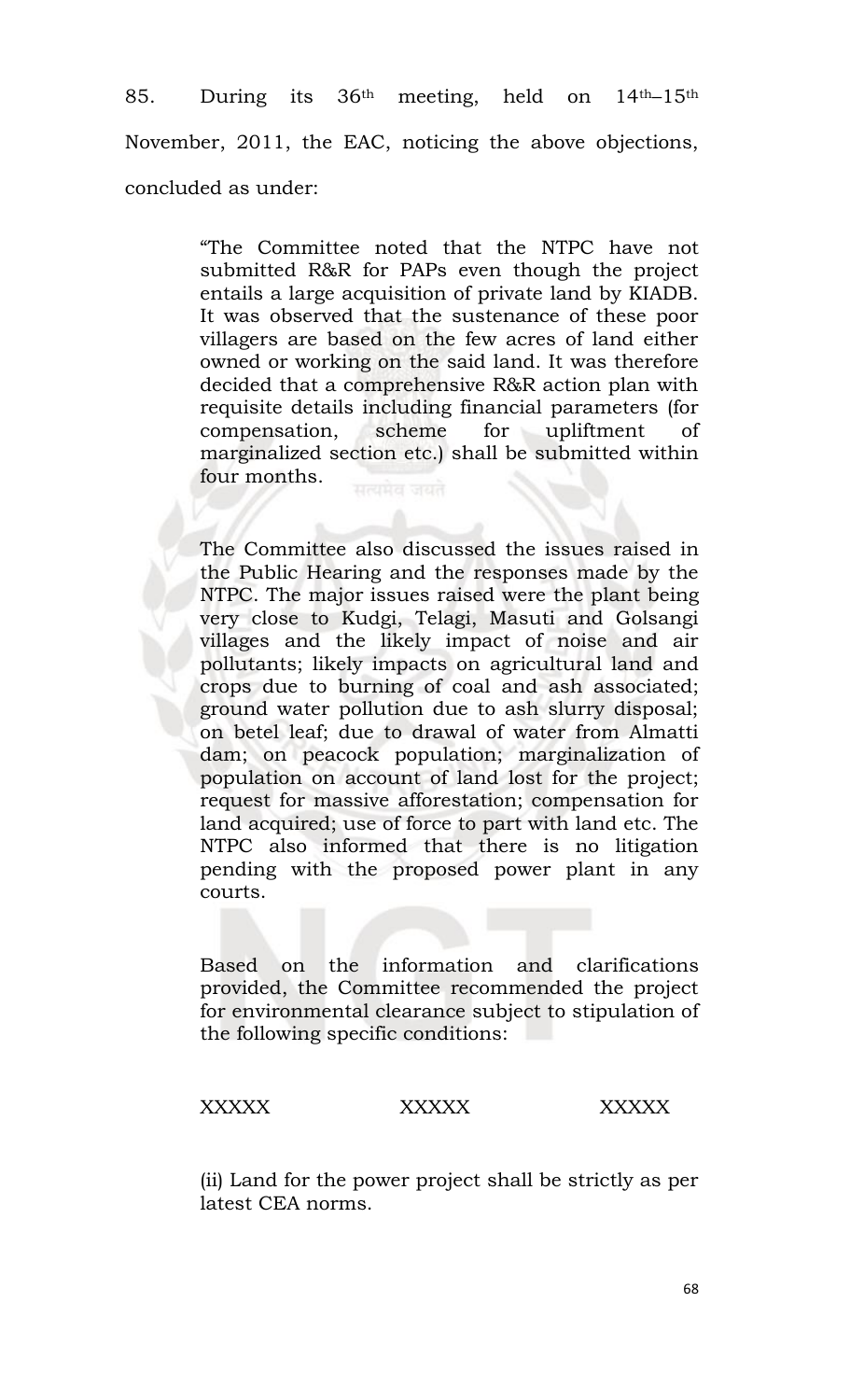(xiv) A comprehensive R&R action plan with requisite details such as details of land losers and financial budget for compensation etc. shall be submitted within four months. The R&R action plan shall also include scheme for upliftment of marginalized section who are indirectly affected on account of dependence for their sustenance on the land not owned by them.

### XXXXX XXXXXX XXXXX

(xvi) CSR schemes shall be undertaken based on need assessment in and around the villages within 5 km of the site and in constant consultation with the Village Panchayat and the District Administration and should also address other pertinent issues raised in Public Hearing. As part of CSR, employment of local youth after imparting relevant training, as may be necessary, shall be undertaken as committed."

86. From the above, it is clear that an appropriate R&R scheme was not available at the time of the public hearing. Also, the other objections raised at the public hearing were not properly answered during the public hearing. The Committee concluded that major issues had been noticed but it is evident that the nature and category of the land, location of monitoring stations, shifting of coal and deficiencies in the R&R plan were not dealt with in consonance with the TOR. The R&R plan, which was to be prepared within four months, in fact, had not been placed before the competent authorities at the time of consideration or even after the grant of the EC. The objections raised at the public hearing were intended to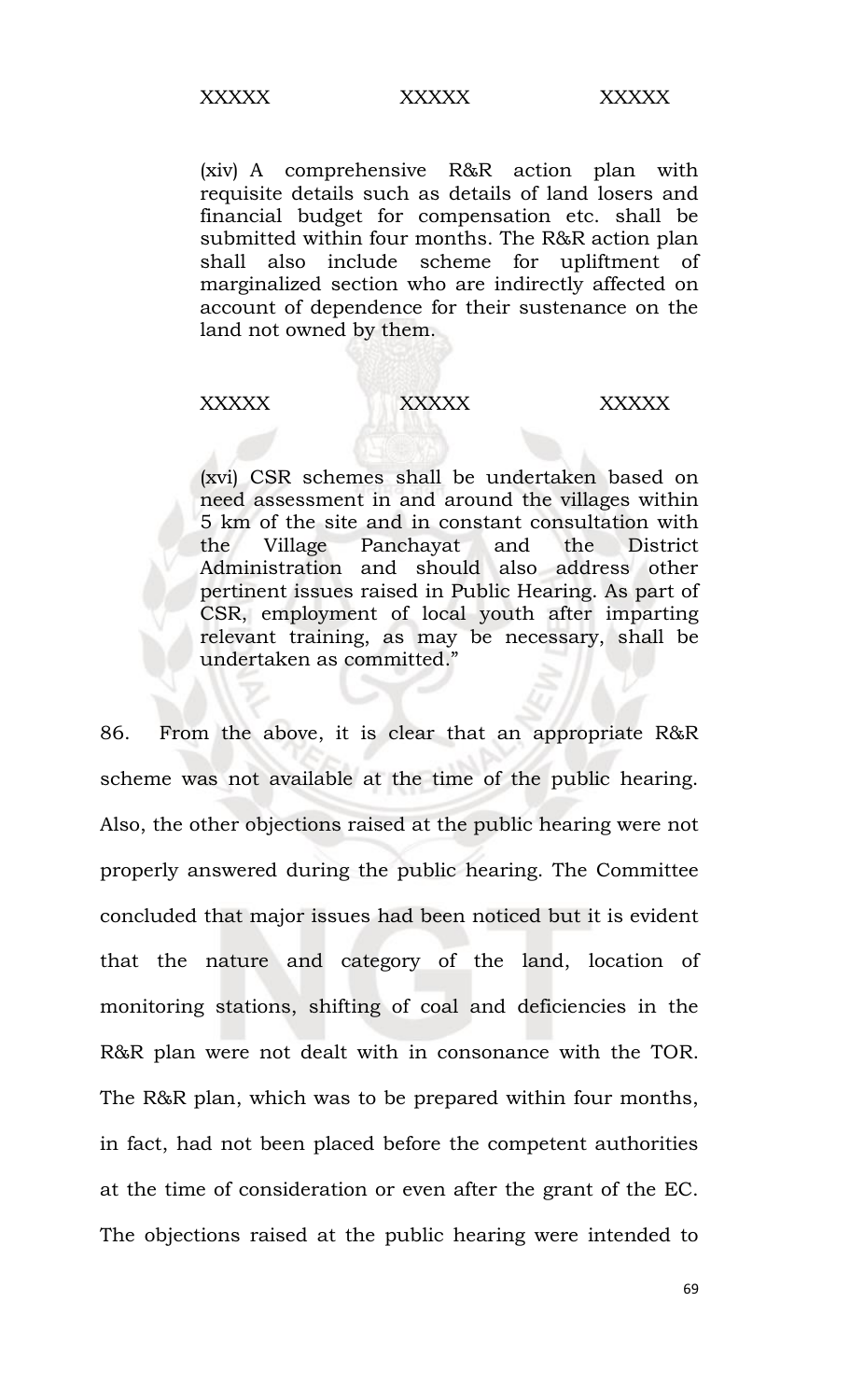bring to the fore the problems and difficulties which the affected persons were to face as a result of the establishment of the project which may be even beyond the environmental issues. The Public Hearing Committee is expected to hear and record its opinion so as to bring before the EAC the essence of the public hearing and providing pros and cons of the project in question. If this is not strictly adhered to, the EAC would be kept in the dark in relation to the actual position or ground realities at the site in relation to the project. This, besides being a legal flaw in the compliance with the EIA Notification, also deprives the affected persons of a valuable right.

87. It is now contended before us that there was no scientific basis submitted by the villagers to substantiate their apprehensions. This, to our mind, is a clear misappreciation of the scheme under the EIA Notification. Onus is not on the objectors to prove their objections by leading scientific evidence at that stage. It is the duty of the EAC to examine the worth of the objections raised and the consequences thereof. It was, in fact, for the NTPC to show that the various apprehensions of the objectors were not well-founded, and that the project is not likely to do any environmental damage or cause deprivation of the livelihood and income of the project-affected persons. The onus squarely lies upon the NTPC to bring the establishment and operation of the project within the ambit of balanced sustained development.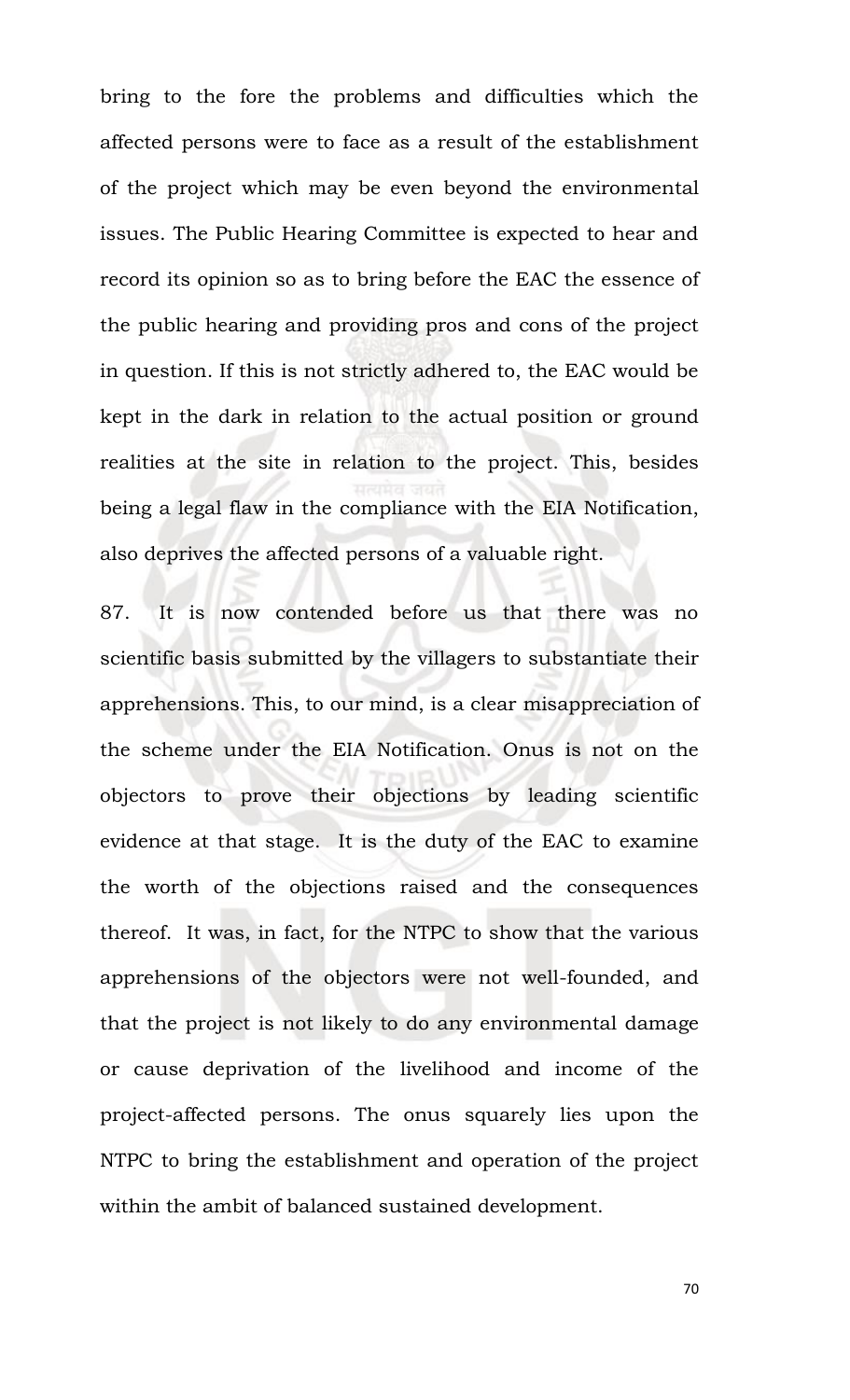88. At this stage, we may refer to the importance in law and facts of a fair public hearing, as contemplated under the EIA Notification. In the case of *Utkarsh Mandal v. Union of India*  [ Writ Petition (Civil) No.9340 of 2009 and CM Application Nos.7127 of 2009 and 12496 of 2009 ], the High Court of Delhi held as under:

"The requirement of a fair public hearing

28. The scope of the powers of judicial review of the High Court under Article 226 of the Constitution of India is limited to examining the decision making process and not so much the decision itself. The classical statement of law to this effect can be found in the decision of the Supreme Court in [Tata](http://indiankanoon.org/doc/884513/)  [Cellular Co. v. Union of India](http://indiankanoon.org/doc/884513/) (1994) 3 SCC 651 (SCC, at p. 677-78)

"77. The duty of the court is to confine itself to the question of legality. Its concern should be:

1. Whether a decision-making authority exceeded its powers?

2. committed an error of law,

3. committed a breach of the rules of natural justice, [WP (Civil) No. 9340/2009],

4. reached a decision which no reasonable tribunal would have reached or,

5. abused its powers.

Therefore, it is not for the court to determine whether a particular policy or particular decision taken in the fulfilment of that policy is fair. It is only concerned with the manner in which those decisions have been taken. The extent of the duty to act fairly will vary from case to case. Shortly put, the grounds upon which an administrative action is subject to control by judicial review can be classified as under:

(i)Illegality: This means the decision-maker must understand correctly the law that regulates his decision-making power and must give effect to it.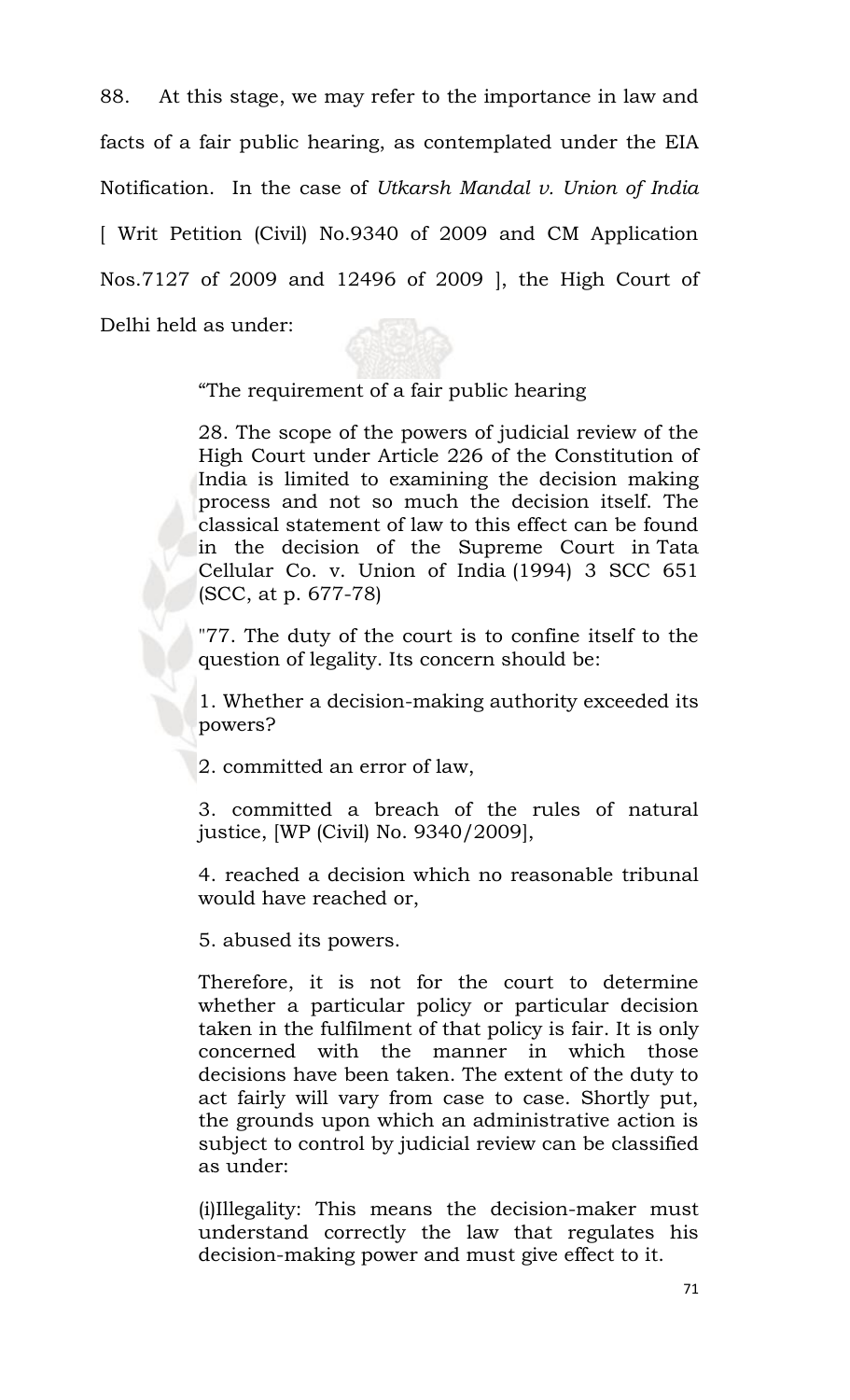(iii)Procedural impropriety."

29. As far as the present case is concerned, this Court is concerned with the third ground of procedural impropriety. This in turn, on the facts of the present case, raises three distinct issues. The first concerns the requirement of making available the Executive Summary at least 30 days prior to the date of the public hearing and whether the failure to do so in the present case vitiates the environment clearance. The second issue reflects the legal requirement of compliance with the principles of natural justice. It touches on the aspect of bias in the functioning of the EAC. It is whether the fact that the EAC (Mines) was chaired by a person who was the Director of four mining companies himself impaired the fairness and credibility of its decision. The third issue reflects the aspect of procedural fairness and [WP (Civil) No. 9340/2009] the requirement of the administrative decision-making body to furnish reasons for its decision. The ultimate question is whether the non- compliance with any of the above procedural requirements vitiates the grant of environmental clearance to Respondent No.3.

### XXXXX XXXXX XXXXX

31. The purport of the above clauses is to make the public hearing a meaningful one with full participation of all interested persons who may have a point of view to state. The above clauses operationalise the de-centralised decision making in a democratic set up where the views of those who are likely to be affected by a decision are given a say and an opportunity to voice their concerns. This procedure is intended to render the decision fair and participative and not thrust from above on a people who may be unaware of the implications of the decision. In the above background, it is not possible to agree with the stand of the Respondents 1 and 3 that there is no requirement in terms of the above clauses to make available the Executive Summary of the EIA Report Project to the persons likely to be affected at least 30 days in advance of the public hearing. If their participation [WP (Civil) No. 9340/2009] has to be meaningful, informed and meaningful, then they must have full information of the pros and cons of the proposed project and the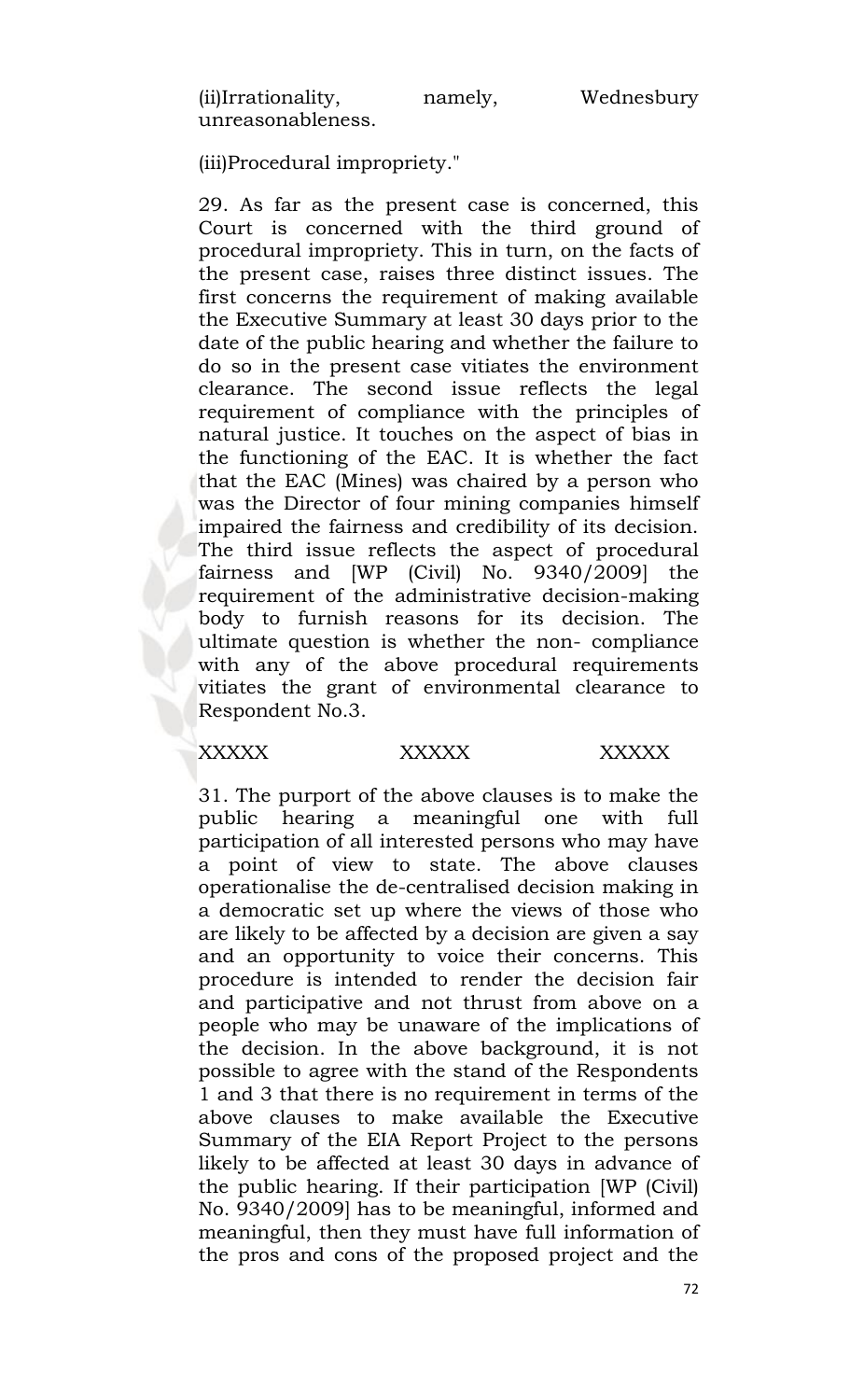impact it is likely to have on the environment in the area."

89. The authorities holding the public hearing have to fairly record the objections, the case of the project proponent and their reasoned views on the subject.

90. Reference can also be made to another judgment of Delhi High Court in the case of *Samarth Trust v. Union of India and Ors.* [Writ Petition (Civil) No.9317 of 2009] wherein while discussing what is the purpose of a public hearing contemplated under the environmental laws, it was held that "A public hearing is a form of participatory justice giving a voice to the voiceless (particularly to those who have no immediate access to courts) and a place and occasion to them to express their views with regard to a project." The nature and scope of a public hearing has to be participatory, objective and in accordance with the manner prescribed under the EIA Notification. It must give adequate notice for effective participation. Public hearing must be conducted in a disciplined manner, faithfully with video-recording done truthfully. Recording of the minutes of the public hearing must be fair.

91. Examined in the light of the above stated principles in the present case, the most serious objections are in relation to the category and nature of the land, absence of complete and comprehensive R&R plan, effects of the location of AAQ stations and source and quality of the coal, which find no

 $\overline{7}$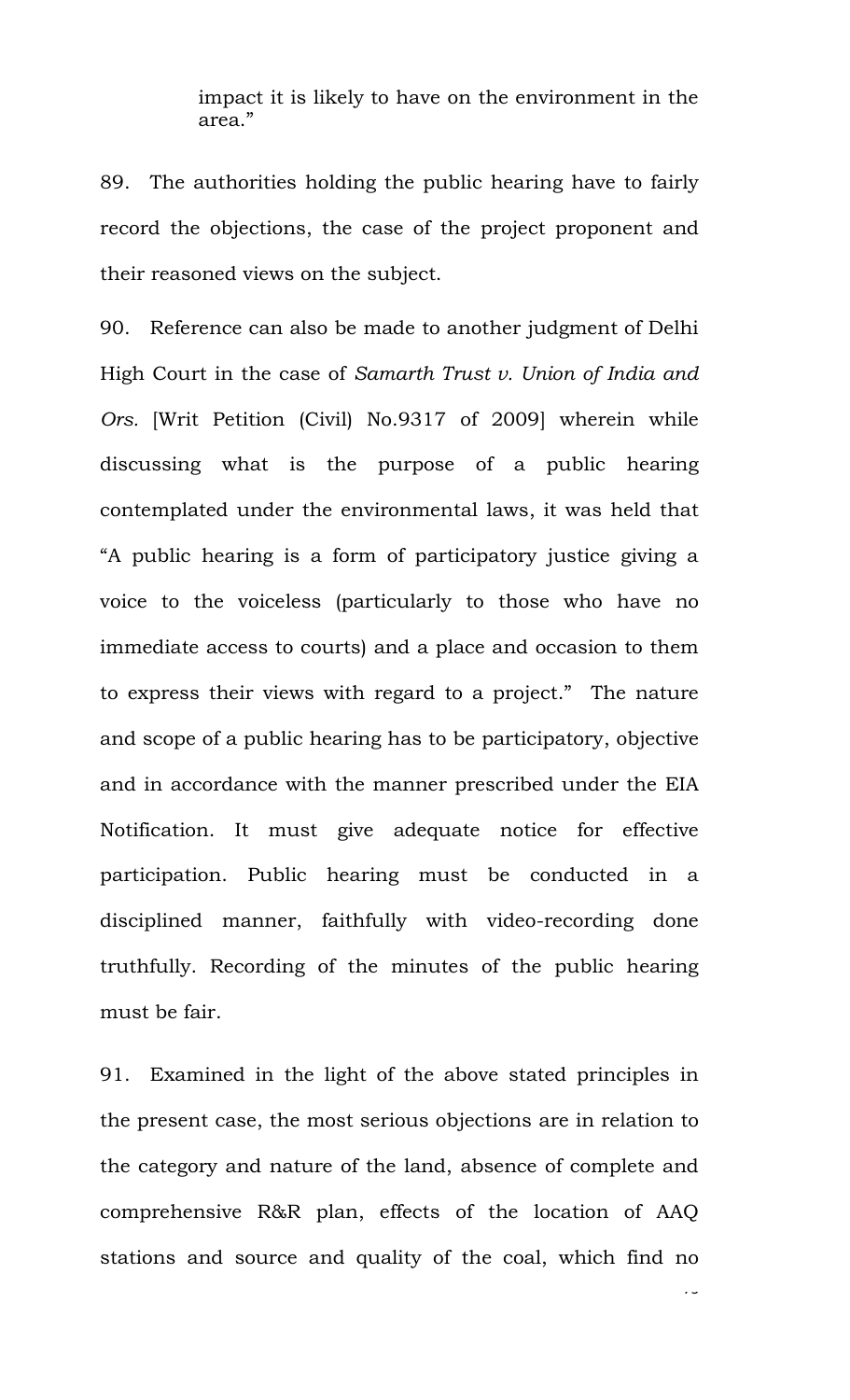mention, much less appropriate discussion in the public hearing minutes.

92. Moreover, even in the recommendatory findings, these issues are conspicuous by their absence or have not been appropriately dealt with. Grant of EC is not only intended to lay down conditions with regard to such essential features of the project but also to ensure that appropriate remedy or relief is provided to the persons displaced by the project or whose lands are acquired. This undoubtedly has prejudicially affected the entire purpose of the public hearing and consequently the order passed thereupon.

## RELIEF:

93. The above discussion on the various legal and factual aspects of the present case brings us to the last issue as to what relief can the Tribunal grant in the facts and circumstances of the present case. The defects in the process of grant of EC crept in right at the initial stages and have proceeded till the end. We have already held that there was an improper declaration in regard to the nature and category of the land acquired for the project*.* Furthermore, during the public hearing, there was non-declaration and non-disclosure of material factors like R&R scheme, source and quality of coal and location of AAQ monitoring stations. It had adversely affected the interests of the persons likely to be affected by the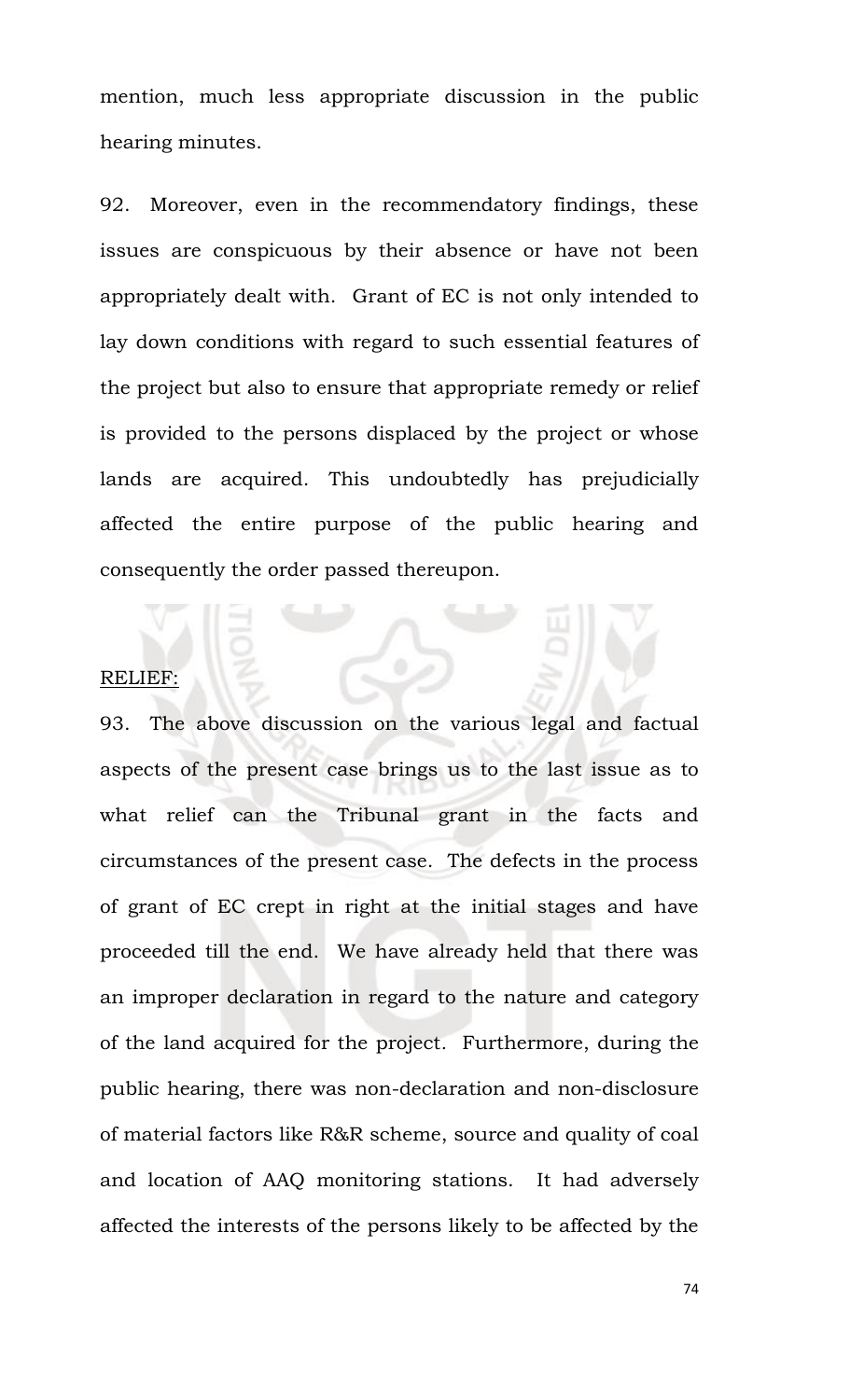project. The EAC, while recommending the establishment of the project, did not seriously dwell upon these very material issues and even permitted that the R&R scheme could be declared within four months of the recommendation. Despite this, R&R scheme was not presented even after the passing of the order of the EC. Thus there has been violation of the provisions of the EIA Notification and violation of the prescribed procedure. As opposed to this, the Tribunal cannot ignore the fact that huge public money has already been invested in the project, large scale acquisition has been completed and even majority of the land owners have been paid compensation. The basic development has taken place and contracts for establishment for the project have been awarded. Cancellation of the project and setting aside of EC in its entirety may result in wastage of substantial public funds as well as rendering the entire development project ineffective. The project, if properly completed with due protection in regard to environmental issues and the rehabilitation schemes, would help in improvement of socioeconomic conditions of the area in question and the people living therein. It would also help in increasing the per capita income, as already noticed. The project would go a long way in uplifting the economy, the ecology and the environmental conditions of the area as well as providing adequate R&R scheme to the project-affected and displaced persons.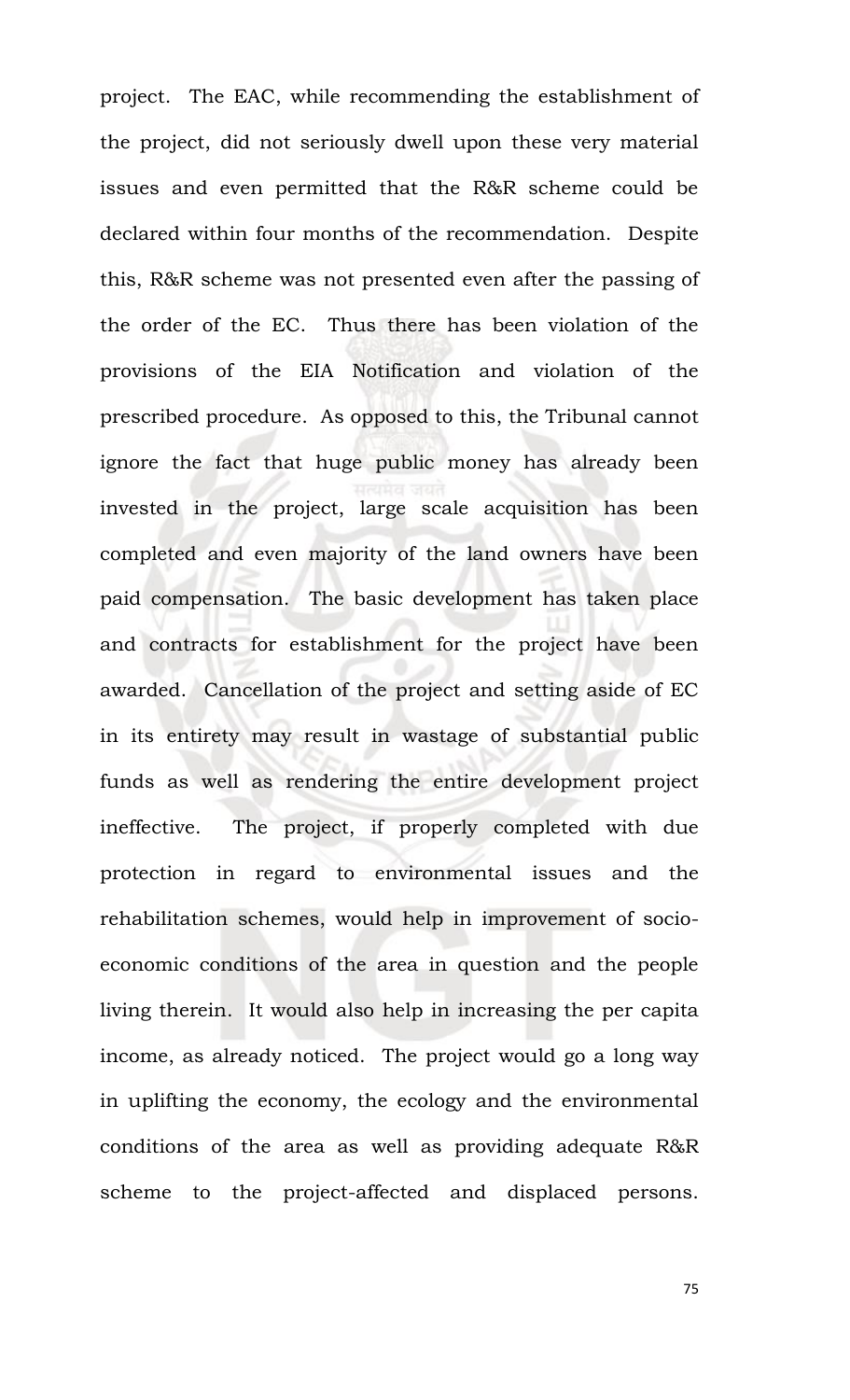Economic growth has a direct nexus with the improvement in environmental measures.

94. While keeping in mind the precautionary principle and principle of sustainable development, we have to pass directions which will ensure compliance with all the conditions that may be imposed for protection of environment, ecology and prevention of pollution in the proposed order granting the EC. There has to be a definite and unambiguous R&R scheme in place before the project can be permitted to be fully established and completely made operational. Thus, while partially allowing this main application, we pass the following order & directions for their strict compliance by all concerned in the given facts and circumstances:

a) The order dated 25<sup>th</sup> January, 2012 is hereby remanded to the MoEF to pass an order granting or declining environmental clearance to the project proponent afresh in accordance with law and this judgment. Till then, the said order shall be kept in abeyance.

b) MoEF, in turn, shall refer the matter to EAC for its rescrutiny and imposition of such conditions, as the expert body may deem fit and proper, *inter-alia* but primarily, in relation to R&R scheme, effects of improper disclosure in relation to nature and categorization of the land in question, providing of AAQ monitoring stations keeping in view the downward wind direction to ensure continuous adherence to the prescribed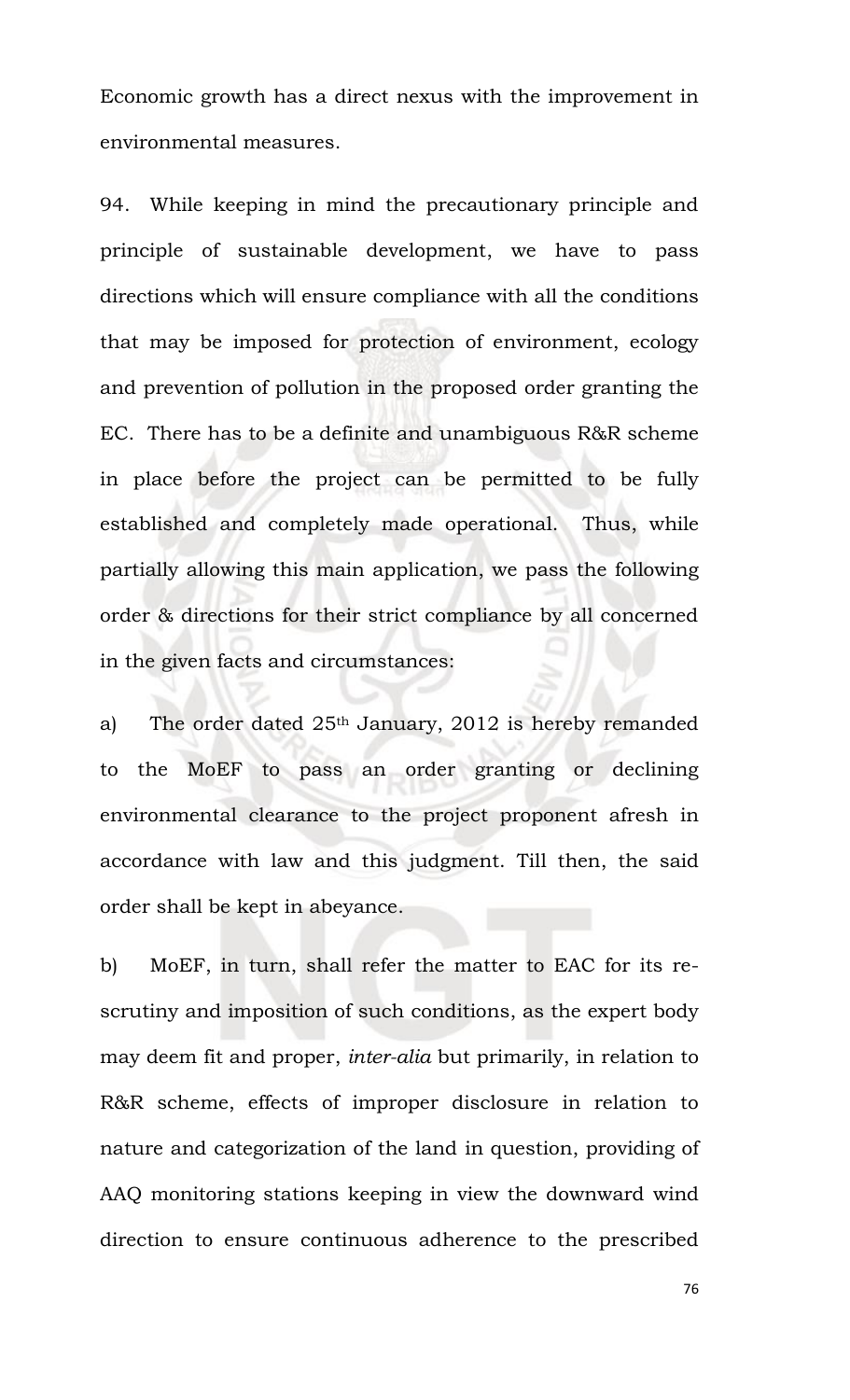standards of emission and providing of early warning system near the human settlements.

c) The EAC shall make its recommendations on all relevant matters of the proposed project, as it may consider necessary, whether or not specifically covered under this judgment.

d) Furthermore, EAC shall be well within its jurisdiction to recommend imposition of compensation or any other sum payable for causing environmental degradation, and/or for improper disclosure of facts in its application and noncompliance of the terms and conditions of the TOR, the EC, including non-timely furnishing of R&R scheme by the NTPC.

The authorities concerned, while considering the conditions to be imposed in relation to R&R scheme, shall include all project-affected persons in the R&R scheme, irrespective of the fact whether they have already received compensation or not, wholly or in part, or are still to be paid compensation for acquisition of their land, including the persons otherwise displaced.

e) The EAC shall visit the site in question, give public notice and hear the project-affected or displaced persons individually or in a representative capacity and then proceed to record its findings.

f) The EAC may impose such additional conditions to the order dated 25th January, 2012, as it may deem fit and proper,

77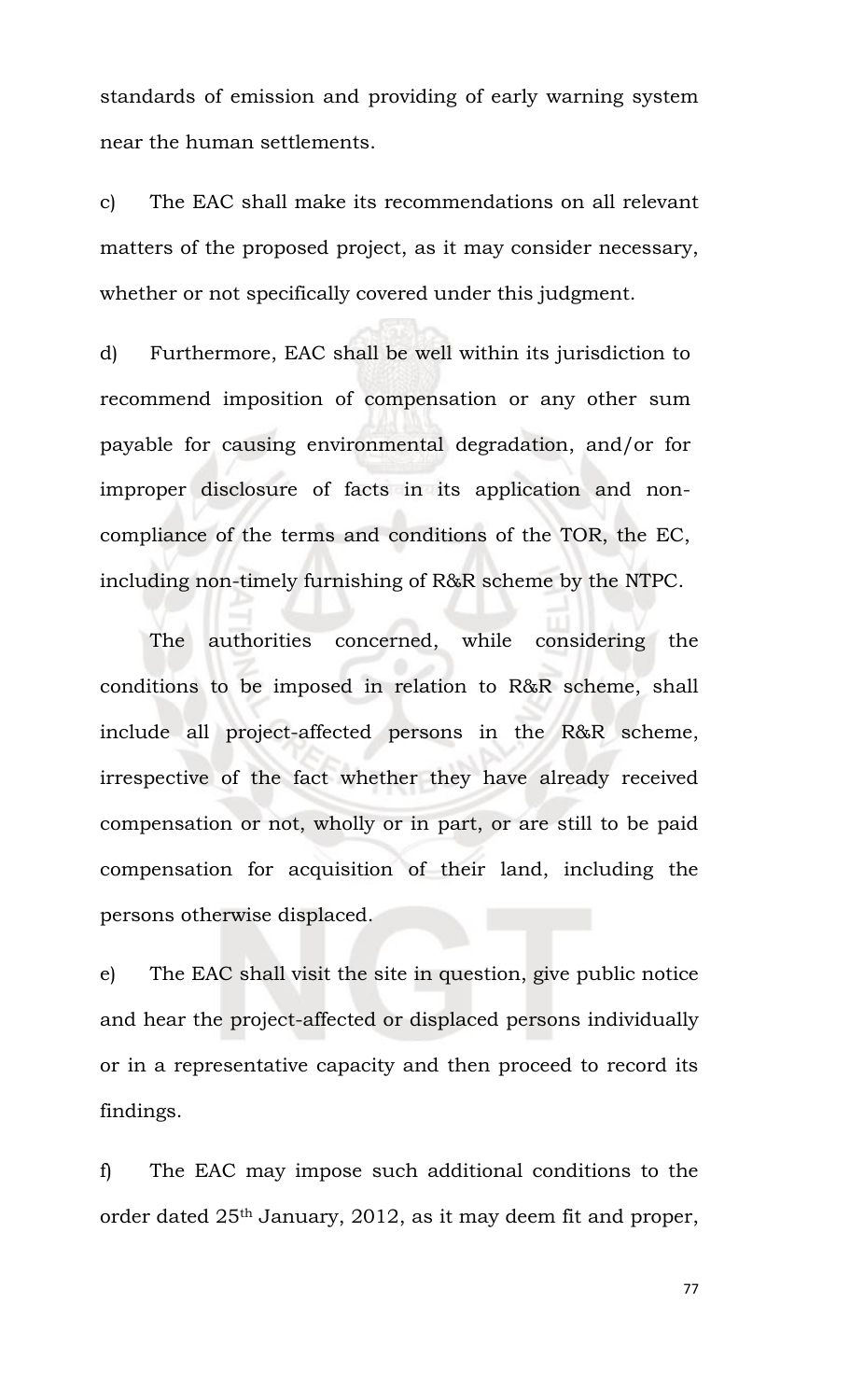unless the EAC comes to the conclusion that the project ought not to be granted EC.

g) The additional conditions shall be imposed in relation to environmental protection, providing of such anti-pollution devices, as may be necessary and particularly for complying with the R&R scheme so formulated, in terms of this order.

h) The entire above process shall be completed by the EAC within six months from the date of passing of this order.

i) During this period or till fresh order is passed by the MoEF, whichever is earlier, the project proponent shall maintain *status quo* as of today in relation to the project in question.

95. The application is disposed of with the above directions. However, in the facts and circumstances of the case, we leave the parties to bear their own costs.

> **Hon'ble Mr. Justice Swatanter Kumar Chairperson**

> > **Hon'ble Mr. Justice U.D. Salvi Judicial Member**

> > > **Hon'ble Dr. G.K. Pandey Expert Member**

**Hon'ble Prof. A.R. Yousuf Expert Member**

78